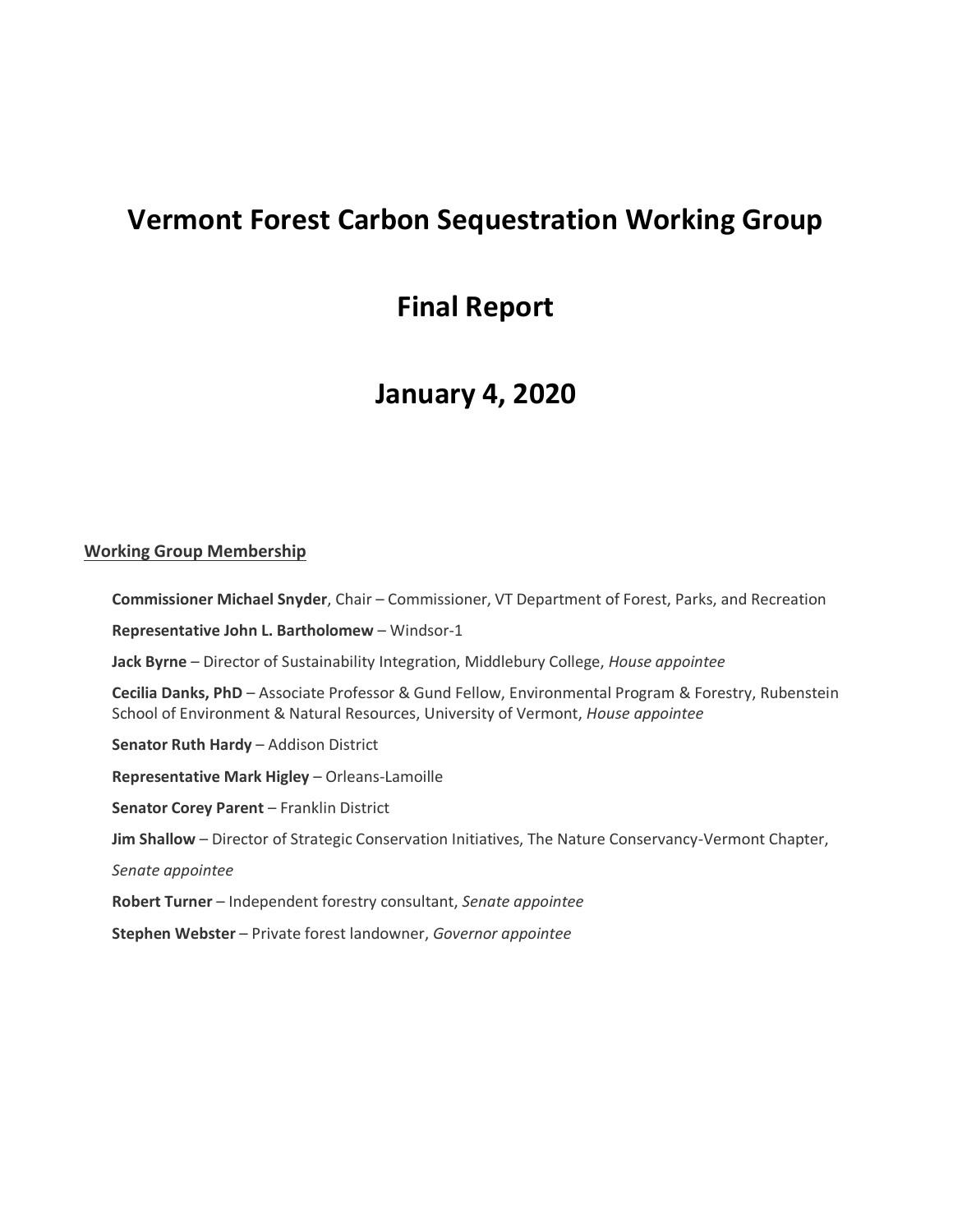## **Executive Summary**

This report of the Vermont Forest Carbon Sequestration Working Group (Working Group) makes seven policy recommendations following a four-month investigation into the viability of enrolling Vermont forests into carbon offset markets. The report offers an explanation of the forest carbon sequestration and storage process to provide a scientific context for the discussion of forest carbon markets and projects. The report offers an overview of the current status of carbon offset markets and feasibility analyses for Vermont and New England projects, and examples of programs in other states. The report then provides an economic and environmental rationale for forest carbon offset projects in Vermont. The report also addresses avenues for marketing carbon offset credits in Vermont and how projects on state and municipal lands could be beneficial in a number of ways.

Further, there is an in-depth analysis of factors to consider for entering forestland in Vermont into carbon markets, including program rules and protocols and interactions with Vermont's Use Value Appraisal (UVA)/Current Use program. The report ends with an analysis of the potential for a statewide program and an example of potential estimated revenue from carbon offset projects. The Working Group found merit in continuing the work and analysis that would move Vermont closer to realizing the potential benefits of entering Vermont forestland into carbon offset markets. Overall, keeping forests as forests and promoting forestry practices that best sequester and store carbon are crucial to Vermont's efforts to mitigate climate change and protect important state natural resources.

### **Introduction**

In 2019, the Vermont General Assembly passed Act 83 that established the Vermont Forest Carbon Sequestration Working Group *to study how to create a statewide program to facilitate the enrollment of Vermont forestlands in carbon sequestration markets.* The Working Group met six times from September through December 2019 to study the areas outlined in Act 83; the full text of Section 9 of Act 83 can be found in Appendix A. This report details the findings and recommendations of the Study Committee, which were approved unanimously at its final meeting on December 18, 2019. Additional information about Working Group deliberations and testimony can be found on the General Assembly website[, Working Group webpage.](https://legislature.vermont.gov/committee/detail/2020/357)

The Vermont General Assembly, through this Working Group, is interested in evaluating the opportunities for public and private landowners to create forest carbon sequestration offset projects with their forestland and enroll such projects in carbon offset markets, including ways in which the State could play a role in facilitating landowner participation. Ideally, landowners, including private landowners and state or local governments, would receive financial payments for a newly quantified forest product (carbon), while the State could support policies that maintain or increase the levels of carbon sequestration and storage in Vermont forests, thus promoting climate stabilization.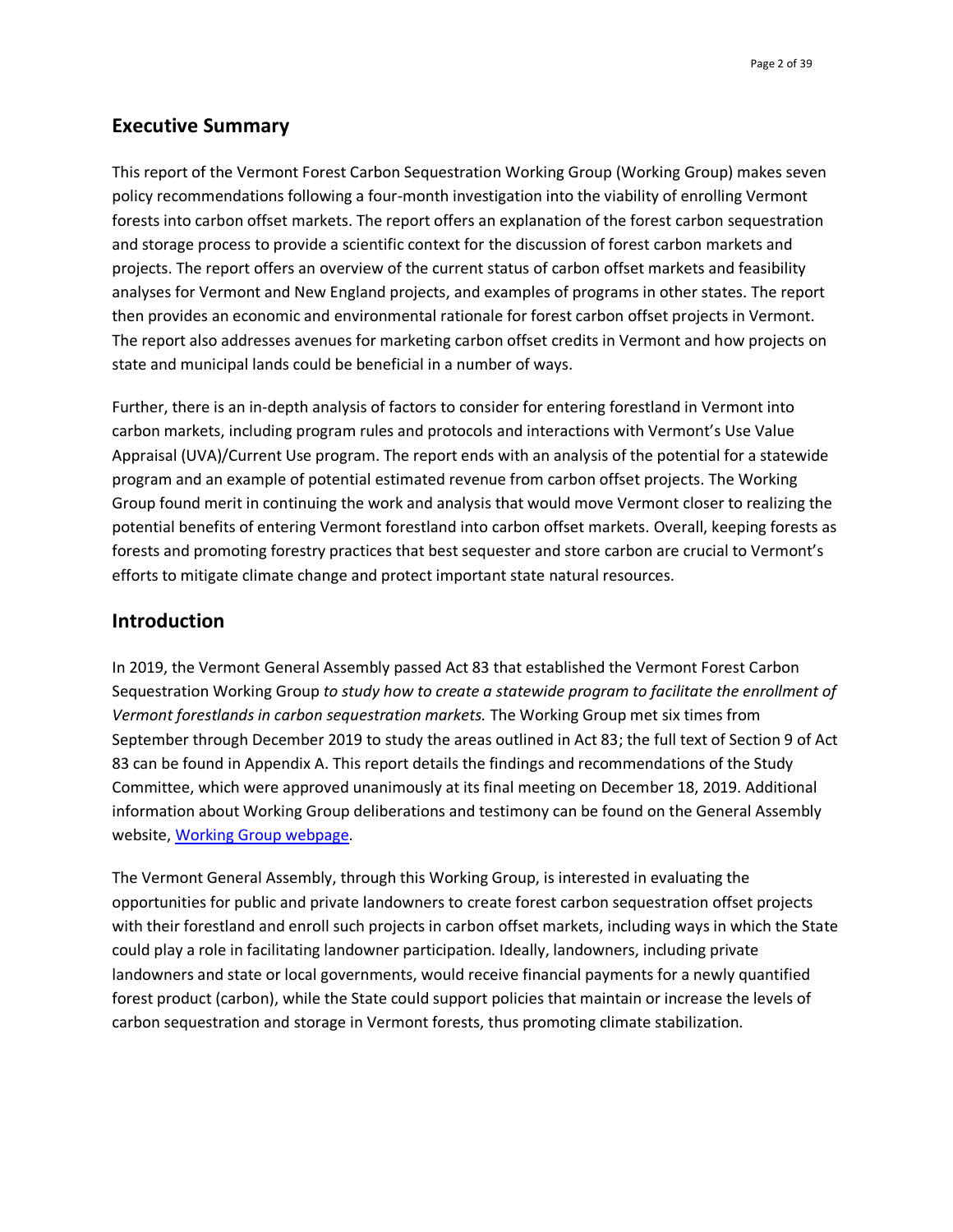## **Recommendations**

- 1) The Department of Forests, Parks, and Recreation (DFPR) develop public information materials, including online and print materials, regarding the components of forest carbon offset protocols and markets, appropriate silvicultural practices, project development, and additional resources available for assistance and information. These materials should be designed for use by the general public, forest landowners, municipalities, and private organizations and businesses. Such materials should outline the compatibility of forest carbon offset projects with the Vermont Use Value Appraisal (UVA)/Current Use Program and other state and federal programs related to forestland management and carbon cycling and accounting.
- 2) By July 1, 2022, the Agency of Natural Resources (ANR) analyze the feasibility of developing a forest carbon offset project for at least one parcel of state land. The purpose of this project would be to: a) build staff expertise that could be used to assist municipalities and private land owners with enrollment in carbon markets; b) provide a public model of exemplary pro-carbon, climate-resilient forestry; c) serve as a potential anchor, if feasible, around which an aggregation project could be developed; and d) generate revenue that could be appropriated to fund land management stewardship, recreational improvements, greenhouse gas (GHG) emissions reduction projects, and additional land conservation or carbon offset efforts. Such an analysis may include engaging the services of an expert forest carbon project developer.
- 3) Department of Forests, Parks, and Recreation work with municipalities to explore opportunities to develop a pilot carbon offset project that includes town forests and/or urban forestry activities. FPR should use insights gained from the pilot effort to create a framework for providing assistance to Vermont municipalities in developing forest carbon offset projects. This pilot would also help determine viable options for aggregation and provide local examples of climate resilient forestry for municipalities, forest landowners, and community members.
- 4) The Agency of Natural Resources explore partnerships, through a formal contract or memorandum of understanding, with private sector organizations that have experience in carbon offset projects in order to create statewide public-private partnerships that could work to minimize the costs and maximize the benefits of enrolling public and private lands in carbon offset market programs.
- 5) If the State of Vermont were to create a state carbon accounting system or protocols as a component of a greenhouse gas emissions reduction program or climate initiative, the State should develop and adopt rules that prevent double counting of carbon. For example, if Vermont forest carbon offsets were sold to account for GHG emissions in California, they should not also be counted as offsets for Vermont GHG emissions.
- 6) If changes were to be considered in the UVA program, the State should avoid program requirements that may constrain carbon offset project viability for lands enrolled in UVA.
- 7) Given the need to expand ANR and FPR capacity, funding options should be explored to provide additional staffing and resources to complete the work recommended above.

Note: None of these recommendations should be interpreted to force private landowners to participate in forest carbon offset projects.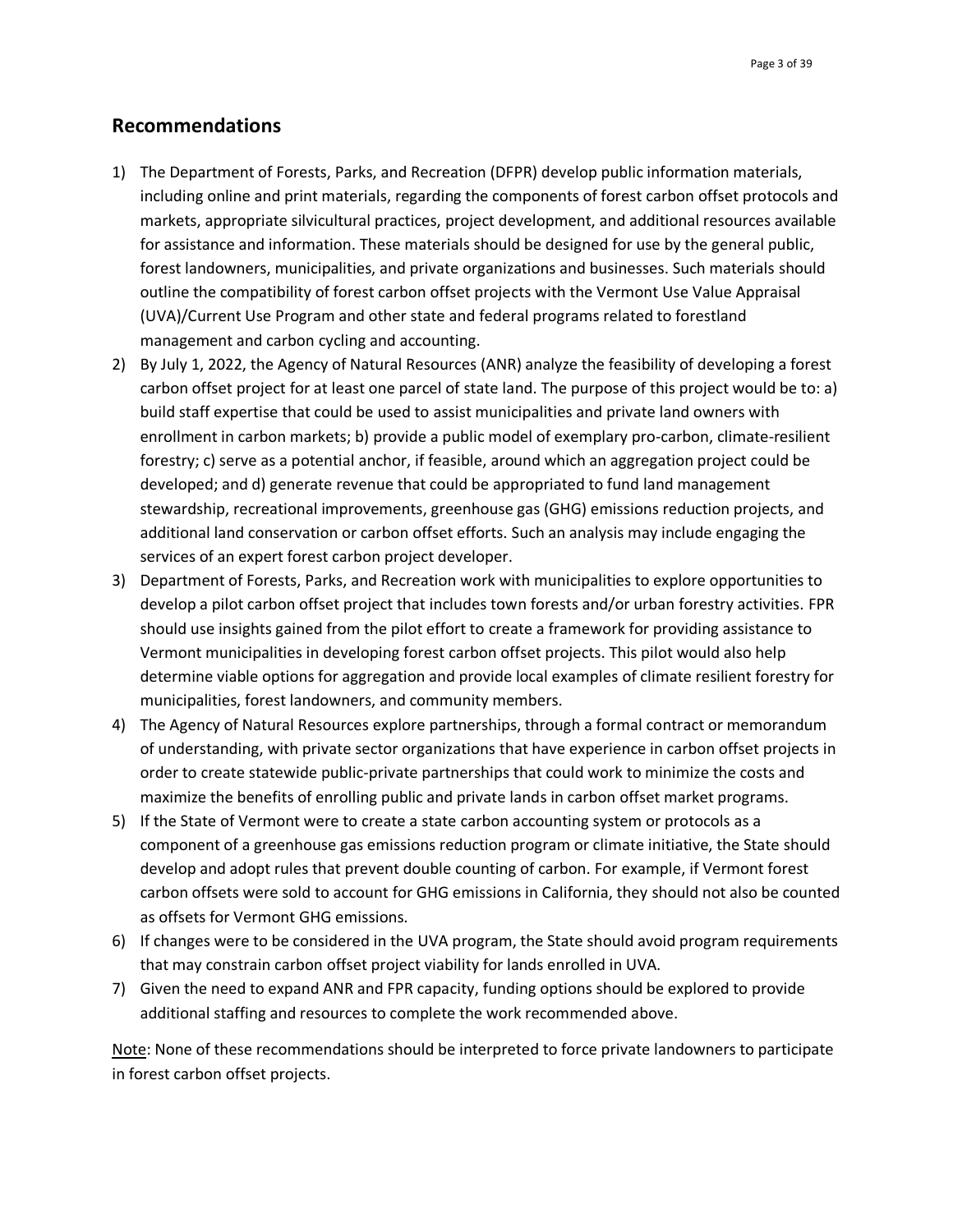# **An Explanation of Forest Carbon Sequestration and Storage**

Carbon sequestration is the removal of carbon dioxide  $(CO<sub>2</sub>)$  from the atmosphere for use in photosynthesis, resulting in the maintenance and growth of plants and trees. Carbon storage is the amount of carbon that is retained in a forest carbon pool, including standing trees, soil, roots, deadwood, and litter. See the image below. In the aggregate, forests in the United States sequester approximately 15% [\(Oswalt and Smith, 2014\)](https://www.fia.fs.fed.us/library/brochures/docs/2012/ForestFacts_1952-2012_English.pdf) of total carbon dioxide emissions. In New England, this estimate is closer to 35% of total carbon dioxide emissions, and in *Vermont, approximately 50% of the* 



*state's annual CO<sup>2</sup> emissions are sequestered by the state's* trees [\(VT Climate Action](https://anr.vermont.gov/sites/anr/files/Final%20VCAC%20Report.pdf)  [Commission, 2018\)](https://anr.vermont.gov/sites/anr/files/Final%20VCAC%20Report.pdf).

In recent years, the value of this "ecosystem service" has received greater recognition: intact forests globally store a huge amount of atmospheric carbon in woody biomass and soils. They also absorb carbon dioxide through growth, essentially providing negative emissions. Partly in recognition of the important role of forests in climate regulation, mechanisms have developed that encourage and reward good forest stewardship.

One such mechanism is a *forest carbon offset which is a financial instrument that represents the equivalent of one metric ton of sequestered carbon dioxide (tCO2e).* These instruments can be sold and retired to "offset" emissions elsewhere in the economy, and also traded like a stock certificate. Forest landowners may enroll in various programs that support the accounting, validation, listing, and tracking of credits, and once

verified to be in compliance with program rules, landowners can sell these credits.

Image Source: Catanzaro, Paul and Anthony D'Amato, 2019.

Forests cover roughly 78% of Vermont's land area. Most forestland is privately owned and in relatively small parcels. While the acreage of forested land has been relatively stable over the past 20 years, the most recent data from the United States Forest Service (USFS) shows an average of 20,000 acres per year was lost from the forest land base in Vermont between 2012 and 2017 [\(Morin, 2018\)](https://fpr.vermont.gov/sites/fpr/files/documents/2017_FIA%20report_VT.pdf). While the causes of these changes are not entirely clear, the conversion of forest to development and agriculture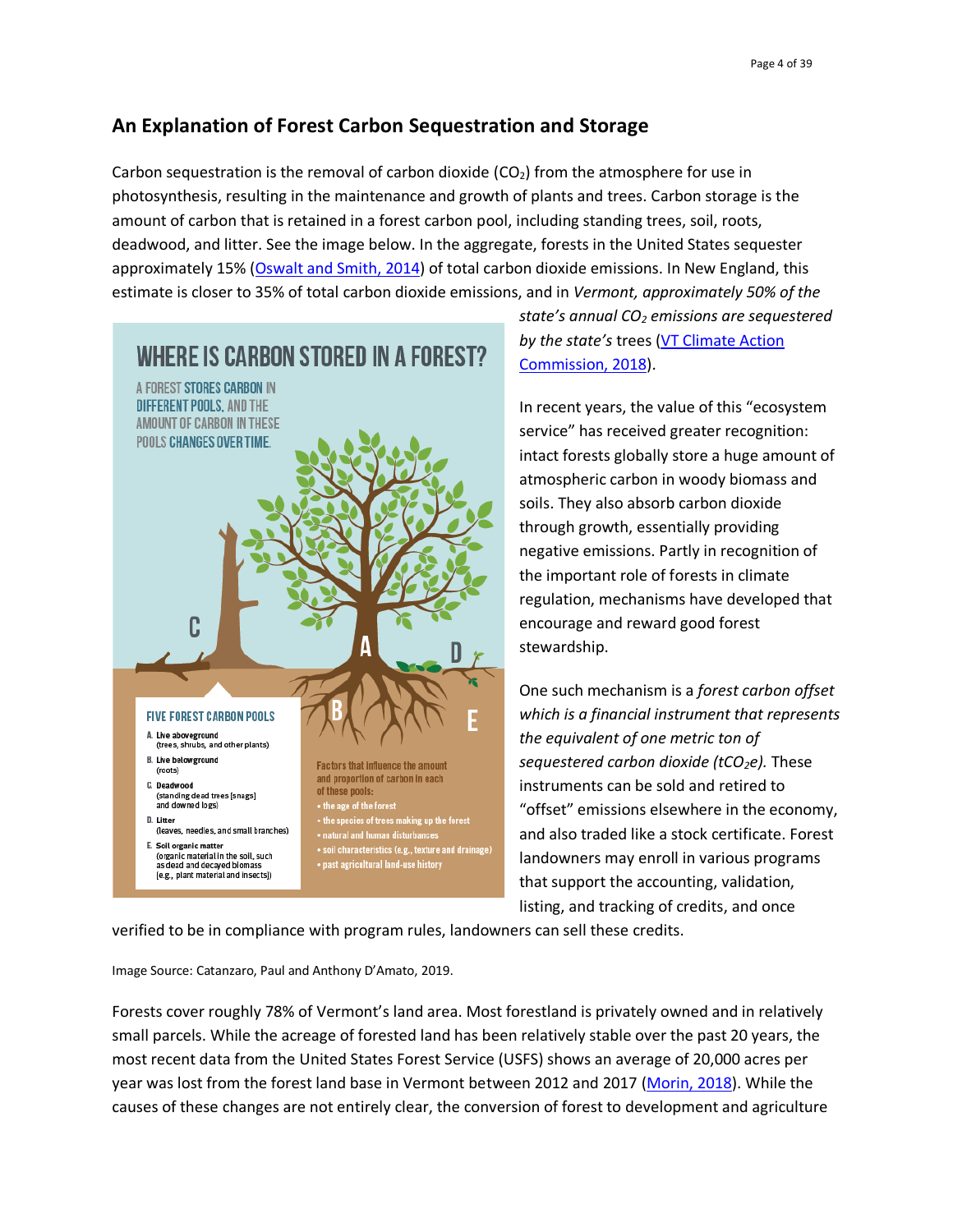is widely implicated. Other threats to forest integrity and health compound these concerns — invasive insect pests, plants, and pathogens; changing landowner demographics; unpredictable and globally complicated forest products markets; increasing ownership costs — all add stress to a resource that many Vermonters may reasonably take for granted.

Vermont has a strong interest in protecting and enhancing forests and the many values and benefits they provide. Mitigating climate change, enhancing efforts toward clean air and water, maintaining healthy soil and flood control, supporting the forest economy, promoting recreation and tourism, and preserving Vermont's identity as the Green Mountain State all depend on conserving healthy and productive forests. Forest carbon offset programs may offer one potential tool to help preserve Vermont forests by providing additional revenues to landowners and creating a financial incentive for the goal of keeping forestlands forested and ensuring the benefits we all receive from them continue.

## **Summary of Findings**

This section provides an overview of the findings of the Working Group. Each of the topics discussed are revisited in greater detail later in the report.

Nationwide, there have been a growing number of forest carbon offset projects in recent years that provide revenue to landowners to implement practices that sequester and store carbon beyond regional baseline forest practices. Such practices may include timber harvesting, recreational use and wildcrafting, among others. While "forever wild" designations are possible with carbon offset projects, forest carbon protocols do not require strict off-limits preservation. There are two major categories of carbon offset markets: *Compliance markets* are established by governmental entities as part of comprehensive, mandatory plans to reduce greenhouse gas (GHG) emissions from specified sectors of the economy. V*oluntary markets* are created when private entities, such as businesses, organizations, or individuals, choose to purchase offsets to help achieve some of the reductions in GHG needed to meet their own climate goals. Several globally-recognized carbon market protocols and registries currently operate and sell high-quality carbon offsets, including th[e American Carbon Registry](https://americancarbonregistry.org/) (ACR), [Climate](https://www.climateactionreserve.org/)  [Action Reserve](https://www.climateactionreserve.org/) (CAR) and [Verra, formerly Verified Carbon Standard](https://verra.org/) (VCS).

Currently, the relevant U.S. compliance market for forest carbon offsets is the California Compliance Market. Of the 144 million offsets developed for compliance trading, forest carbon offsets make up 83% of them. The compliance markets require that carbon represented by sold credits be maintained in place for 100 years or more, therefore enrollment periods for forestland mirror this commitment. Prices in compliance markets tend to be stable and higher than voluntary markets; in 2019 the price in the CA compliance market was approximately \$14 per metric ton of carbon. California compliance offsets are capped at 8% of targeted emissions reductions, a cap which will drop in 2020. Half of these compliance offsets must show direct environmental benefits to California, which is most feasible for adjacent states (CARB, 2019).

Given the specific protocols of the CA compliance market, it is not likely to be a good fit for most Vermont carbon offset projects. Establishing a free-standing Vermont market would not be fiscally or programmatically viable for such a small state. Further, research on past efforts by other states suggests that creating a stand-alone offset program with less rigorous protocols and no clear connection to a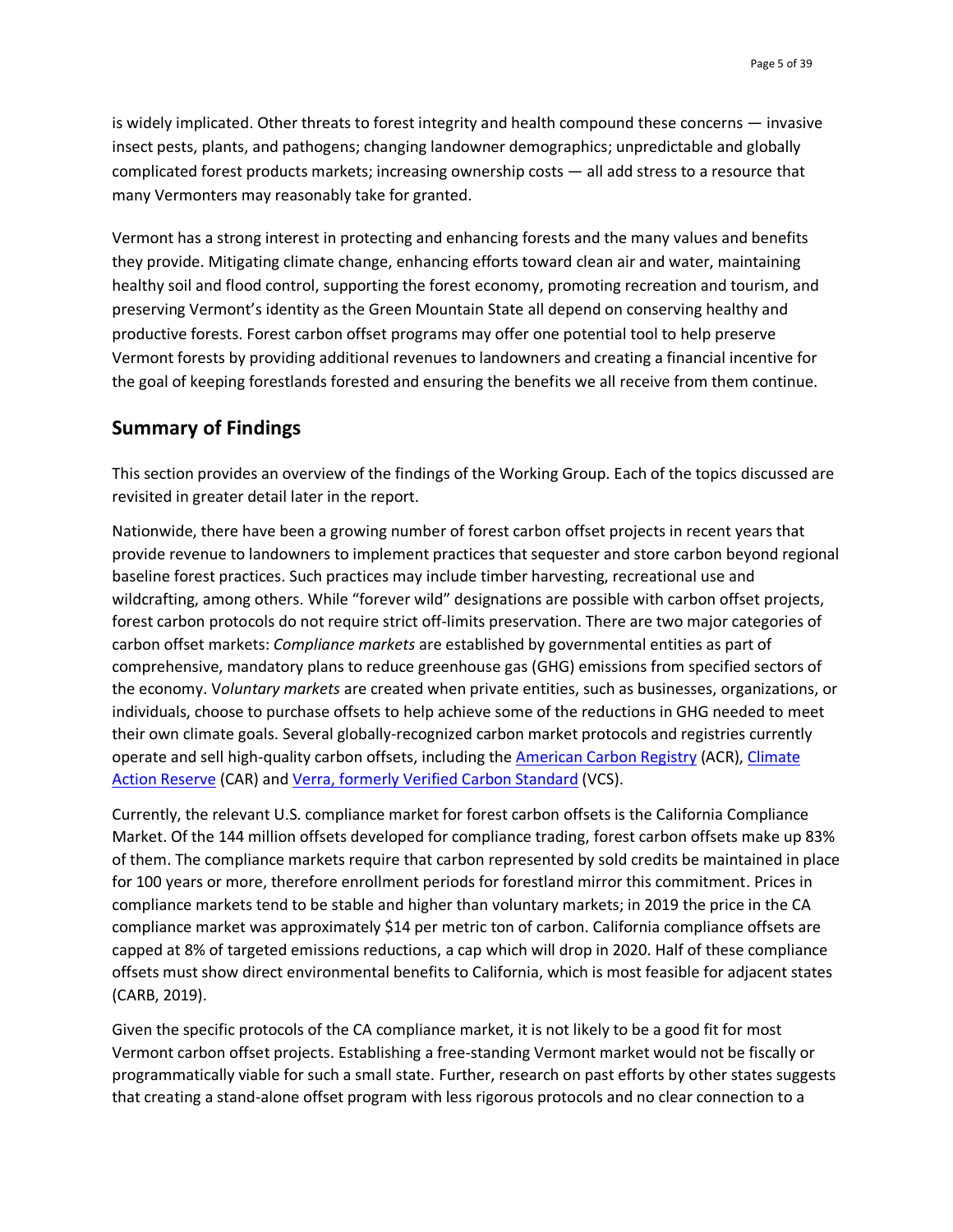market has not been successful [\(Danks, 2019 and forthcoming\)](http://www.uvm.edu/~cfcm/). Should New York State develop a compliance market, it may be a viable option for Vermont forest carbon offset projects. However, voluntary market options are still likely to make carbon offset projects in Vermont more viable because the protocols related to carbon baseline calculations, parcel aggregation, and pricing individualization are more suitable for Vermont's situation than compliance markets.

Trading in voluntary markets has tripled since 2017, with growing public interest in offsetting personal or organizational GHG emissions attributed to travel or special events, such as conferences and weddings. Voluntary market protocols require a minimum project commitment of 40 years, making these projects potentially more viable for Vermont landowners, but prices vary greatly from \$0.10 to over \$12 per metric ton of carbon equivalent. The variation in prices can reflect an "affinity" buyers may have with a project. In general, projects that have desirable benefits in addition to carbon – such as special wildlife, scenic value, ecological connectivity, watershed functions, relevant location or other values of special interest to the buyers – will earn higher prices. In addition, forest carbon projects are most likely to be financially viable if there are high levels of diverse standing timber already on site; no conservation easements or other legal requirements that put significant restrictions on land management; and a project area large enough to cover the substantial fixed costs of developing a carbon project. At current prices, a project in the northeast region must generally be several thousand acres in size to be financially viable.

Because the information and processes required by carbon markets are complex and vary by protocol, commercial private-sector carbon project developers typically provide a wide-range of services needed to create offset projects. These services include estimating viability, arranging for intensive carbon inventories, modeling management alternatives, shepherding paperwork through reviewers and registries, preparing for verification and monitoring visits, and in some cases, marketing the resulting credits. In addition to their specialized knowledge, project developers may cover the upfront costs of project development, which can be substantial, retaining 20-40% of credits as payment for their services. From the perspective of forestland owners, project developers reduce two of the main barriers to entering the carbon market – specialized expertise and start-up development costs. Even large, highcapacity industrial and non-profit forest owners engage project developers because of the specialized knowledge and skills needed to comply with carbon offset protocols. There may be opportunities for the public and non-profit sectors to provide some of these services in a manner that allows more income to be retained by landowners.

For a variety of reasons, there are very few forest carbon offset projects to date in Vermont. Vermont forestland owners generally hold parcels too small to enter into carbon markets without significant aggregation of parcels. The average size of forest holdings for family forest ownerships in Vermont with 10 or more acres is 63 acres (Butler, 2014) and the average forestland parcel enrolled in the UVA program is 151 acres, as of October 2019. According to data analyzed by the Working Group, the average size of a carbon offset project in the northeast region is 39,675 acres and the median size is 11,625 acres. (Turner, 2019) Developing mechanisms for easily aggregating small forest landowners is time-intensive and site specific, although the "Cold Hollow to Canada" project discussed later in the report could provide a model for such necessary aggregation. The long commitment periods required for carbon market entrance — 40 to 100 years or more — may not be viable or appealing for many Vermont forest owners.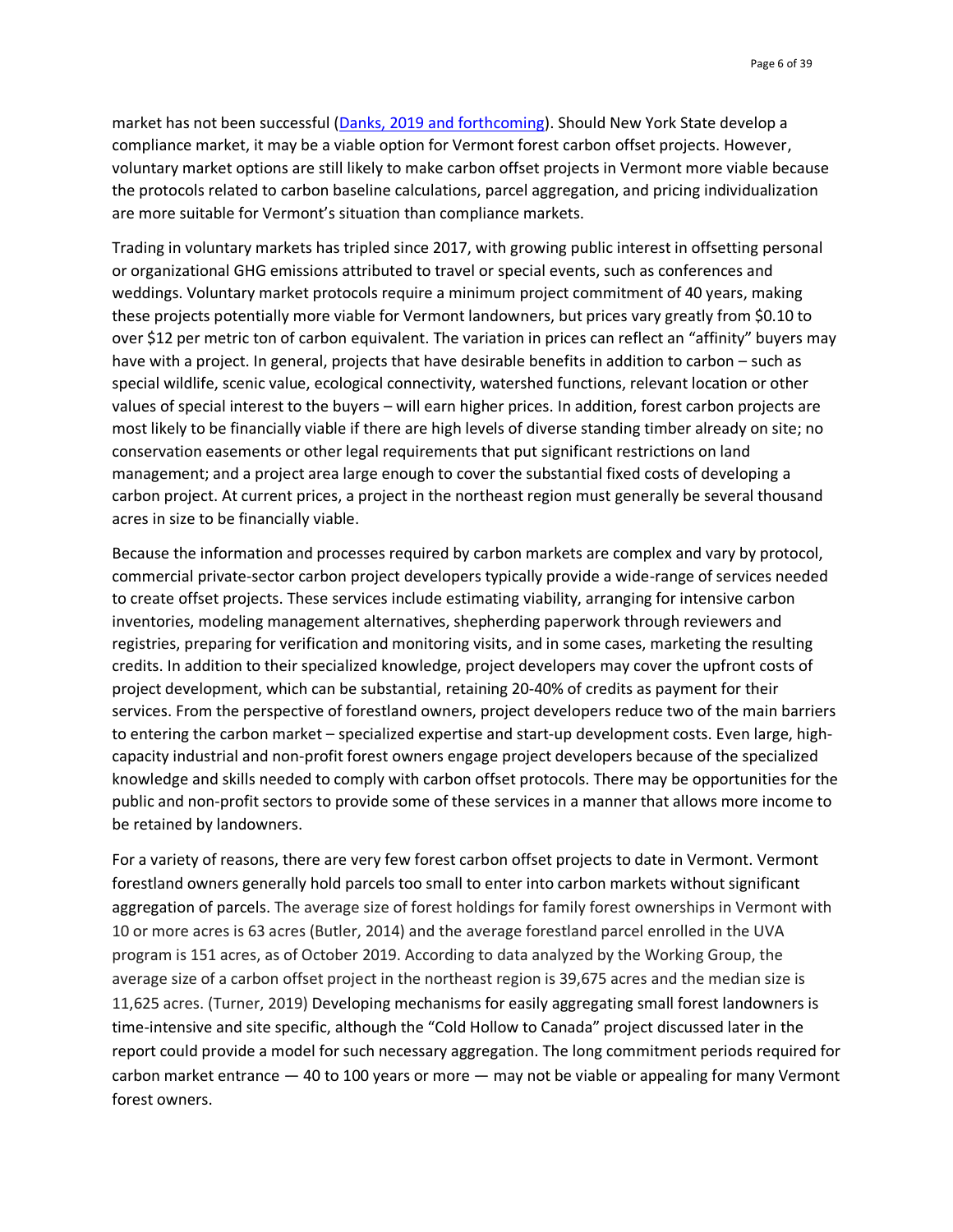Page 7 of 39

Vermont forestland owners also may not be aware of carbon market opportunities, may hold misconceptions about carbon projects, may prefer other alternatives for preserving and managing their forestland, and/or may feel uncertain about navigating the complex process of developing carbon offset projects. Currently, there is just one forest carbon offset project in Vermont that has been issued carbon offsets – the Middlebury Bread Loaf Project discussed later in this report. In addition, The Nature Conservancy (TNC) is pursuing a project on Burnt Mountain in Franklin and Lamoille counties, which is also discussed later in the report. All the current Vermont projects are being developed for the voluntary carbon market using American Carbon Registry (ACR) Improved Forest Management (IFM) protocols.

A public-private collaborative approach that leverages expertise in both sectors could be effective in helping Vermont forest owners participate successfully in all stages of the voluntary carbon markets – appropriate management practices, project development, and selling carbon offsets at a premium price. ANR and DFPR have strong programs for outreach to landowners that could be expanded to include basic information about how to engage with carbon market opportunities. There are several individuals and organizations in Vermont that have experience in developing forest carbon projects nationally and globally. Entrepreneurial opportunities for public, private, and non-profit partners in the tourism, recreation, and business development sectors could help market carbon offsets to secure the highest prices for Vermont-branded offsets.

The UVA program is compatible with forest carbon protocols, and therefore changes would not be necessary for the program to facilitate Vermont participation in carbon markets. Because UVA is a voluntary program that does not place permanent restrictions on enrolled land, VT forest owners whose land is enrolled in UVA are permitted to participate in carbon markets. While carbon management is not in and of itself an eligible primary forest management objective under any UVA enrollment category, it is a compatible management objective under all categories when program requirements are met. If future changes were made to UVA rules to require management for forest carbon, it is advisable to consult the forest carbon market protocols to determine how proposed rules could affect that ability of forests enrolled in UVA to generate carbon credits.

Carbon offset projects are also voluntary and, as a condition of the program rules, no landowner can be compelled to participate in one. Projects must demonstrate that the carbon being sequestered and stored is above what would have occurred under current management practices, including any legally required practices. Therefore, carbon offset projects in both the compliance and voluntary markets must demonstrate that the landowner is voluntarily implementing the actions needed to sequester and store the additional carbon. Landowners must show that the project is not a result of any law, administrative rule, or legal settlement. Thus, laws or rules requiring participation in such projects would be counter-productive, rending carbon offset projects non-viable for private landowners.

Public lands owned by the State and municipalities could participate in forest carbon markets in ways that provide multiple public benefits. As noted above, timber and wildlife management and recreation could continue on public lands enrolled in carbon offset programs. State lands may have the acreage, stocking, and forest management practices that are necessary for viable carbon projects. Some public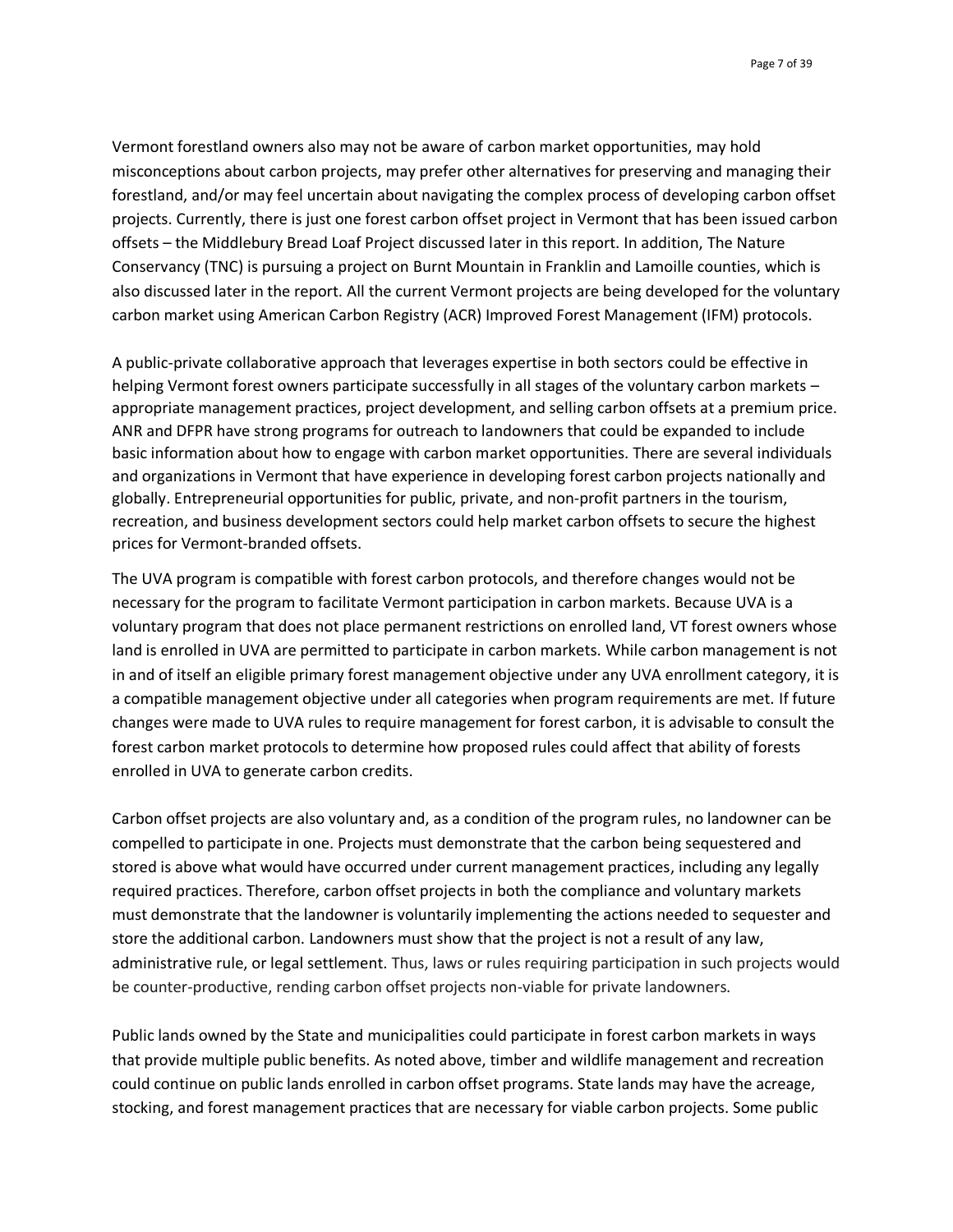lands may have easements or other legal constraints which could impact baseline calculations and eligibility to participate in carbon projects and would need to be evaluated on case-by-case basis. However, developing a carbon project on state-owned forestland could have multiple benefits. Such a project could further develop in-state capacity to understand carbon markets and technical assistance capacity for Vermont landowners. Adding carbon sequestration and storage to the suite of values for which ANR lands are owned and managed would complement ANR's goal of keeping forests as forests and sustaining the many benefits and values accruing from them. The larger size and higher stocking levels of state land enhance the feasibility in both voluntary and compliance markets. Although no such projects currently exist, the enrollment of state lands in carbon markets could potentially advance the enrollment of private lands in carbon markets by serving as an anchor around which an aggregation project is developed. A state lands project could generate revenue from the sale of carbon offsets which could fund state land stewardship, recreational improvements, greenhouse gas emissions reduction projects, and additional land conservation or carbon offset efforts. Finally, such a project could provide a public demonstration of exemplary carbon sequestration and storage practices and climate resilient forestry.

Similarly, developing carbon projects with aggregated municipal forests could have some specific public values. Town forests may provide carbon offset models on a scale (parcel size) that is similar to forest land owned by private individuals. Towns could generate revenue from growing carbon in their forests, which could fund land management costs, recreational improvements, and additional climate resiliency and conservation efforts. Municipal forest management involves local public input and budgets, enabling a transparency that allows the public to see the costs and benefits of participating in carbon markets. The field work and public discussions that accompany the development of a carbon offset project on town forests could provide opportunities to educate landowners about pro-carbon, climate resilient forestry appropriate for their local area. DFPR's county foresters, who often help manage municipal forests, could help aggregate municipal forests if needed to develop viable offset projects.

When implementing carbon offset projects, it is important to avoid double counting carbon – if a credit is used once to offset an emission, it must be retired and never used again. The various offset registries bear the responsibility to track individual credit certificates, both their ownership and status. Double counting is also a concern if carbon sequestration is counted towards a statewide or community emissions reduction goal. If a Vermont landowner sells credits to offset emissions in California, that credit should no longer be counted as satisfying any part of Vermont's accounting for its own emission reduction (ER) goals. At this point, Vermont's accounting does not count carbon sequestration and storage as contributing to statutory ER obligations, but that could change. Any future legislation or regulations accounting for carbon storage or sequestration need to recognize and avoid the risk of double counting forest-based "negative emissions" from projects.

Based on these findings and recommendations, it is clear that ANR and DFPR would need additional staff capacity and resources to carry out the work required. Providing additional positions and state funding, and/or exploring alternative funding sources such as grant funds, federal dollars, or private investments would be necessary to make most partnerships or initiatives successful.

Overall, while financial benefits are possible and the environmental case for maintaining intact forests is clear, forest carbon offset projects are only a small part of many actions, initiatives, and changes that are required to significantly reduce GHG emissions and address climate change. As the research and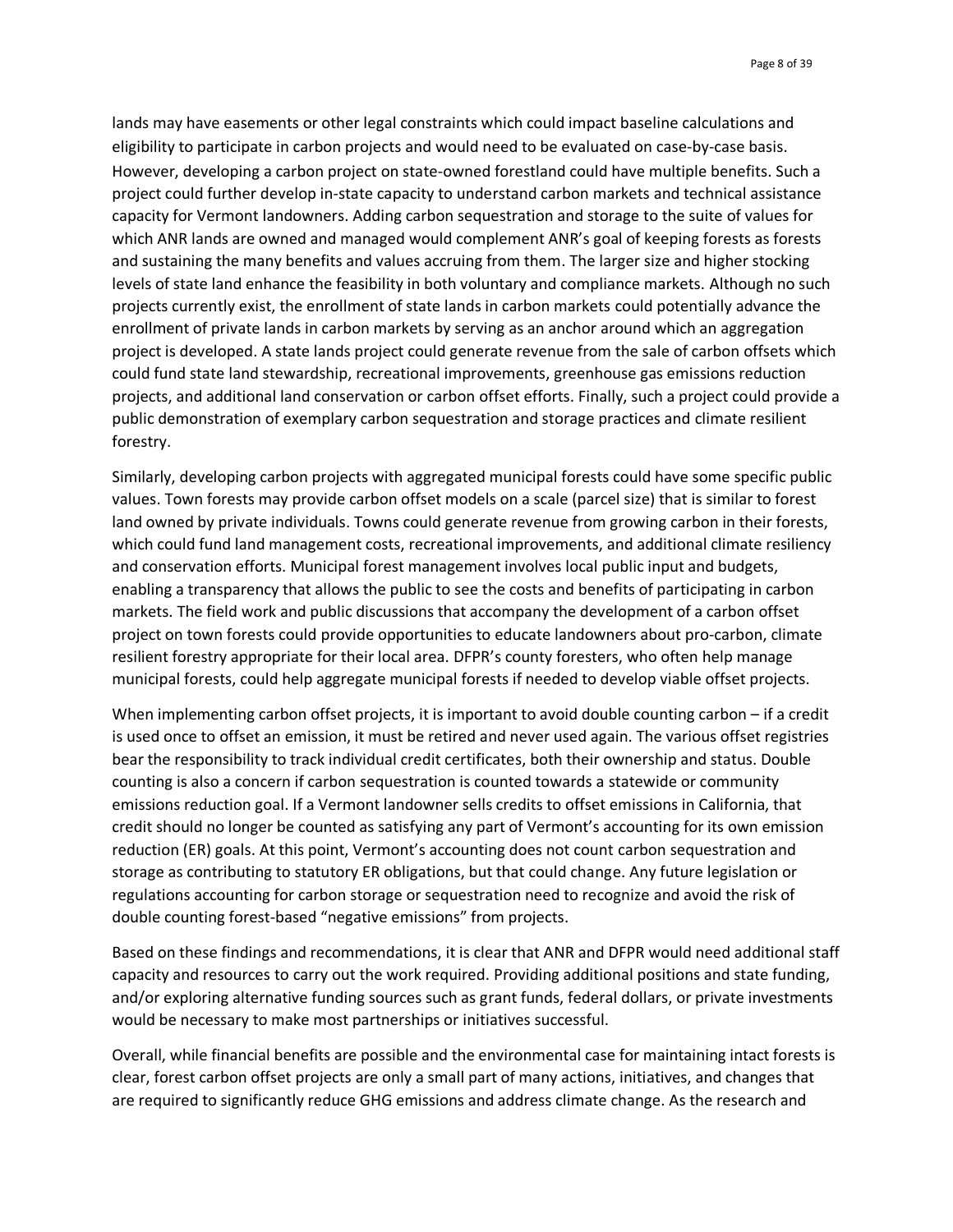report of this Working Group demonstrate, keeping forests as forests is imperative to these efforts. If discussions and information about carbon offset projects lead to practices, policies, and public determination to better protect forests in Vermont, this could be the greatest benefit of this Working Group's endeavor.

## **Current Status of Carbon Offset Markets**

According to the California Compliance Offset Program, "a forest offset project is a planned set of activities that increases carbon storage in trees or prevents the loss of carbon stored in trees, compared to what would have occurred in the forest absent project activities" ([U.S. Forests Offset Projects,](https://ww3.arb.ca.gov/cc/capandtrade/offsets/overview.pdf)  [California Air Resources Board presentation, May 30, 2019\)](https://ww3.arb.ca.gov/cc/capandtrade/offsets/overview.pdf). The markets for forest carbon offsets in the U.S. have been created by the public and private sector over the past 15 years as part of comprehensive approaches to addressing climate change. *These markets can be divided into two categories: 1) compliance, or regulatory, markets, in which offsets are a component of government initiatives to mandate reductions in GHG emissions, and 2) voluntary markets, in which businesses, individuals and other entities choose to reduce their GHG emissions over time.* Both compliance programs and voluntary climate initiatives place primary focus on reducing direct emissions from specified sectors or activities first, then reducing indirect emissions from supply chain or other sectors, and finally only allowing offsets for a small fraction of emissions that may be especially hard to reduce. Offsets are often considered a transition strategy until non-fossil fuel alternatives are viable.

*Compliance market overview.* The largest demand for forests carbon offsets in the United States currently results from the California's Cap-and-Trade program, which went into effect in 2013 as part of the California Global Warming Solutions Act of 2006 [\(A.B. 32, 2006\)](http://leginfo.legislature.ca.gov/faces/billNavClient.xhtml?bill_id=200520060AB32). Under this law, emissions of carbon and other GHGs in many sectors of the California economy are capped, and those caps are reduced over time. The entities in covered sectors must secure "allowances" equal to their emissions each year. Industries are permitted to trade these allowances, since some may have excess allowances while others need to purchase additional credits to meet the level of their emissions. Carbon credits derived from offsets can also be used to fulfill a small portion of this regulatory obligation – currently only 8% of emissions. California's Air Resources Board (ARB) manages the compliance program and approves protocols for offset projects. The California legislature renewed its commitment to its cap-and-trade program in 2017, extending it for another ten years with some minor modifications. From 2021 through 2025, carbon offsets may be used to satisfy only 4% of their emissions "of which no more than one-half may be sourced from projects that do not provide direct environmental benefits in state" ([A.B. 398,](http://leginfo.legislature.ca.gov/faces/billNavClient.xhtml?bill_id=201720180AB398) 2017). That cap will rise again to 6% in 2026 due to anticipated demand as more sectors become subject to emissions caps, and all caps are again reduced over time.

As of 2019, the California cap-and-trade program accepts the following types of carbon offset projects throughout the United States, all of which must follow strict protocols established by the ARB: forestry, urban forestry, dairy digesters, destruction of ozone-depleting substances, mine methane capture, and rice cultivation. Forest carbon offsets represent approximately 84% of the over 144 million compliance offset credits generated to date (CARB, 2019). One offset — one metric ton of carbon equivalent (1  $tCO<sub>2</sub>e$ ) — is currently worth approximately \$14 on the compliance market. Because the California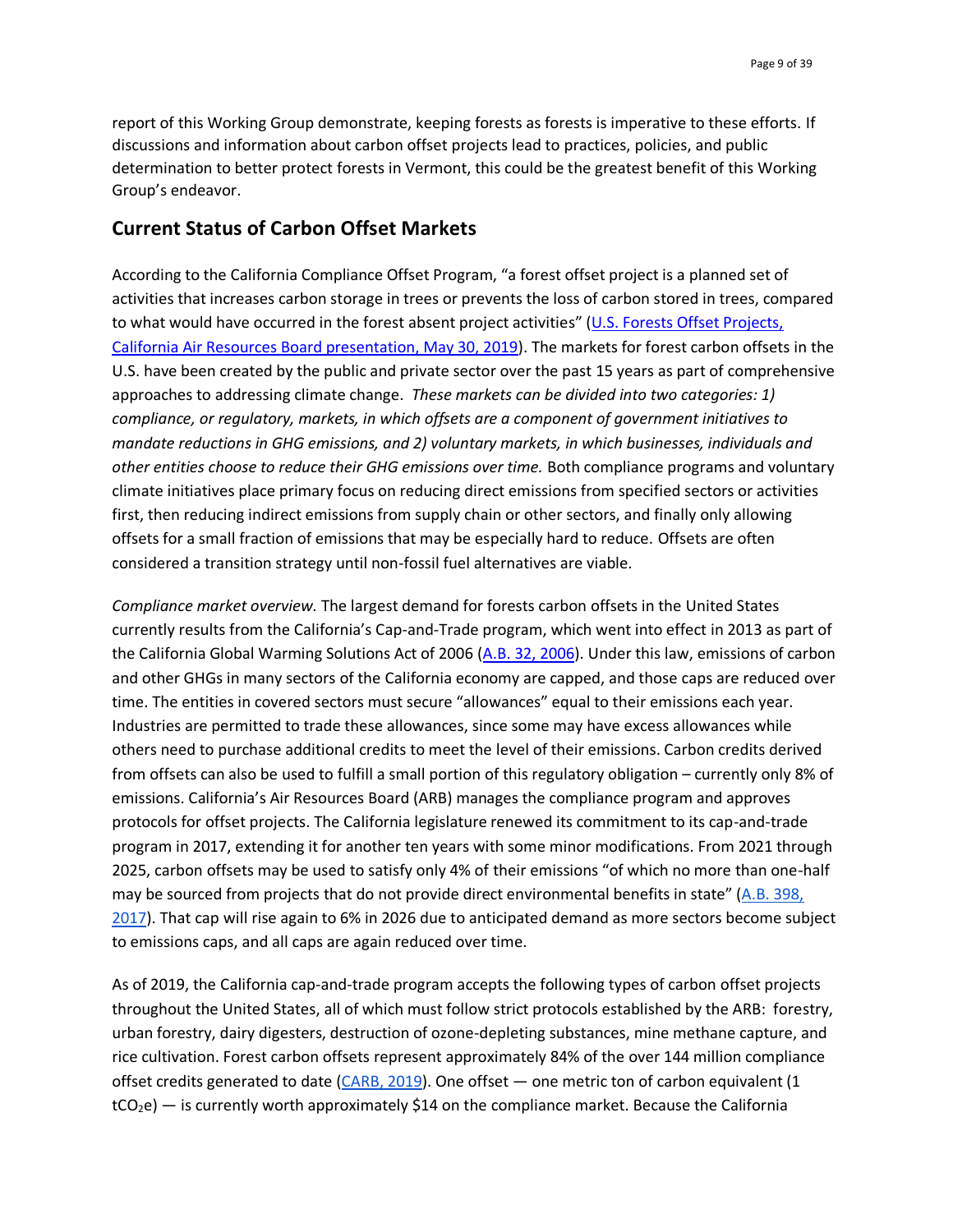economy is large and its cap-and-trade program covers many sectors, demand for forest carbon offsets that meet its rigorous standards has been strong and steady.

*Voluntary market overview.* There is an upward trend in demand for voluntary carbon offset credits. Buyers are typically companies, organizations, or groups that have undertaken a voluntary program to reduce their emissions. Similar to compliance programs, offsets typically represent a relatively small portion of the emissions targeted for reduction under any organization's program. The prices of voluntary offset credits vary greatly but tend to be lower than California's compliance market. Since the majority of voluntary trades are over-the-counter, negotiated transactions, there is no public record of prices paid. The best esti[m](https://www.forest-trends.org/wp-content/uploads/2018/09/VCM-Q1-Report_Full-Version-2.pdf)ates come from an annual survey [\(Hamrick & Gallant, 2018\)](https://www.forest-trends.org/wp-content/uploads/2018/09/VCM-Q1-Report_Full-Version-2.pdf) which suggests an average of \$3-6 per tCO2e in 2018, but notes prices vary widely from \$0.10 to \$70 per tCO2e.

Table 1 below charts the variety of prices carbon offsets in voluntary markets internationally. Part of this price variability may be attributed to a project's "provenance"— where a project is located and how the story of its conservation is relevant to a buyer or could be woven into environmental messaging for a purchasing company. The prices shown below reflect carbon offsets from many different sources including forest offsets; forest offsets tend to trade at the higher end of the range. Some voluntary purchasers even provide funding up front to an organization or project that is of special interest, which can defray some of the initial costs of developing a carbon project. Interest in the provenance of a project provides an opportunity for marketing and branding carbon offsets to appeal to specific types of buyers. The voluntary market has matured considerably over the past decade – there are now several globally recognized registries and standards; the most relevant for US forest projects are the [American](https://americancarbonregistry.org/)  [Carbon Registry](https://americancarbonregistry.org/) (ACR), [Climate Action Reserve](https://www.climateactionreserve.org/) (CAR) and [Verra Verified Carbon Standard](https://verra.org/) (VCS).



#### **Table 1: Price Variability in the Voluntary Carbon Offset Market**

[Source: Hamrick and Gallant, 2018. Voluntary Carbon Markets Insights: 2018](https://www.forest-trends.org/wp-content/uploads/2018/09/VCM-Q1-Report_Full-Version-2.pdf) Outlook and First Quarter Trends. Ecosystem Marketplace.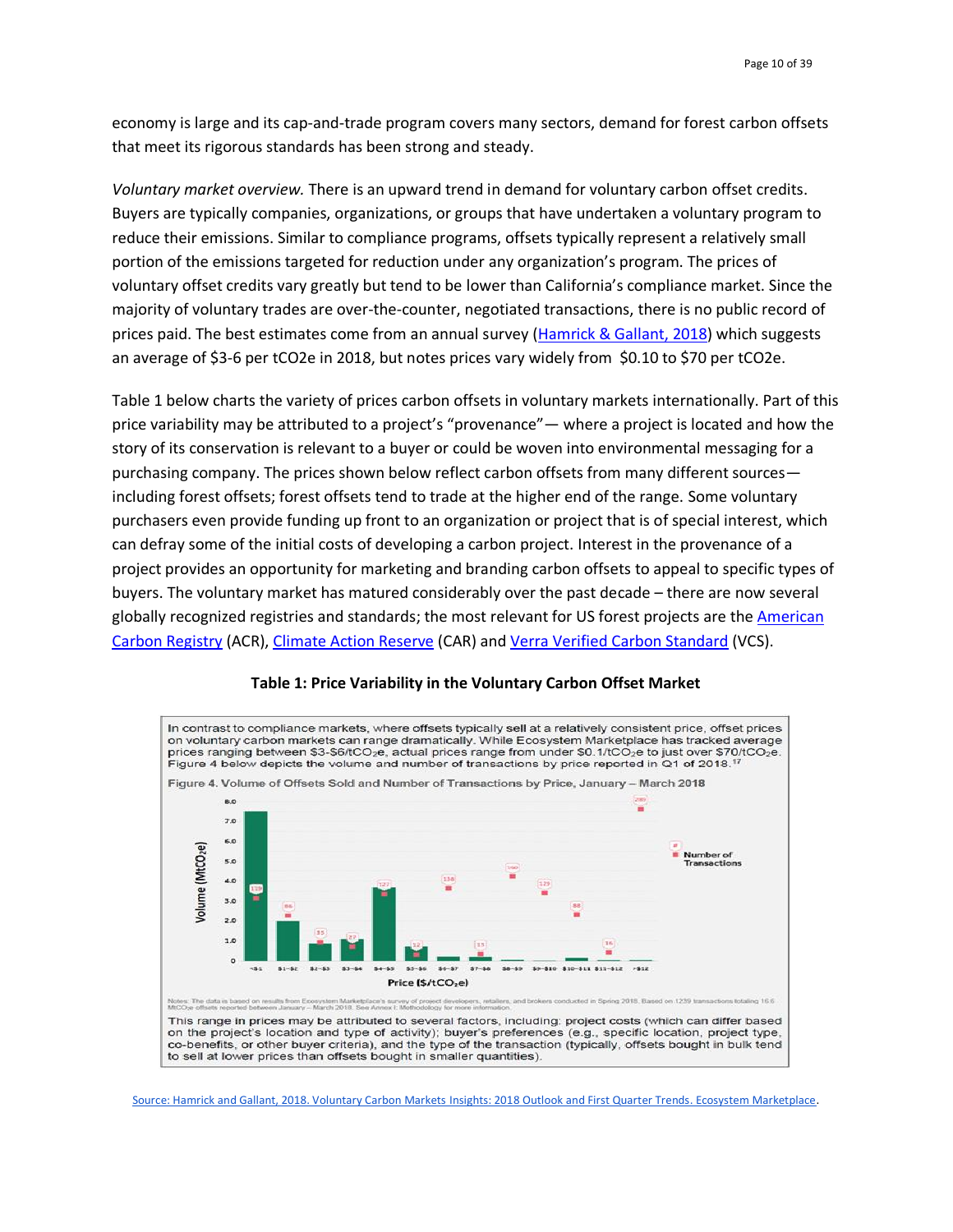#### *Program Requirements Relevant to Vermont Participation*

Compliance and voluntary market project requirements share several basic features, but their protocols vary in a few important ways that may affect the ability of most Vermont landowners to participate in them. Both have rigorous protocols for forestry which address four important elements of a high-quality carbon offset: 1) baseline and additionality, 2) leakage, 3) permanence, and 4) verification.

Assessments of the *baseline* indicate the starting point for any project, or the amount of stored carbon (CO2e) that can be considered "business as usual." For a forestry project to meet *additionality* criteria, it must show that the proposed forestry activities will sequester carbon above and beyond the baseline over time. It could appear that a landowner would receive payment for practices that may have happened regardless of a carbon offset project. However, "real" and "additional" are assessed in relation to the rules of individual carbon offset programs which are designed around a more global application. Behavior that may not appear additional on a single project has distinct benefits if the behavior is manifest across a broader landscape or region. Similarly, carbon offset programs credit not just future, but *past* good forest management in order to avoid a perverse incentive for significant harvesting *before* enrolling in a carbon market. Carbon offset projects therefore value both existing stock and new growth – underscoring the value of both carbon storage in existing trees and sequestration with new growth.

*Leakage* means the displacement of activities that may release carbon from the offset project site to another area. In other words, offset projects must prove that the project won't result in another forested area being developed instead of the forestland that conserved for the project. Because fossil fuels release below ground carbon into the atmosphere more or less permanently, carbon offsets are expected to sequester carbon for a very long time. Verifiers examine not only the upfront calculations of carbon to be sequestered, but also conduct site visits over time to make sure that the reductions are real. *Permanence* in the context of carbon markets, means 40 or 100 years — the length of time project owners would be required to maintain the carbon they have sold. The longer monitoring timeline of 100 years for the compliance market adds value to the integrity of the credit, but its relevance to climate change is likely most important in the next 25-50 years. The voluntary carbon market policy which trades 60 years of monitoring and reporting for a decrease in credit price and thereby leverages more acres for carbon sequestration and storage is likely a net environmental gain.

Finally, the amount of carbon sequestered and stored must be *verifiable* or measurable, as opposed to estimated. Verification by an independent third party adds to the integrity of carbon offsets. Forests carbon offsets are comparatively reliable to measure – for example, not as direct as measuring methane captured from a capped landfill, but more reliable than estimating soil carbon flux in agricultural systems. Similarly, any measurements taken to estimate sequestration and storage must be repeatable and independently verifiable. Compared to early offset programs targeted at reducing deforestation in developing nations, current programs in the United States are rigorous, both in their protocols for measurement and the extent of verifier review.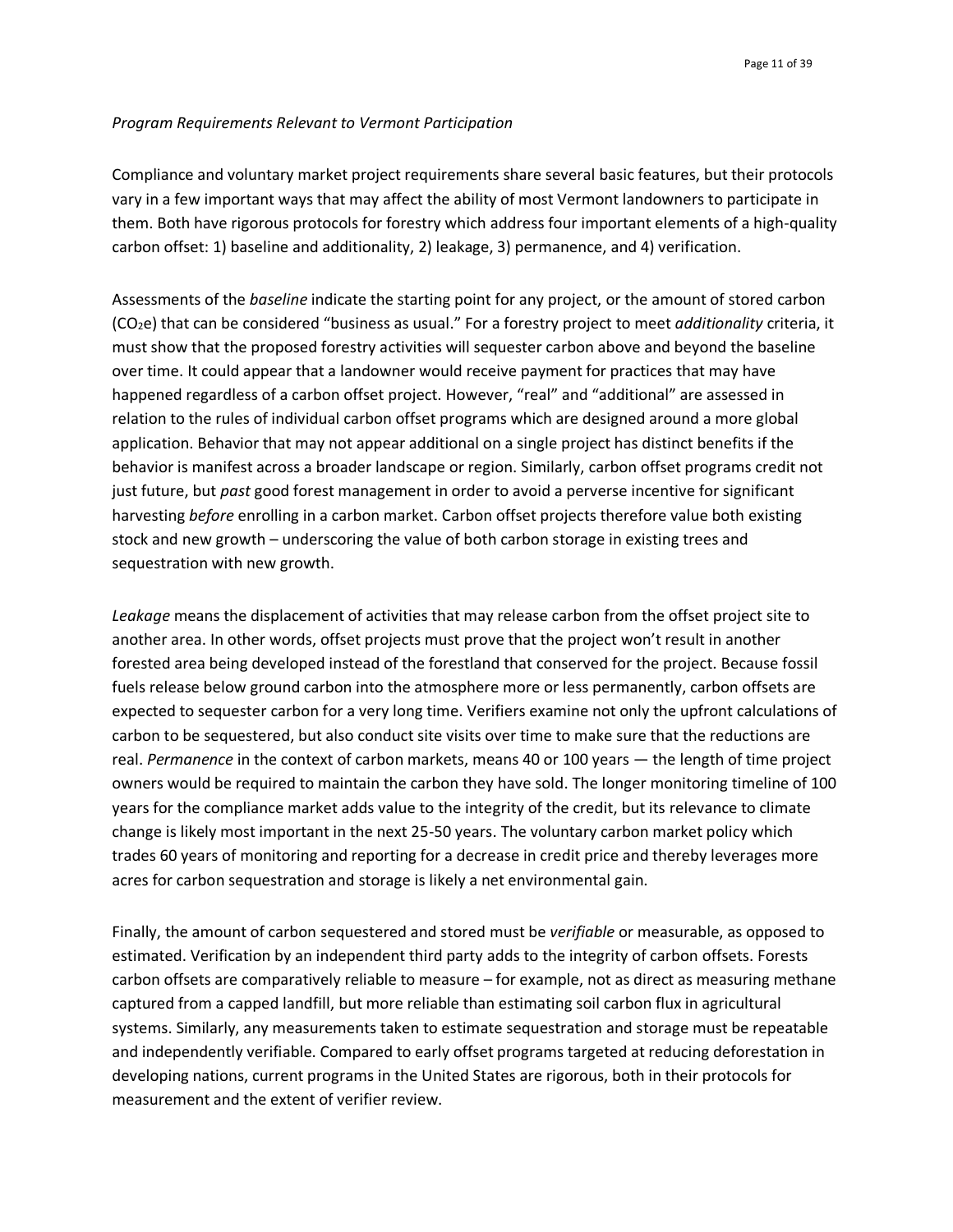Each protocol varies in how these key criteria are specifically addressed. The baseline is not set by the intentions or past history of the current owner, as both ownership and intentions could easily change. Rather, the baseline is set by a combination of legal requirements and regional trends in harvesting, conversion and carbon stocking levels. Compared to other regions of the country, the California ARB offset protocols have set fairly high baseline stocking levels of trees per acre for much of Vermont, making it more difficult for Vermont projects to show additionality.

Certain legal requirements may affect the baseline, including conservation easements and state laws or regulations restricting harvesting or stocking levels. Land conservation easements are legal restrictions which can affect baseline and thus the number of credits generated. For example, if an easement restricts timber harvesting or places some parts of the parcel off limits for harvesting, the baseline is raised, thus reducing the number of credits possible. A conservation easement that protects a forest from conversion to non-forest land could make a parcel ineligible for credits based on the already avoided conversion of forestland.

However, a conservation easement can also help a project meet permanence requirements. The California ARB permanence requirements are quite rigorous. Monitoring must be continued at the owner's expense for 100 years after the last credit is issued. In comparison, some voluntary protocols require only a 40-year commitment from the landowner. Harvesting of forest products is compatible with carbon offset rules. In fact, the California offset program encourages harvesting of forest products, because it can reduce leakage resulting from more intensive harvesting elsewhere to meet demand for forests products. Some of the carbon stored in durable forests products, such as furniture or building materials, could be counted toward the carbon sequestered and be eligible for carbon credits.

Because the rules and protocols are complex and upfront costs are high, project development – the process of turning carbon sequestering activities into a marketable carbon credit – is generally managed by project developers who are specialized consultants who provide not only expertise but often upfront funding for carbon projects. Most forest landowners who have committed to offset programs have had relatively large holdings or have particularly high levels of carbon stored in their forests.

# **Feasibility Analyses for Vermont and New England**

There are several published studies and ongoing projects that examine the feasibility of enrolling Vermont forest lands in carbon offset projects. The most relevant study is [Vermont Forest Carbon: A](https://www.vlt.org/wp-content/uploads/2018/07/Vermont_Forest_Carbon.pdf)  [Market Opportunity for Forestland Owners \(Keeton,](https://www.vlt.org/wp-content/uploads/2018/07/Vermont_Forest_Carbon.pdf) et al, 2018). The report provides a comprehensive overview of compliance and voluntary forest carbon markets, examines the compatibility between carbon offset projects and other forests stewardship programs in Vermont, and suggests a "Vermont Path" which identifies the best opportunities for Vermont forest landowners. The study concludes that the voluntary market is more suited to Vermont forestlands largely due to the market's mechanism for aggregation of smaller parcels and the opportunity to use the "Vermont Story" to add value to the price of the offset credits.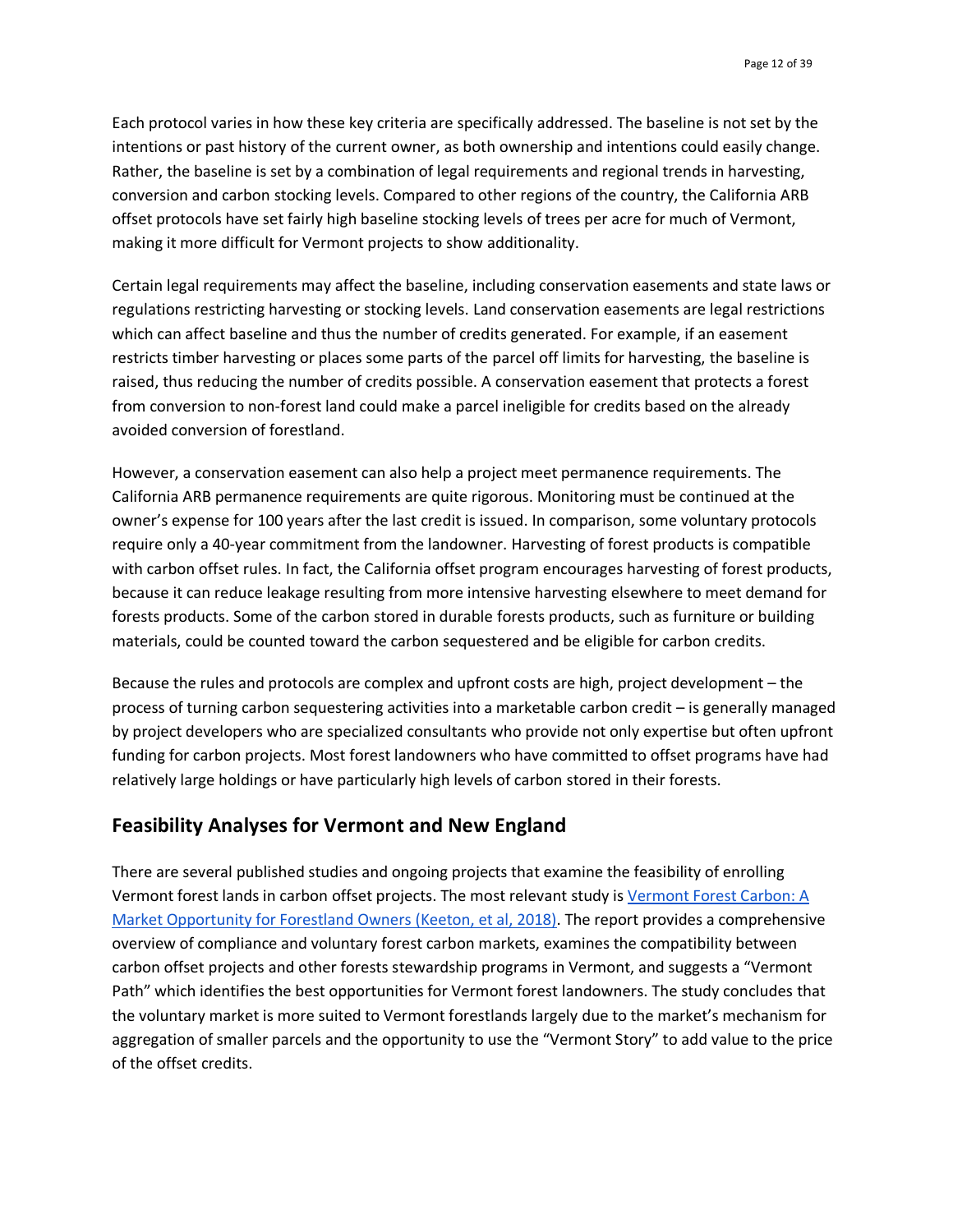Another useful analysis is a report entitled, ["](http://www.uvm.edu/rsenr/wkeeton/pubpdfs/Rehabilitative%20Forestry%20&%20Carbon%20Markets%20Final%20Report%20_.pdf)[Can Rehabilitative Forestry and Carbon Markets Benefit](http://www.uvm.edu/rsenr/wkeeton/pubpdfs/Rehabilitative%20Forestry%20&%20Carbon%20Markets%20Final%20Report%20_.pdf)  Degraded Forestland? [A Case Study from Northeastern Vermont](http://www.uvm.edu/rsenr/wkeeton/pubpdfs/Rehabilitative%20Forestry%20&%20Carbon%20Markets%20Final%20Report%20_.pdf)" (Saligman, et al, 2013), which presents the results of a Natural Resource Conservation Service Innovation Grant project. This report examines the carbon market options for a 1,000-acre parcel of heavily logged forest. It compares viability of carbon projects for both the CAR and ACR protocols under 13 different management scenarios by calculating both annual cash flow and net present value over the life of the project. This report also looks at the "stackability" of payments for ecosystem services and describes how other conservation and stewardship tools and funding, such as cost-share programs, conservation easements, and the UVA program, interact with carbon market participation. They found that several management scenarios were viable options for carbon offsets in the voluntary market, but that the number of credits generated varied significantly between the two protocols assessed.

In 2012, the Manomet Center for Conservation Sciences updated its user-friendly publicatio[n](https://www.manomet.org/wp-content/uploads/old-files/Selling%20Forest%20Carbon_Final%20September%202012.pdf) [Selling](https://www.manomet.org/wp-content/uploads/old-files/Selling%20Forest%20Carbon_Final%20September%202012.pdf)  [Forest Carbon : A Practical Guide to Developing Forest Carbon Offsets for Northeast Forest Owners](https://www.manomet.org/wp-content/uploads/old-files/Selling%20Forest%20Carbon_Final%20September%202012.pdf)  [\(Beane 2012\).](https://www.manomet.org/wp-content/uploads/old-files/Selling%20Forest%20Carbon_Final%20September%202012.pdf) It explains the steps involved in creating a forest carbon offset project as well as a basic introduction to the four major standards at the time: ACR, CAR, VCS and the then emerging California ARB standards. While the market and protocols have since evolved, the report remains a useful primer for landowners. Particularly helpful is the viability assessment of potential forest carbon projects in redyellow-green light categories based on the size of project in acres, volume of standing timber, and restrictions that might be included in conservation easements. These guidelines were updated in [2](https://www.manomet.org/wp-content/uploads/old-files/forestoffsets_casestudies.pdf)014 [\(Beane & Whitman, 2014\)](https://www.manomet.org/wp-content/uploads/old-files/forestoffsets_casestudies.pdf) including the addition of the length of time a landowner must commit to a carbon contract and real case examples.

While each report examines specific conditions and protocols in detail, in general these analyses conclude that the financial viability of carbon projects in the northeast region depend on the factors outlined below in Table 2.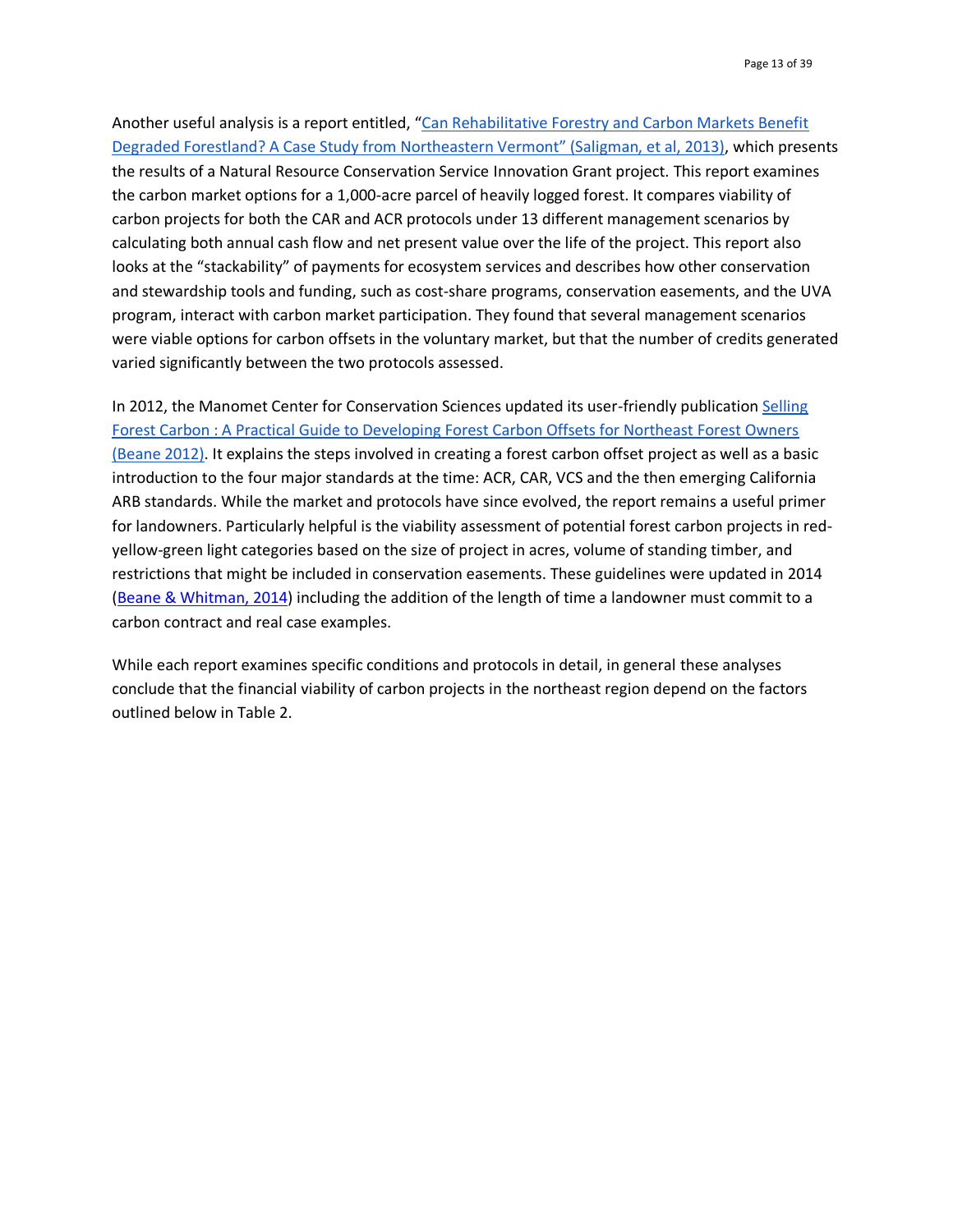#### **Table 2: Factors Affecting Financial Viability of Carbon Projects in the Northeast**

- 1) The size of the project
	- More than 1,000 acres is generally needed for compliance market, often more than 5,000 acres depending on stocking levels, to cover fixed costs
	- Fewer than 1,000 acres may be viable for voluntary market, especially if aggregation is facilitated
- 2) The initial stocking level of timber
	- Above regional averages are generally needed for a viable project
- 3) The specific provisions and timing of any conservation easements
	- Pre-existing easements could limit potential for generating credits if they restrict harvest levels
	- New easements created as part of the carbon project could help satisfy protocol requirements
- 4) The availability of aggregation options in offset protocols
	- Currently no option in compliance market
	- Options do exist in voluntary standards
- 5) The willingness of landowners to commit to long-term contracts
	- More than 100 years for compliance market
	- 40 years for most voluntary markets
- 6) The price of carbon
	- The financial viability of a forest carbon project is very sensitive to the price of carbon
	- Should the commodity price of compliance carbon rise, as is expected, or a relatively high price is obtained in the voluntary market, then projects on smaller parcels or less wellstocked forests may become viable

According to a recent analysis of projects registered on the major carbon offset markets, shown in Table 3 and with further information in Appendix B, over 1.1 million acres of forestland in the region (MA, ME, NH, NY, VT) are already part of a carbon offset project enrolled in either a compliance or voluntary market (Turner, 2019). There are several projects in Vermont or the northeast region that could provide helpful information regarding the challenges, opportunities, and overall feasibility for participating in forest carbon markets.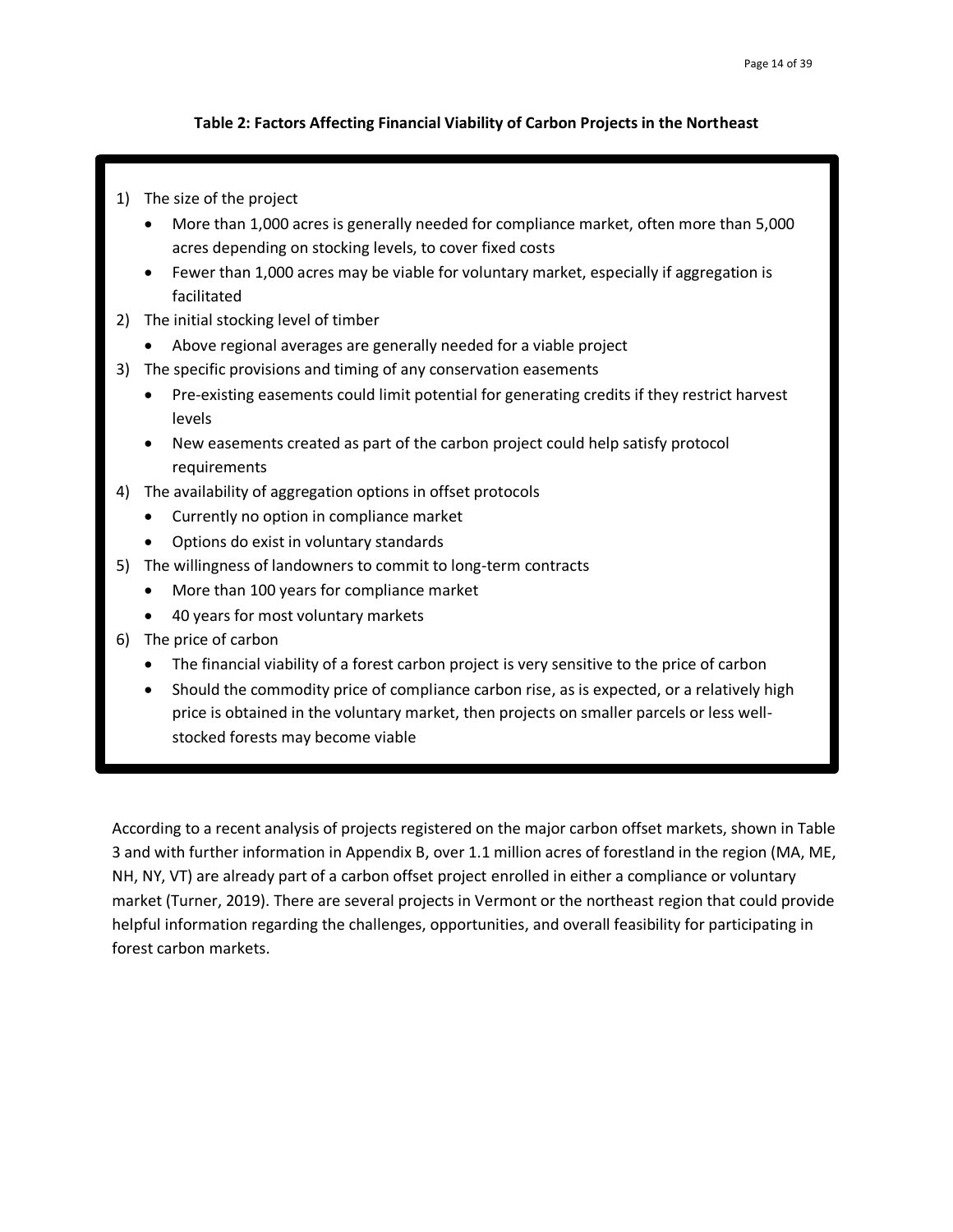

#### *Burnt Mountain Carbon Project*

The Nature Conservancy's (TNC) Vermont chapter is developing a carbon project at its 5,400 acre Burnt Mountain Natural Area located mostly in the town of Montgomery. TNC acquired the property in 2018 and placed a forever wild easement held by the Northeast Wilderness Trust on the parcel in 2019. The carbon being stored as a result of this shift in management will be sold as voluntary carbon offsets. The project is being developed by Blue Source a commercial carbon project developer. Blue Source is developing the project in exchange for a privately negotiated percentage of the carbon credits generated. Currently, the project is undergoing third-party verification and credits should be available for sale in mid-2020. Initially, TNC and Blue Source believed there was sufficient carbon stored on the property to qualify for the California compliance market. However, after the full carbon inventory showed less carbon on the property compared to the regional baseline, developers had to shift the project into the voluntary market. The Burnt Mountain project will be registered in the American Carbon Registry and will be the largest carbon project in Vermont to date. Revenue generated from the project will be used to steward the property and complete additional forest protection projects in the state.

#### *Cold Hollow to Canada Carbon Aggregation Project*

The Vermont Land Trust (VLT) is working with TNC and a private carbon offset project developer, Spatial Informatic Group, to develop an aggregated carbon project in northern Vermont's Cold Hollow mountains. The Cold Hollow Carbon project is aggregating the carbon from 14 parcels totaling 7,978 acres. Participating landowners have contracted with a private corporation to develop and list the credits on the American Carbon Registry as voluntary offsets. Individual landowners will agree to implement carbon enhancing improved forest management for a term of 40 years and will receive payments based on the proportion of the project's total carbon stored in their forestland.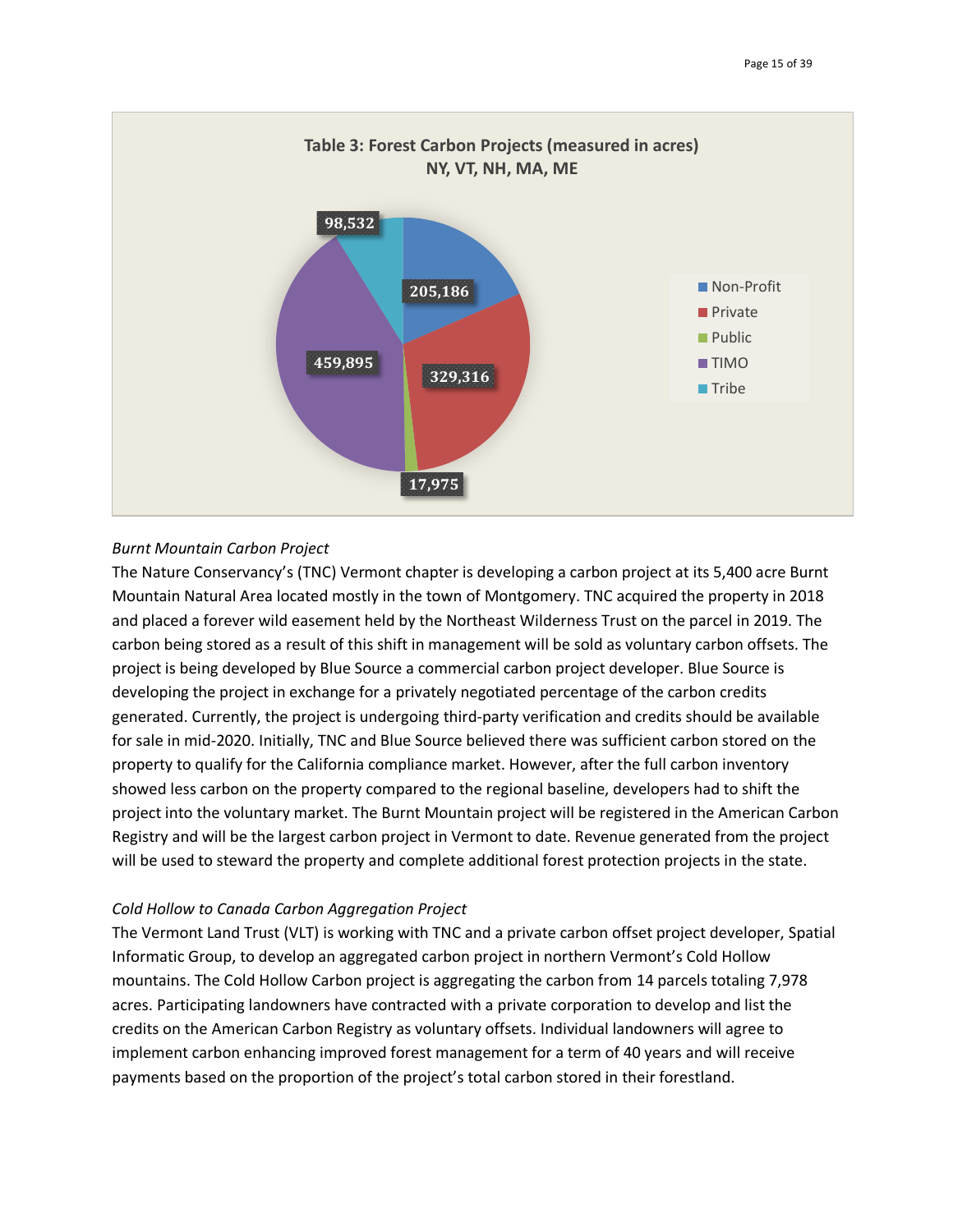#### *Middlebury College Bread Loaf Forest Conservation & Carbon Credit Project*

To date, the Middlebury College Bread Loaf Project is the only forest project in Vermont that has been developed sufficiently to sell credits on a carbon market. In 2014, Middlebury College placed a conservation easement on 2,400 acres of forestland at its Bread Loaf Campus in Ripton. The easement, held by the Vermont Land Trust, included a provision which enabled the College to create a carbon offset project on the forestland. The provision was motivated in part by the College's efforts to achieve carbon neutrality by 2016 and in anticipation of the potential need for carbon credit offsets to meet this goal. In 2015, the College entered an agreement with Blue Source to develop and market a carbon offset project based on the conserved forestland. Although 2,400 acres is a small project compared to what Blue Source typically develops, they felt that the College's reputation as an environmental leader in higher education, as well as Bread Loaf's storied history, could appeal to prospective carbon credit purchasers. Under the agreement, the College also reserved an "up to" number of credits it could buy itself to satisfy its carbon neutrality goal going forward.

The project took about 20 months to complete from planning to putting verified credits on the ACR up for sale. The project is listed as an Improved Forest Management project following ACR's protocol for non-federal U.S. forestlands. As with similar projects, Blue Source shouldered the project development costs, about \$85,000, up front and was reimbursed with proceeds from the first sale of carbon credits. The process consisted of identifying the boundaries and ownership of the lands involved, setting up a sampling plan and conducting on the ground sampling and measuring of 100 forest subplots to calculate carbon storage and sequestration, independent verification of the results of the field sampling, application to the ACR, and marketing of the resulting credits issued by the registry. The agreement with Blue Source includes a negotiated split of proceeds from credits sold on the carbon market.

Based on the College's past and future management practices, Table 4 shows projected credits for the first seven years of the project and their value based on an assumed price of \$10 per credit. The table also shows the anticipated volume of credits retained for purchase by Middlebury College to meet its carbon neutrality commitment. It is expected that in Year 8 the volume of credits will drop to a range of 5,000 to 8,000 per year which will represent the annual net growth of the forest. The higher volume of credits in the first eight years is attributable to the relatively low harvesting done in prior years compared to what is a typical baseline for similar forests in the region.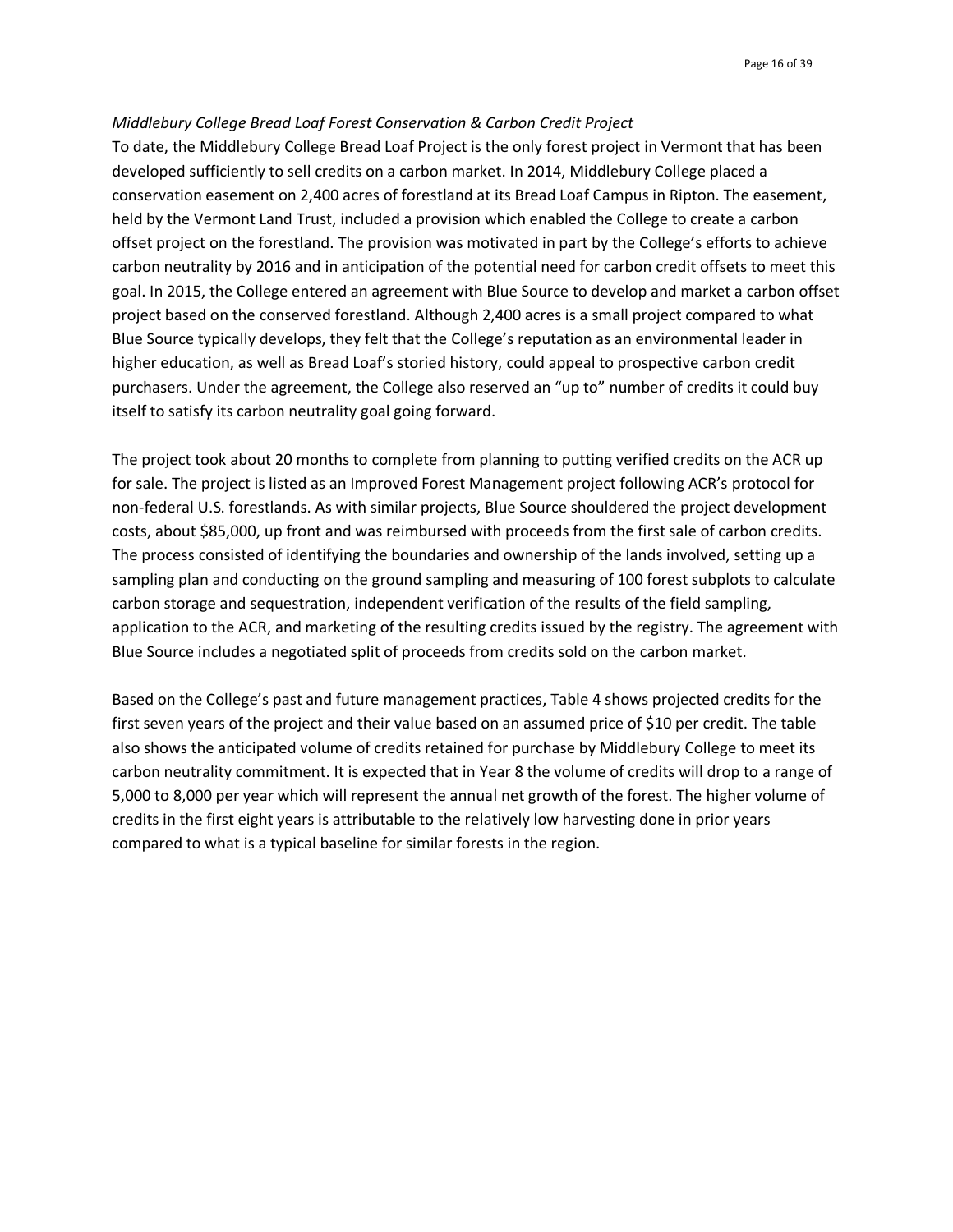| <b>Reporting</b><br><b>Period</b> | <b>Total</b><br><b>Volume</b> | Volume<br>Sold | <b>Volume</b><br><b>Retained</b> | <b>Price</b> | <b>Gross Value</b> | <b>Total</b><br><b>Expense</b> | <b>Net Value</b> |
|-----------------------------------|-------------------------------|----------------|----------------------------------|--------------|--------------------|--------------------------------|------------------|
| 2016                              | 30,069                        | 16,453         | 13,616                           | \$10.00      | \$300,690          | \$85,103                       | \$215,587        |
| 2017                              | 23,654                        | 10,932         | 12,722                           | \$10.00      | \$236,540          | \$12,925                       | \$223,615        |
| 2018                              | 23,481                        | 10,781         | 12,700                           | \$10.00      | \$234,810          | \$12,873                       | \$221,937        |
| 2019                              | 23,481                        | 10,781         | 12,700                           | \$10.00      | \$234,810          | \$12,873                       | \$221,937        |
| 2020                              | 23,481                        | 10,781         | 12,700                           | \$10.00      | \$234,810          | \$12,873                       | \$221,937        |
| 2021                              | 21,522                        | 11,522         | 10,000                           | \$10.00      | \$215,220          | \$55,963                       | \$159,257        |
| 2022                              | 21,522                        | 11,522         | 10,000                           | \$10.00      | \$215,220          | \$12,513                       | \$202,707        |
| <b>TOTAL</b>                      | 167,210                       | 80,772         | 86,438                           | \$10.00      | \$1,672,100        | \$205,123                      | \$1,466,977      |

**Table 4: Middlebury College Bread Loaf Carbon Offset Project Finances**

Middlebury College had sold 11,100 credits as of November 2019. Average annual costs for maintaining the project and meeting ACR requirements for eligibility are anticipated to be approximately \$20,000. A more complete analysis of costs and benefits will be done after the first major field remeasurement and calibration is completed in 2021. In addition to financial benefits, the project has provided educational benefits to students and faculty who have used the project for their coursework and research.

### **Programs in Other States for Private Landowners**

The Forest, Climate and Community Research Group led by Working Group member, Dr. Cecilia Danks, examined state initiatives to facilitate family forest and community forest participation in carbon markets from 2008 to 2017. In a 2008 nationwide phone survey, seven states (CA, GA, IL, MI, OK, OR, and TX) asserted that they had programs through which small-scale landowners could obtain assistance with accessing forest carbon markets. In addition, 2008 interviewees noted that early discussions and explorations about forest carbon markets were being conducted in agencies in almost every state, with thirteen states indicating that forest carbon market programs were under development. By 2012, however, forest carbon programs existed in only five (CA, GA, MI, OK, OR) of the original seven states and no additional states had developed programs. Case studies were then conducted of four of those programs (GA, MI, OK, and OR). California was excluded because it was significantly different in scale and scope and has been described in other published studies.

In 2008, the Chicago Climate Exchange was at its zenith, the Kyoto protocol had been in effect since 2005, California had passed its cap-and-trade legislation in 2006, and federal climate legislation was expected soon. State forestry agencies were eager to find ways to help family forest owners access the growing carbon offset markets to encourage climate friendly forestry and help defray the costs of forest ownership that could lead to forest conversion and fragmentation. Each of the four states studied took a different approach, which together provide lessons still relevant to today's markets.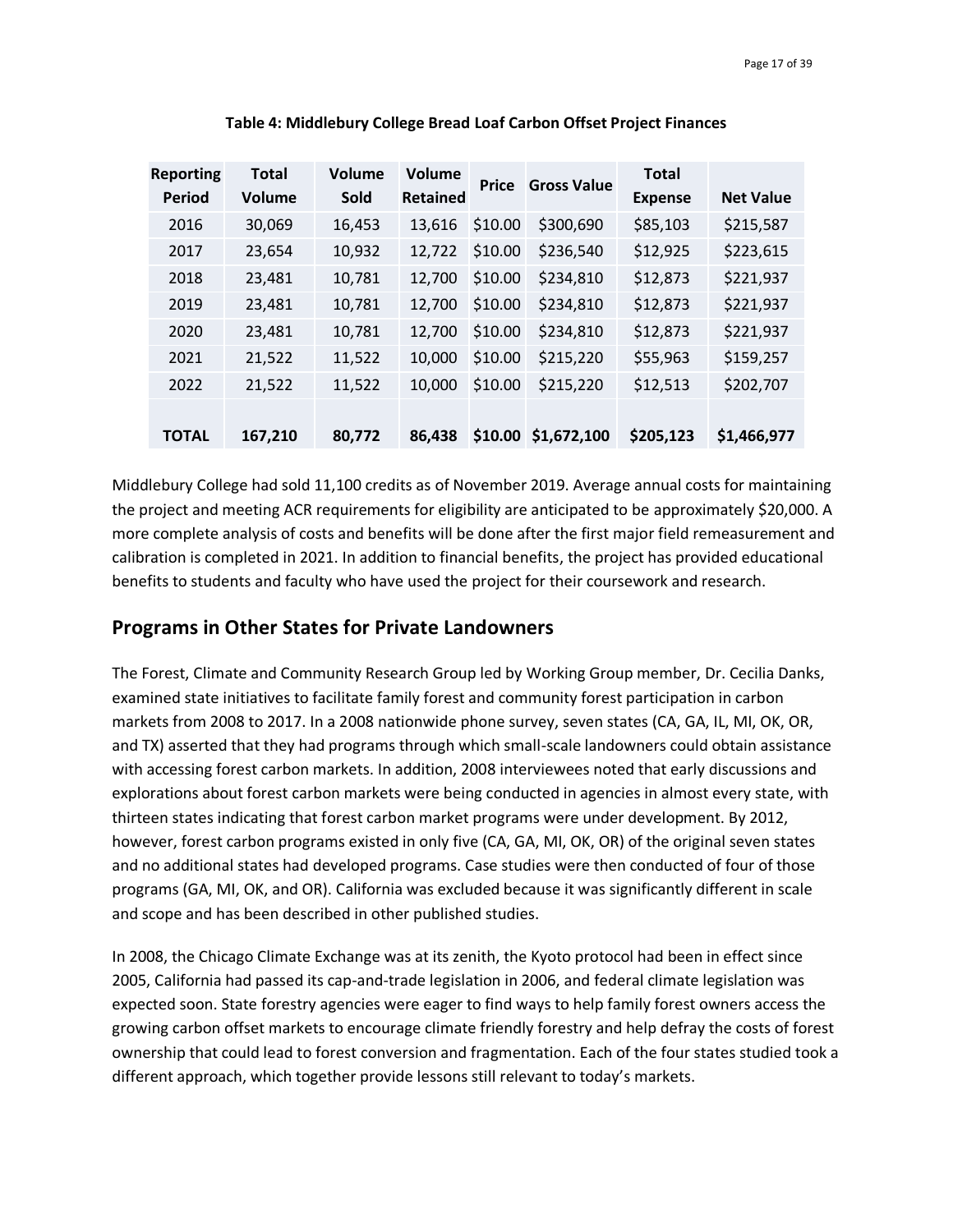In 1993, Oregon established a trust fund to which GHG emitters, like utilities, or revenue generators like the state lottery, could contribute. Family forests owners could borrow from that fund to establish plantations on suitable sites and would not be required to repay the loan until or if trees were harvested. Owners signed a 200-year contract that gave ownership of the carbon to the state, which could be ended early if the loan was repaid. The concept of a revolving loan fund was a good way to cover the upfront costs of afforestation and landowners with as few as ten acres could participate. However, the trust was underfunded and relatively few acres were planted. Given the long time to maturity, loans were not paid back quickly enough to make funds available to more landowners. By 2015, 40 landowners representing only 1,159 acres had participated in the program. While still on the books, this program is now inactive.

Michigan's Department of Natural Resources provided start-up funds and staff time to the non-profit Delta Institute to develop a carbon offset program for family forest owners. Delta worked closely with the Chicago Climate Exchange (CCX) to create the first protocol for sustainably managed forests. This was the most successful of the state-led initiatives because it linked directly to an active trading platform, the CCX, and it required only a 15-year commitment. By 2010, a total of 125,370 acres were enrolled, with parcels ranging in size from 20 to 33,000 acres. Unfortunately, the program ended when the CCX closed in 2010. The Michigan DNR then used remaining funds to provide information about carbon sequestration as part of stewardship plans created for some family forest owners. A survey of forest owners who received such plans revealed that this information had little or no impact on their management.

In 2007, Georgia set up its own state-run carbon registry and simplified carbon protocols to facilitate access to the voluntary market for Georgia forest landowners, both public and private of all sizes. However, this registry was not tied to a marketing platform and the protocols were not as rigorous as most voluntary market purchasers expected. In 2015, only three projects enrolled in the program: one private landowner, one state forest, and one federal army base. No credits were sold.

Oklahoma sought to regularize, if not regulate, the emerging voluntary market by providing verification services for offsets, state approval of aggregators, and state-approved carbon offset certificates. Their program was open to owners of any land in the state, both forest and agricultural. The only participants in the forest program were the five forestland owners recruited for a pilot project in 2011-2013 to develop protocols, who together had 2,101 acres enrolled. Again, because this project was not tied to robust, well-recognized markets or standards, there was no little incentive to participate.

Even as these state programs were being developed and implemented, the global voluntary market was growing, and consensus was being reached on how to create offsets that were real, additional, measurable, and verifiable. The voluntary standards mentioned thus far (CAR, ACR and VCS) grew in credibility and the institutional infrastructure to support all stages of project development and financing, verification, registration and trade grew in strength and complexity. Private sector project developers now play essential roles in turning forest management activities that sequester carbon into marketable carbon offsets. These roles include recruiting participants, estimating profitability, financing upfront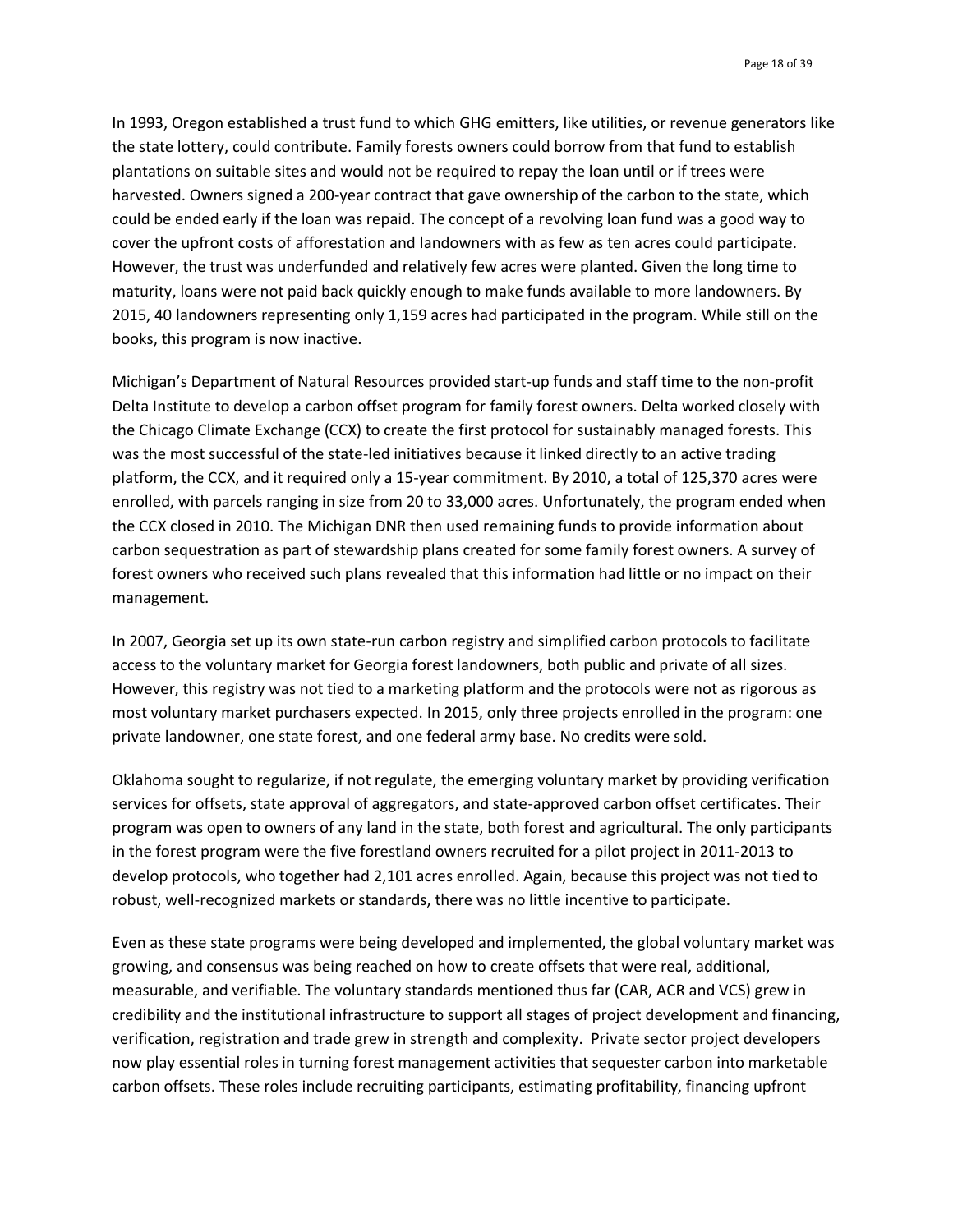costs, arranging for intensive forest inventories, modeling management alternatives, shepherding paperwork through reviewers and registries, and preparing for verification and monitoring visits. Developing carbon offset projects has not typically been in the skillset of typical consulting foresters or land managers. Even large, sophisticated land ownership management organizations like The Nature Conservancy depend on carbon project developers to participate in carbon offset markets. The challenge states now face is not how to create or recreate key elements of the carbon market chain, but rather how to help landowners understand and navigate the existing opportunities.

Given the growth in California's compliance market and the continued demand in the voluntary market, some states are again looking at how to help forest landowners in their states participate in these markets. American Forests compiled a list of recent state initiatives regarding forest carbon policies. These initiatives fall roughly into two categories: 1) facilitating landowner participation in forest carbon markets and 2) directly incentivizing management practices that result in long-term carbon sequestration and storage. While most of these state programs are still under development, some of them risk sharing the fate of the earlier state initiatives when they attempt to create their own state offset programs that are not connected to voluntary or compliance markets.

In spring 2019, the Virginia legislature authorized "industrial development authorities" to facilitate the aggregation of landowners "to reach a size that attracts the investment of private capital" as a way to facilitate their participation in carbon markets. Because this approach appears to target existing voluntary markets, it could avoid the challenges experienced by Oklahoma when it attempted to set up its own system of aggregation. New York State's 2019 climate legislation calls for ambitious reductions in emissions which can be met in part with offsets, including forests offsets. How New York's offset program is developed remains to be seen, but it could be an important new compliance market for Vermont if out-of-state projects are permitted. Like Vermont, Washington established a forest carbon project working group to investigate ways to facilitate landowner participation in carbon offset programs; their report is due December 2020.

Other states, including California, New Jersey, Connecticut and Massachusetts, have allocated funding to incentivize carbon sequestration directly on forest lands without the focus on carbon market participation. A great deal of effort and funds in carbon offset projects goes to meeting the requirements of the protocols leaving less to invest in on-the-ground practices. While market-based initiatives can mobilize private capital, states that sell cap-and-trade allowances or collect carbon taxes as part of a larger emissions reduction policy can generate substantial funds to invest in the full range of practices that enhance carbon sequestration and storage on public and private lands.

The [California](http://resources.ca.gov/wp-content/uploads/2018/05/California-Forest-Carbon-Plan-Final-Draft-for-Public-Release-May-2018.pdf) [Forest Carbon Plan,](http://resources.ca.gov/wp-content/uploads/2018/05/California-Forest-Carbon-Plan-Final-Draft-for-Public-Release-May-2018.pdf) (Forest Climate Action Team, 2018) developed with public input, is a model of a comprehensive, science-based plan to tackle the diverse factors that affect forest health and resilience from fragmentation and wildfires to harvesting and restoration practices. A substantial portion of the hundreds of millions of dollars generated by the sale of allowances is channeled through the [California Climate Investments](http://www.caclimateinvestments.ca.gov/natural-resources-waste-diversion) Fund to forest stewardship practices, as well as conservation easements and urban and community forestry. On a much smaller scale, New Jersey and Connecticut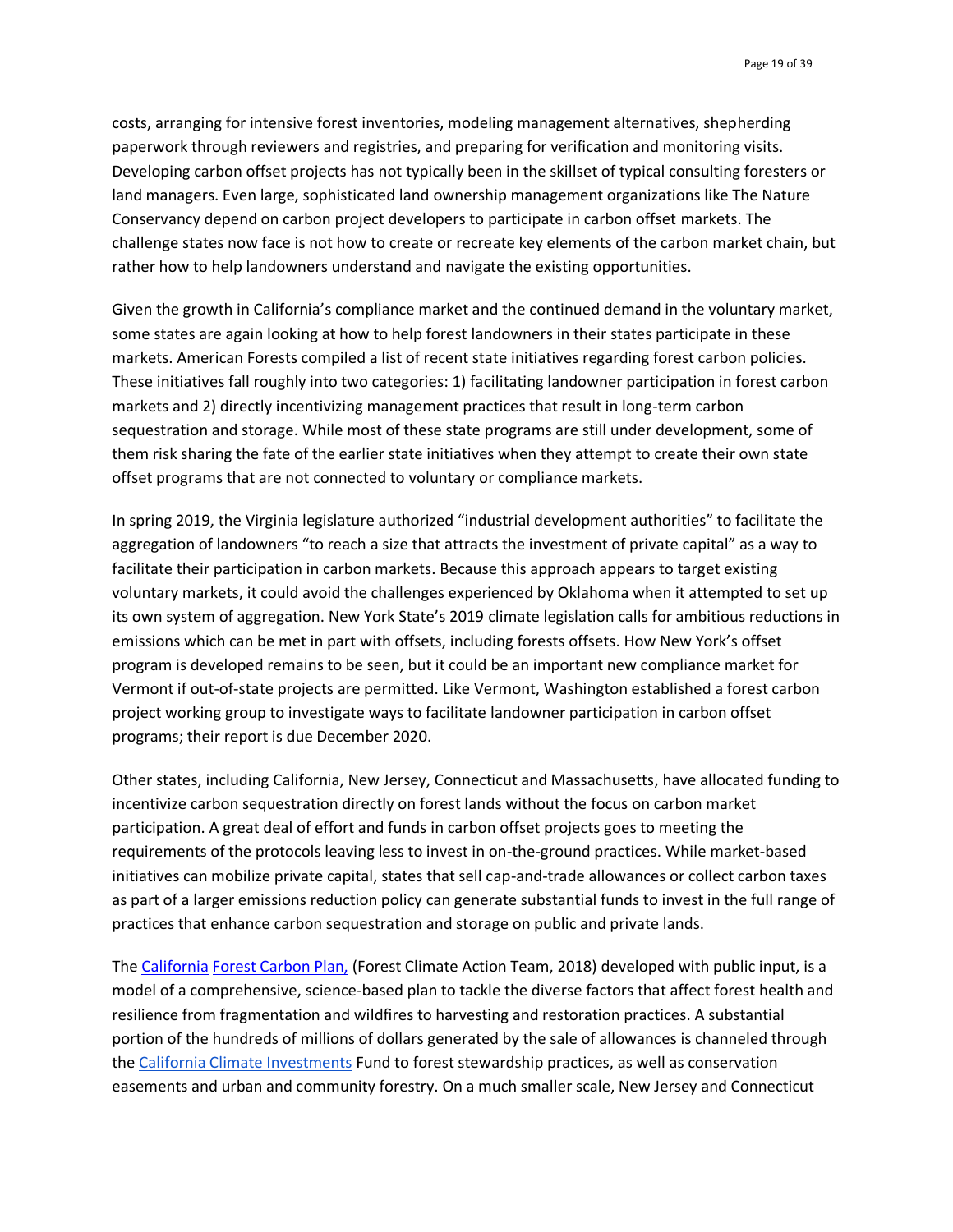have allocated a portion of their Regional Greenhouse Gas Initiative (RGGI) funds to forest, wetland, and urban forestry projects. Massachusetts has developed partnerships and allocated resources to incentivize forest resilience and carbon sequestration and storage. They are considering modifying their current use program to include "forest resilience" goals and creating a public-private, state-managed payment-for-ecosystem-services program.

An example of a private program is The [Nature Conservancy's Working Woodlands](https://www.nature.org/en-us/about-us/where-we-work/united-states/working-woodlands/) program which works with forest landowners to manage their forests sustainably in return for conservation and management assistance with improving the value and the health of their land. Working Woodlands projects exist in Tennessee, Kentucky, Pennsylvania, Michigan and New York, with expansion planned to other states. TNC works with landowners to analyze a property's potential as wildlife habitat and climate change mitigator. In return, participating landowners receive: 1) an assessment of the forests, wildlife, and carbon on their property; 2) a customized 10-year forest management plan; and 3) certification by the Forest Stewardship Council. Revenue generated by FSC-certified products from these enrolled properties goes directly to the landowner. Private landowners who enroll their property can sell credits to businesses seeking to reduce their carbon footprint. The majority of carbon revenues also stay with the landowner, except for a portion dedicated to help pay program expenses. To date most of the carbon credits created by the Working Woodlands program have been sold as voluntary carbon offsets. In addition to developing "traditional carbon offsets," TNC's Working Woodlands program is piloting an effort to develop payments for family forest landowners who implement forest practices that increase the amount of carbon stored in the forest (TNC, 2019).

# **The Case for Offset Projects in Vermont**

Over the last five years, numerous reports have cited the economic benefits provided by Vermont forests and the various types of businesses that use forest resources, including the [Economic Impact of](https://fpr.vermont.gov/sites/fpr/files/Forest_and_Forestry/Vermont_Forests/Library/NEFA13_Econ_Importance_VT_final_web_Jan29.pdf)  Vermont's Forest[-based Economy 2013](https://fpr.vermont.gov/sites/fpr/files/Forest_and_Forestry/Vermont_Forests/Library/NEFA13_Econ_Importance_VT_final_web_Jan29.pdf) and [Vermont Forest Sector Systems Analysis Report.](https://fpr.vermont.gov/sites/fpr/files/Forest_and_Forestry/Forest_Based_Business/Library/VT%20Forest%20Sector%20Analysis_2016b.pdf) Economic pressures on forest landowners and the overall threats to forest health and integrity from a variety of sources are similarly documented i[n 2015 Vermont Forest Fragmentation Report,](http://fpr.vermont.gov/sites/fpr/files/About_the_Department/News/Library/FOREST%20FRAGMENTATION_FINAL_rev06-03-15.pdf) Informing Land Use [Planning and Forestland Conservation Through Subdivision and Parcelization Trend Information,](https://fpr.vermont.gov/sites/fpr/files/Forest_and_Forestry/Vermont_Forests/Library/Full-Subdivision-Report-with-Appendices-optimized.pdf) and the [Vermont Forest Indicators Dashboard.](https://www.uvm.edu/femc/indicators/vt) The economic case for encouraging payments to landowners for carbon sequestration and storage is simply stated: any additional revenue source improves the viability of maintaining these lands as forests. A program that uses private capital to pay landowners for some of the non-market environmental services forests provide not only sustains those services, but eases pressure on other mechanisms that currently support forest stewardship.

This section examines an important conservation tool the state of Vermont uses to keep forests intact – the Vermont Use Value Appraisal (UVA)/Current Use Program. This section also reviews the expected landowner returns from carbon offset programs and comments on conditions and trends that may influence those returns. Lastly, the environmental case highlights the role of temperate forests as a global carbon sink, Vermont forest's role in balancing our own emissions footprint, and the importance of intact forests in the face of climate change.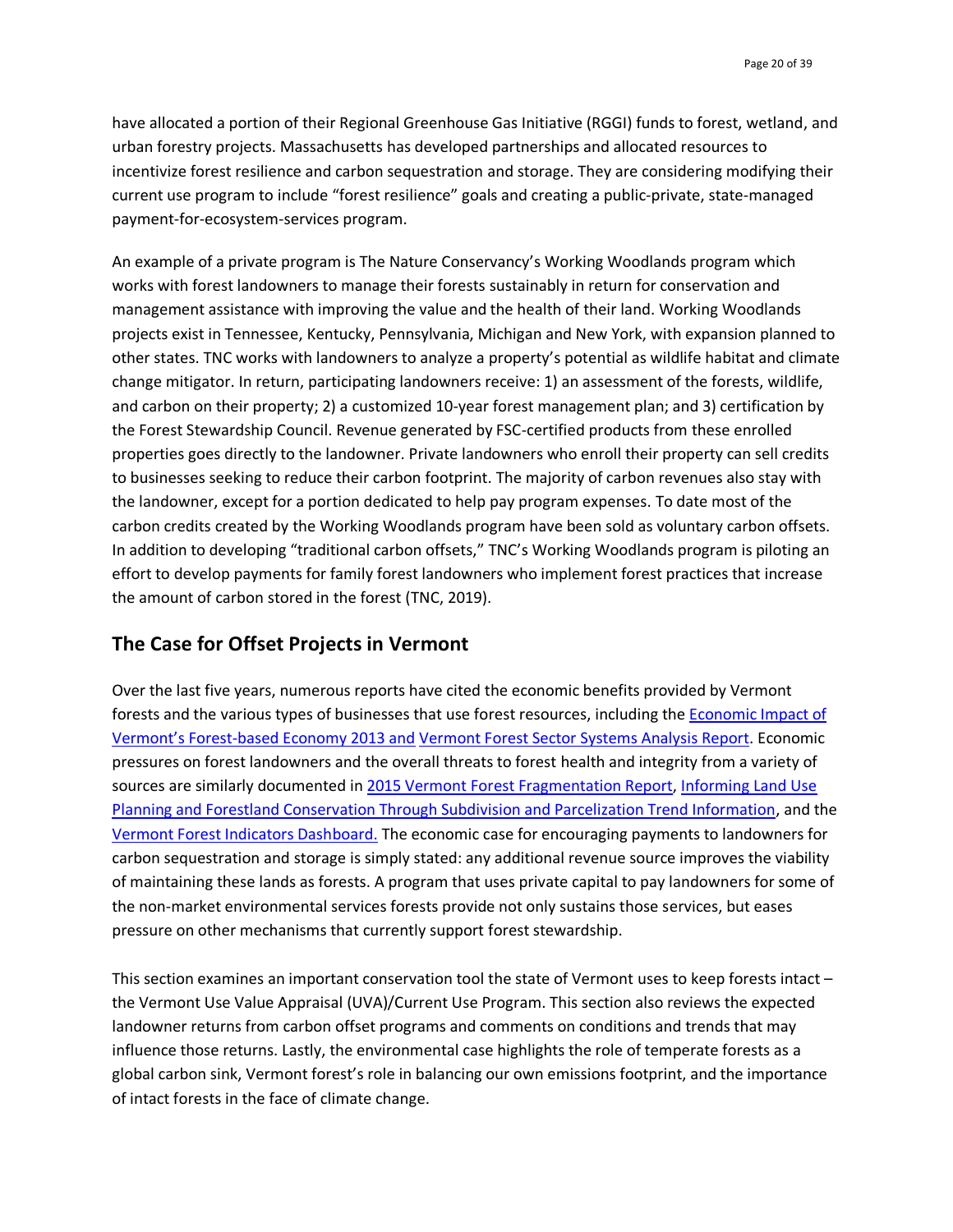#### *Economic rationale*

Each year, the Current Use Advisory Board calculates the "use value" of Vermont forestland – an estimate of that land's capacity to generate income to the landowner through active forestry – as the basis for per-acre valuation for property taxes due from landowners enrolled in the UVA program. Among the items included in that calculation is the estimated value of stumpage payments, or the price paid to a landowner for standing timber to be harvested, and the non-residential effective tax rate. Table 5 illustrates these two components of the UVA rate-setting formula over the last six years to calculate a "coverage ratio" — the number of times the average stumpage covers the average taxes, both on a per acre basis. The coverage ratio captures the tax obligation of ownership. If taxes rise, but stumpage also rises, the theoretical obligation on landowners is mitigated. However, if taxes rise and stumpage declines, the obligation is compounded.

|      |                          | <b>Statewide</b> | Per acre                     |                     |                             |                          |
|------|--------------------------|------------------|------------------------------|---------------------|-----------------------------|--------------------------|
| Year | <b>Forested</b><br>Acres | <b>Stumpage</b>  | <b>Effective</b><br>Tax rate | Average<br>stumpage | <b>Taxes (UVA</b><br>basis) | Coverage<br><b>Ratio</b> |
| 2014 | 4,588,386                | \$26,913,956     | \$1.99                       | \$5.87              | \$2.35                      | 2.50                     |
| 2015 | 4,514,170                | \$31,539,752     | \$2.03                       | \$6.99              | \$2.66                      | 2.63                     |
| 2016 | 4,514,170                | \$32,776,374     | \$2.10                       | \$7.26              | \$3.02                      | 2.40                     |
| 2017 | 4,514,170                | \$29,447,597     | \$2.14                       | \$6.52              | \$2.89                      | 2.26                     |
| 2018 | 4,514,170                | \$25,441,571     | \$2.10                       | \$5.64              | \$2.86                      | 1.97                     |
| 2019 | 4,494,125                | \$27,391,925     | \$2.14                       | \$6.10              | \$3.10                      | 1.96                     |

#### **Table 5: Coverage Ratio of Current Use Program**

Source: Annual Report, Division of Property Valuation & Review, 2019

The data above suggest the tax obligation for landowners is increasing — stumpage is declining as property taxes increase. A less direct indicator of the effect of economic forces on landowners can be seen in UVA enrollment trends shown in Table 6. Forestland enrollment in the UVA program continues to increase at a steep rate, despite the fact that nearly 50% of eligible forestland in the state is already enrolled. Hold harmless payments to towns for UVA- enrolled parcels grew at a 3% annual rate,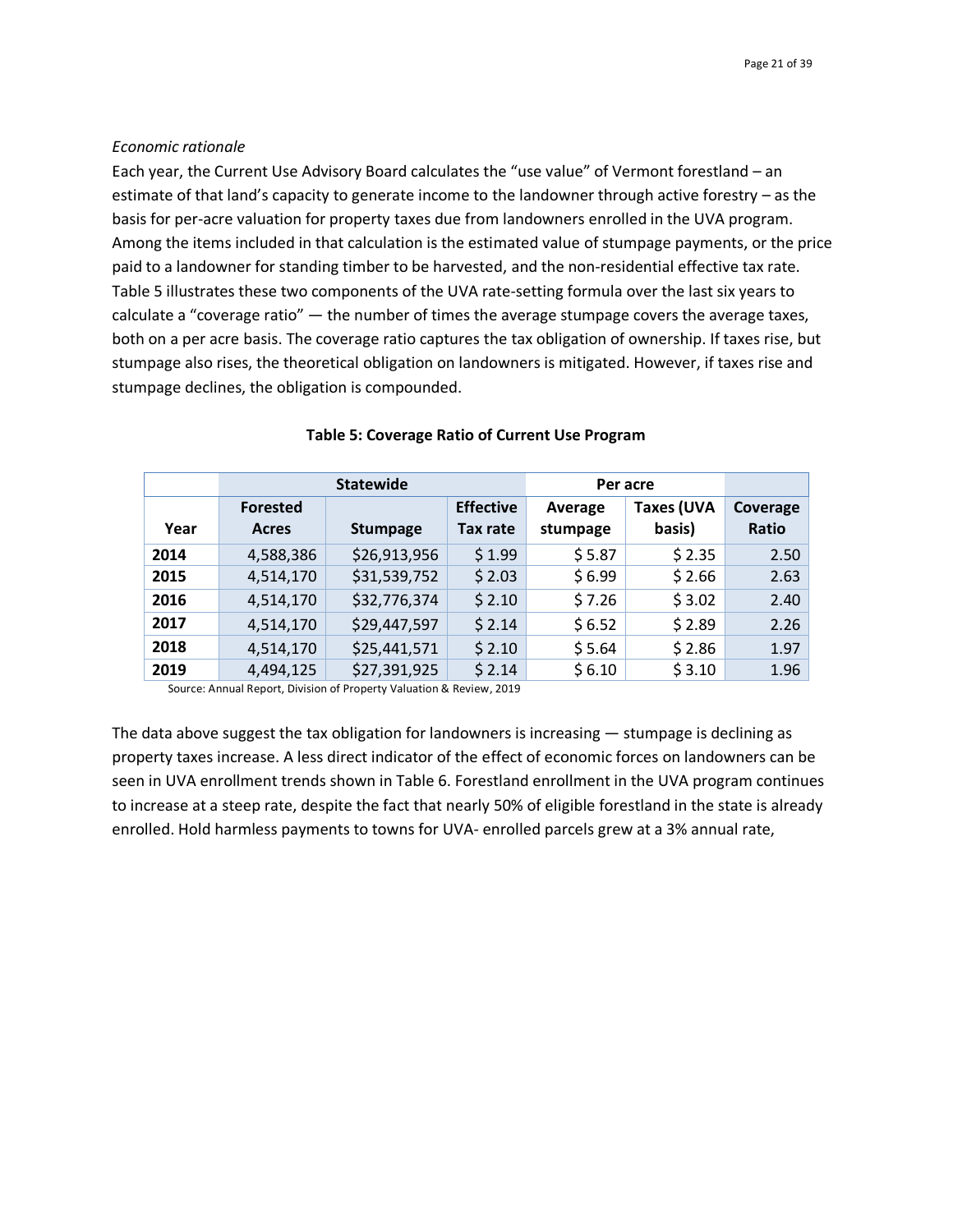

#### **Table 6: Annual Current Use Enrollment 1980-2018**

 even though the per-acre reimbursement *declined* at roughly the same rate over the same period. From a statewide policy perspective, inducing private capital into the revenue stream for landowners may mitigate the impact of increases in property taxes.

#### *Environmental rationale*

The role of forests in mitigating atmospheric carbon dioxide and climate change was elevated by the United Nations Intergovernmental Panel on Climate Change in the [Climate Change](https://www.ipcc.ch/report/ar5/wg1/)  2013 [Report](https://www.ipcc.ch/report/ar5/wg1/) (IPCC, 2013). This report highlights how forests can help both by retaining existing carbon

Source: Annual Report, Division of Property Valuation & Review, 2019

*(carbon storage)* and increasing the uptake of CO2 from the atmosphere (*carbon sequestration)*. Current estimates suggest Vermont forests take up nearly one-half of our state's annual emissions, compared to 15% nationwide*,* but store over 200 years' worth of emissions ([VCAC, 2018\)](https://www.google.com/url?sa=t&rct=j&q=&esrc=s&source=web&cd=3&cad=rja&uact=8&ved=2ahUKEwj4zoeThsflAhVBUt8KHWiCBE0QFjACegQIAxAC&url=https%3A%2F%2Fanr.vermont.gov%2Fsites%2Fanr%2Ffiles%2FFinal%2520VCAC%2520Report.pdf&usg=AOvVaw1YiCWXO3bYQKN9Mqz1OWq2). From a regional context, the temperate forests of the eastern United States are a significant global carbon sink. Northeastern forests tend not to grow as quickly as in other regions, but are more diverse, have high carbon "density," and live longer, and therefore store more carbon.

In addition to the value of removing carbon dioxide and storing it, northeastern forests offer an array of co-benefits for wildlife, water quality, flood protection, and recreation [\(Moomaw, et al, 2019\)](https://www.frontiersin.org/articles/10.3389/ffgc.2019.00027/full). Research suggests northeastern forests also have the potential to greatly increase biological carbon sequestration and storage (Keeton, 2018). Achieving this potential may require changing some forest management practices, including reducing harvest size and frequency, increasing the average tree size, and generally making the typical forest more "structurally diverse." In the process, these forests could become more resilient to the impacts of climate change (Nunery and Keeton, 2010).

Reaching this potential involves overcoming various obstacles and challenges. Carbon offset programs require that the carbon represented by each offset sold be maintained in place for 40 to 100 years to assure reductions in atmospheric carbon are reasonably "permanent." Harvesting is allowed under the program but is essentially constrained to the level of forest growth. The obligation to maintain the forest's carbon stocks transfers, like a temporary easement, with the ownership of the property. The substantial enrollment costs generally restrict the feasibility of smaller ownerships, though these small tracts dominate the pattern of ownership in the state. Climate change has already forced many landowners to incur higher management costs. Forest carbon offset projects will not be available to all landowners, and even for those that are eligible, the payments received may not seem worth the challenges of monitoring and reporting. Lastly, while the environmental case for maintaining intact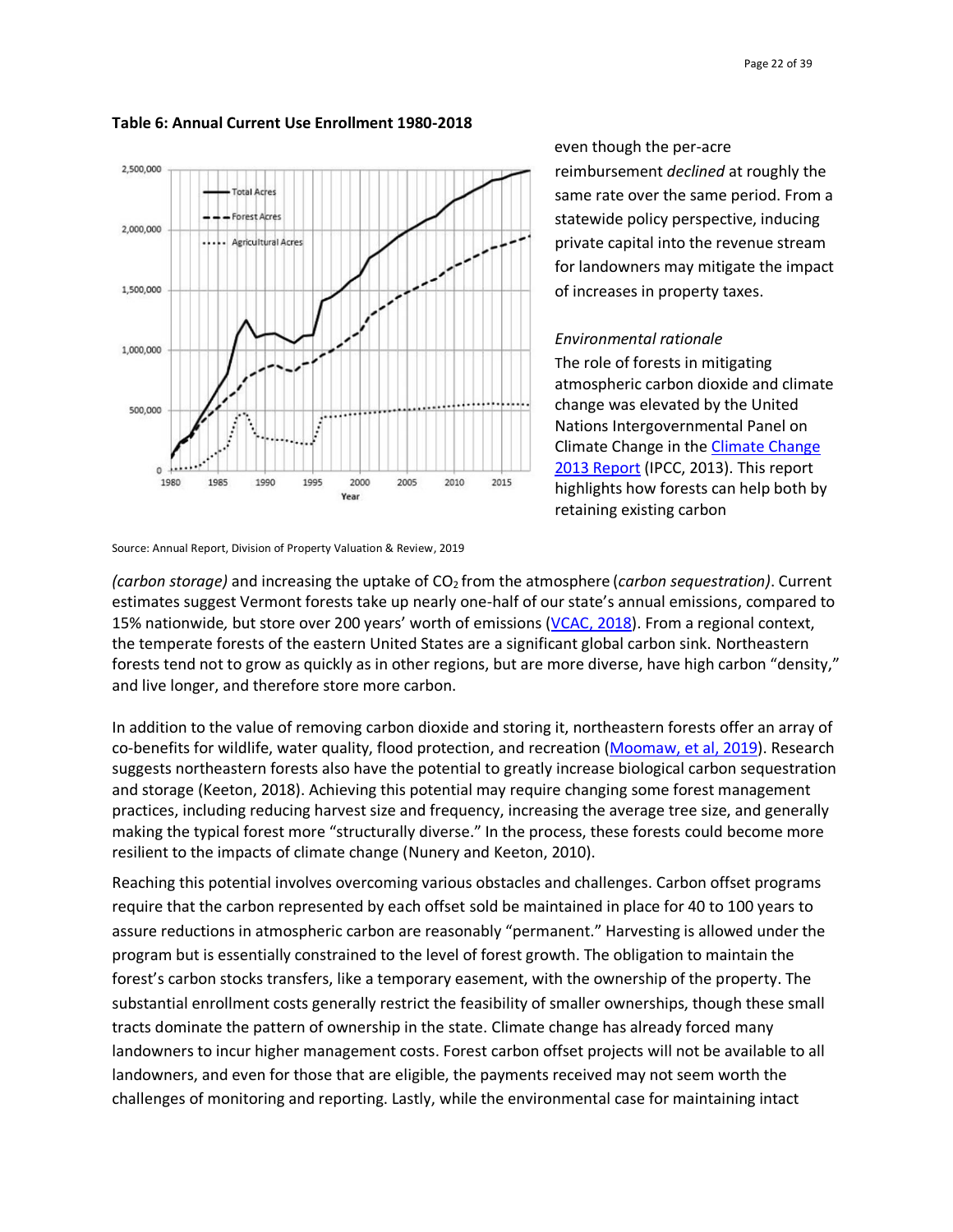forests is clear, forest carbon offsets are only a small part of many actions, initiatives, and changes that are required to significantly reduce GHG emissions and address climate change.

#### **Marketing Carbon Credits in Vermont**

Vermont's well-stocked, well-managed forests along with Vermont's reputation for a strong environmental ethic make Vermont well positioned to market and sell carbon credits though existing carbon registries. The existing voluntary registries would allow public and private landowners in Vermont to use existing and recognized carbon accounting protocols and systems as the most efficient path to established markets. By using the existing registries, Vermont would avoid the costs associated with developing the carbon accounting and tracking necessary to have marketable credits. Experience by other states has shown that state specific registries and market exchanges have not been successful.

Voluntary carbon offset markets would likely be the best opportunity for both public and private landowners in Vermont to sell carbon credits. There are several existing carbon offset registries where credible carbon offsets can be verified using established protocols and credits. Using the Improved Forest Management (IFM) protocols, Vermont forest carbon credits could be registered. As discussed earlier, despite offering higher prices, the compliance markets would not likely be an option for most private landowners given the relatively small parcel sizes and stocking levels on private lands.

Developing voluntary carbon projects still has significant up-front costs and on-going monitoring expenses. The Nature Conservancy's Working Woodlands program has found that a minimum of 1,500 acres is required for a viable carbon project (TNC, 2019). A recent Vermont Land Trust study found that aggregation of the carbon on multiple parcels is a viable way to allow Vermont landowners to sell the carbon being stored in their forest (Keeton et al. 2018). The Cold Hollow to Canada pilot is now underway to explore the viability of aggregating smaller parcels into a larger pool of carbon to be marketed together.

Voluntary carbon offset purchases can be made by individuals, institutions, and businesses seeking to address sustainability goals or a specific goal to reduce emissions. Worldwide the majority of voluntary offset purchases by volume are made by multi-national, private, for-profit companies. Market trends indicate that end buyers looking for offsets that emphasize co-benefits like biodiversity preservation, sustainable economic growth or other social benefits are willing to pay higher prices for them (Hamrick & Gallant, 2018). These co-benefits are often in line with other aspects of sustainable development, such as supporting the local economy through forestry, job training and creation, protecting watershed areas that supply clean water, or safeguarding habitat and biodiversity. In many cases, co-benefits are integral to the project and often one of the main reasons that suppliers and many buyers are engaged in voluntary carbon markets (Hamrick & Gallant, 2018).

Vermont carbon projects could be well positioned to market co-benefits. Carbon offset projects could be associated with the permanent protection of the forests involved either through direct public acquisition or conservation easements that enable improved forest management. Preserving core forest, connecting forest parcels, and protecting threatened and endangered species habitat could be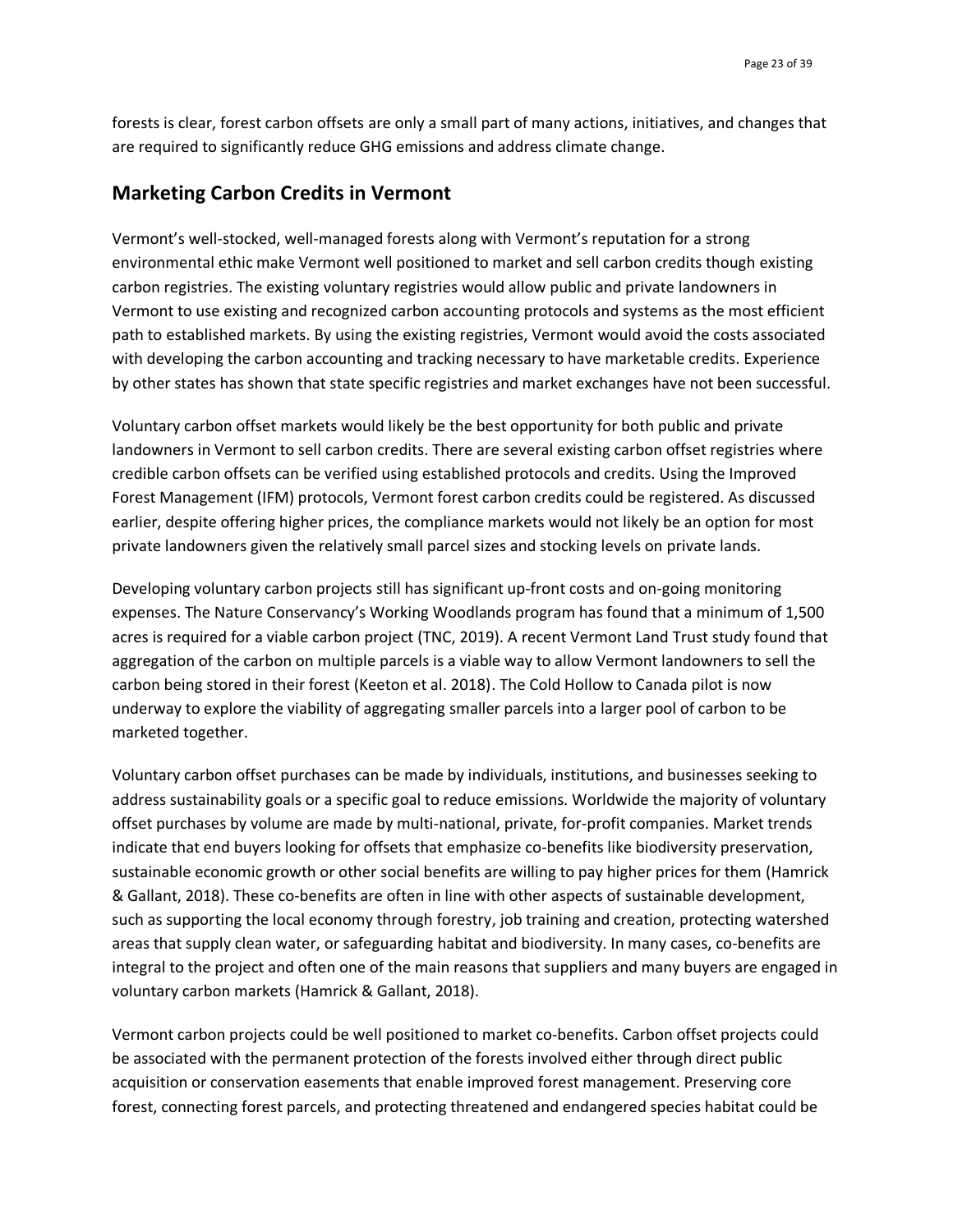promoted through various projects. Projects that assure public access and sustainable recreation could also help round out the story.

Since aggregating smaller parcels together would be necessary to develop financially viable offset projects, Vermont projects could emphasize how the aggregation limits forest habitat fragmentation and supports the local forest economy. Public lands could play the role of an anchor forest that helps contribute to an aggregated project of nearby private lands. The emerging carbon offset markets could arguably be viewed like other forest products produced from Vermont private and public lands. As Vermont invests in forest conservation to maintain the wide variety of benefits it provides, carbon sequestration can be a by-product of this conservation activity. The state of Vermont could play a role in marketing and technical assistance to landowners.

# **Carbon Market Projects on Vermont State Lands**

Since the first official state forest (L.R. Jones State Forest) was acquired in 1909, the State has acquired over 400,000 acres of land, beginning what has become a long, rich history of land ownership and management. Today, the diverse holdings managed by the Agency of Natural Resources (ANR) include state parks (54,000 acres), state forests (183,000 acres), wildlife management areas (130,000 acres), streambanks (3,500) and a diverse holding of conservation easements (170,000 acres). Vermont's public lands provide Vermonters with myriad opportunities for recreating, enjoying nature, and getting away to somewhere peaceful. Just as importantly, these lands provide ecosystem services for Vermonters such as clean water, forest products, habitat diversity and connectivity, flood resilience, and carbon sequestration.

ANR manages state-owned land for a variety of purposes, ranging from the protection of important natural resources to public uses of land. ANR plans for the management of its state-owned lands through the development of long-range management plans. Planning processes are important for guiding the allocation of resources, such as where and what types of recreation occur; where, when, and how timber is harvested; and the management of wildlife habitats. While every parcel of land cannot accommodate all possible uses, ANR considers the following activities when planning for use and management of state-owned land:

- Sustainable forest management;
- Sustainable recreational activities;
- Wildlife habitat and species management;
- Wildlife-oriented activities (e.g. hunting, birding, trapping, and fishing);
- Restoration and protection of water resources;
- Protection of biodiversity and natural communities; and
- Protection of historical and cultural resources.

While carbon sequestration and storage is one of the multiple values that ANR lands provide, it's important to determine for what purposes the state may consider a carbon offset project on state land. State participation in carbon markets could lead to more forest conservation, development of staff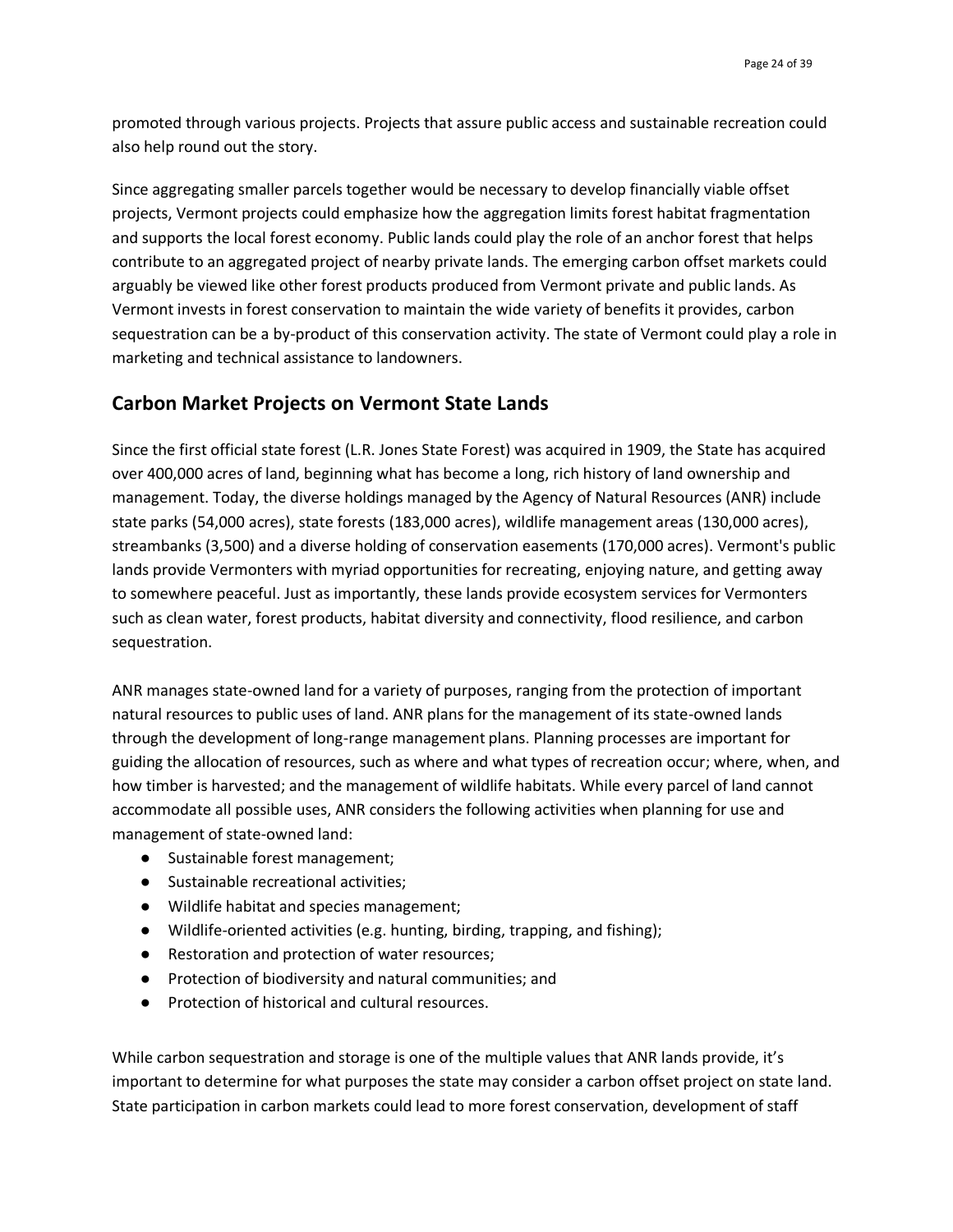expertise to help guide projects on private lands, a new source of revenue for the state to invest in land conservation and management and/or, a model and anchor for aggregation of private lands surrounding the public ownership. ANR carries out a broad range of management strategies on public lands to achieve the multitude of environmental and economic benefits of Vermont's forests. Adding carbon sequestration to the suite of values for which ANR lands are owned and managed would be reasonable because it complements ANR's goal of keeping forests as forests and sustaining the many goods, benefits, and values they provide.

Units of state public land are large compared to the average private parcel size in Vermont, and state forestlands generally have higher stocking levels than the regional baseline, which both enhance project feasibility in voluntary and compliance markets. Additionally, classification categories assigned to lands through ANR's long-range management planning provide the ability to limit management when management outcomes would be benefited by less human intervention. Like the choice to limit management through long-range management planning, ANR has chosen and could continue to choose to encumber land with legal constraints to achieve greater additionality. Lastly, considering the role state lands could play in supporting increased enrollment of private lands, ANR lands could serve as an anchor around which an aggregation project is developed. Staff members at ANR could build necessary expertise and expand the data already collected about forestland.

However, some characteristics of state-owned land could be impediments to enrollment in a carbon project. ANR has worked with non-profit, federal, and state partners to acquire land, often resulting in legal constraints typically in the form of a conservation easement. The presence of a legal limitation on the development and management of land could reduce and possibly eliminate any additionality needed to make a project viable. Further, some easements prohibit a landowner's ability to earn revenue except where activities are consistent with the purposes of the easement and with approval from the easement holder. Not all ANR lands are encumbered with a conservation easement, however, and further analysis would be needed to determine whether or not lands most feasible for enrollment in a carbon market are encumbered with an incompatible conservation easement.

Other considerations include the funding sources used to acquire lands. Some state-owned lands acquired or managed with funds like those from the U.S. Fish & Wildlife Service and the Land and Water Conservation Fund may not be compatible depending on how federal agencies treat revenue generated by selling carbon credits or how they view the commitment made by landowners enrolling in a carbon market. In other cases, the Vermont Fish & Wildlife Department acquired lands without timber rights for the purpose of maintaining public access. Until the timber rights are reunited with title, those specific lands owned without timber rights would not be eligible. Lastly, certain policies that result in limitations on management, such as ANR's riparian buffer policy or natural areas designations, may also affect the feasibility of enrolling certain state-owned forestland.

In recent years, both the Department of Forests, Parks and Recreation and the Fish and Wildlife Department have acquired some sizeable parcels in singular transactions such as the 2,085-acre Dowsville addition to Camel's Hump State Park and the 2,880-acre Conservation Fund addition to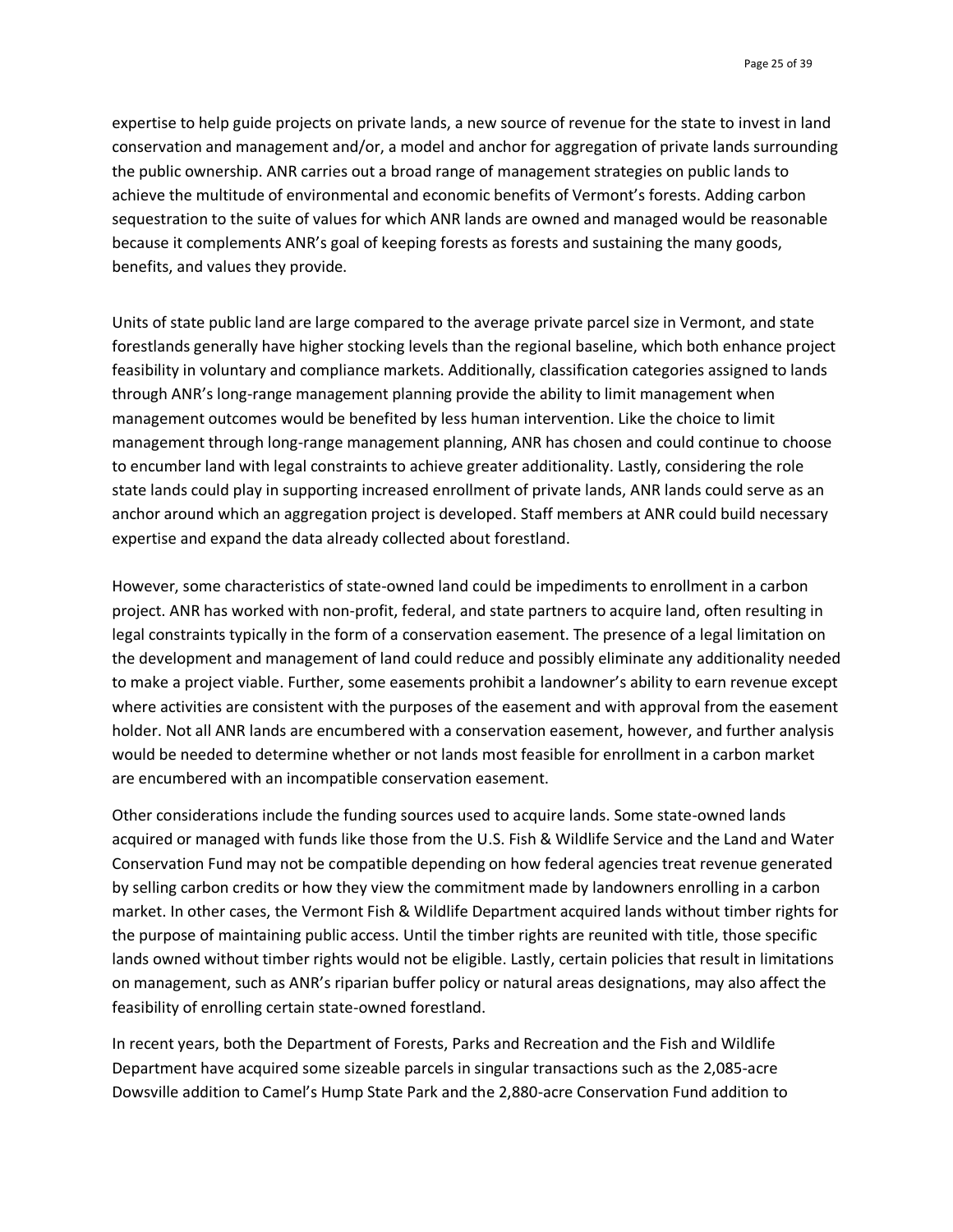Birdseye Wildlife Management Area. Both projects on their own are likely too small to be financially feasible for the compliance market, although, as noted above, similarly sized parcels in Vermont have recently been viable voluntary-market carbon projects.

Parcels of several thousand acres or greater constitute a very small percentage of the landscape in Vermont; as such, the opportunity to marry a carbon project with a new acquisition project will be rare. However, if a large acquisition opportunity arises, adding a carbon offset project into the acquisition development phase could have added benefits. Benefits may include increased project management capacity, both internal and through partnerships, and additional funding sources, which are often available at the onset of an acquisition. Fundraising capacity is often more available during the project development phase. These additional funds could help support the due diligence that would be needed to verify a carbon project. Lastly, if a carbon project is considered at the onset of state ownership during project development, the state could impose legal constraints such as conservation easements supporting additionality thus making the projects more financially feasible.

#### *Developing economies of scale in marketing and selling carbon credits*

As explained earlier, as of December 2019, only one carbon offset project in Vermont has developed carbon offset credits that are available for purchase. The small number of projects highlight the challenges of developing projects and taking advantage of economies of scale in marketing and selling credits. As discussed earlier in this report, despite having well-stocked forests, the size of Vermont's landholdings has limited participation in the carbon markets.

At today's carbon prices, a project would need to be in the thousands of acres for a single property or more for an aggregated project to make it financially viable. There are several distinct steps in developing a project and getting the credits to market, including securing a landowner agreement, amending or creating a forest management plan, conducting a carbon inventory, modeling the project baseline, calculating the available carbon, verifying the inventory and project, registering the project, and marketing the carbon credits. In addition, ongoing verification and inventory need to be conducted; Vermont foresters and companies can and do provide these services. There are also companies that are developing technologies that could lower the cost of doing the initial inventory as well as providing the on-going verification. Again, aggregation of parcels would be the best way to help lower participation costs and create the economies of scale needed to open these markets to more landowners.

A pilot project in the mid-Atlantic states is testing the concept of paying for carbon enhancing forest practices. The American Forest Foundation and The Nature Conservancy are developing a methodology through VCS that will allow companies to buy a verified carbon credit, resulting from management practices that enhance carbon across a given landscape. If this project is successful, Vermont could implement a similar strategy, after identifying practices that are appropriate for VT forests. DFPR and its statewide partners have the expertise to help develop the practices that will best enhance carbon storage and sequestration at the lowest cost to the landowner.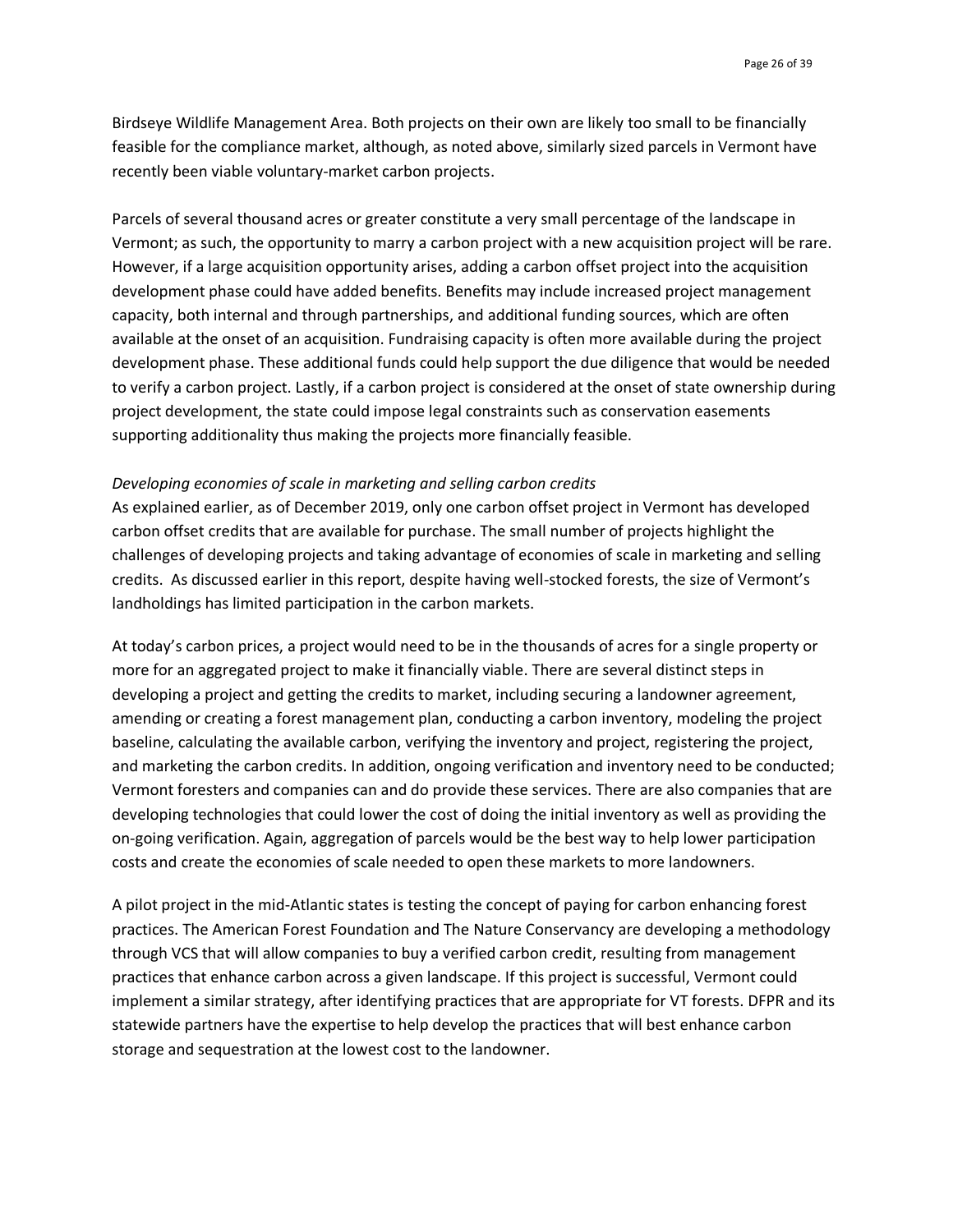# **Financial Incentives, UVA Program, & Maximizing the Value of Forestland**

Forestland value— in the context of its use as managed forest for economic return to the landowner —is represented as the capitalized value of anticipated revenues. Myriad factors and forces impact that flow of income. These conditions, largely unaffected by whether the land is enrolled in a forest carbon offset program—weather, forest product markets, carrying costs—are simply a part of owning forests and also part of the financial calculus of management. Proceeds from the sale of carbon offsets could be seen as both a revenue stream and an added obligation. Most landowners would evaluate the opportunity presented by carbon markets as another option for management, certainly one that will need to align with the long-term goals and objectives of ownership.

#### *Aspects of carbon program rules considered for compatibility*

1) Restrictions on harvesting. It is clear the intent of carbon offset programs is to preserve carbon already captured from being released and to sequester and store additional carbon. Additionality through improved forest management could be achieved by harvesting less than what might otherwise be harvested in the absence of a carbon project. It is also clear that carbon offset projects do not *preclude* harvesting, and depending on the particulars of the individual forest, management that includes harvesting may optimize the returns from carbon.

2) Legal obligations. All carbon offset programs require that landowners commit to the maintenance of the carbon that has been "sold." This addresses the core principle of permanence: the carbon removed from the atmosphere must remain stored for a long enough period to be of real benefit. Legal documents ensure that landowners agree to this commitment, including the reimbursement for offsets sold that end up being destroyed (unintentionally) or removed (intentionally). These obligations run with the title on the sale of the property.

3) Natural forest management criteria*.* Every carbon program expects management that is performed to meet generally accepted measures of sustainability. The actual mechanisms for meeting these criteria vary across programs, but all programs accept third-party certification. While no evidence exists confirming this, it is likely an approved forest management plan under the Vermont UVA program would satisfy most program requirements under "a state or federally approved management plan."

4) Species diversity requirements. These requirements are designed to encourage land management that sustains regional species composition goals. Most Vermont forests would pass this test easily.

5) Maintenance of structural elements. Under some programs, the rules extend to include objectives for standing dead trees, or snags, which are included in the "stocks" that are eligible for credits. This is an explicit recognition that snags convey ecological co-benefits and should be protected and enhanced. Under certain protocols, the target stocking for standing dead trees is specified.

6) Conservation easements. Under improved forest management carbon offset projects, conservation easements aren't required, but under some programs they can reduce buffer pool requirements – the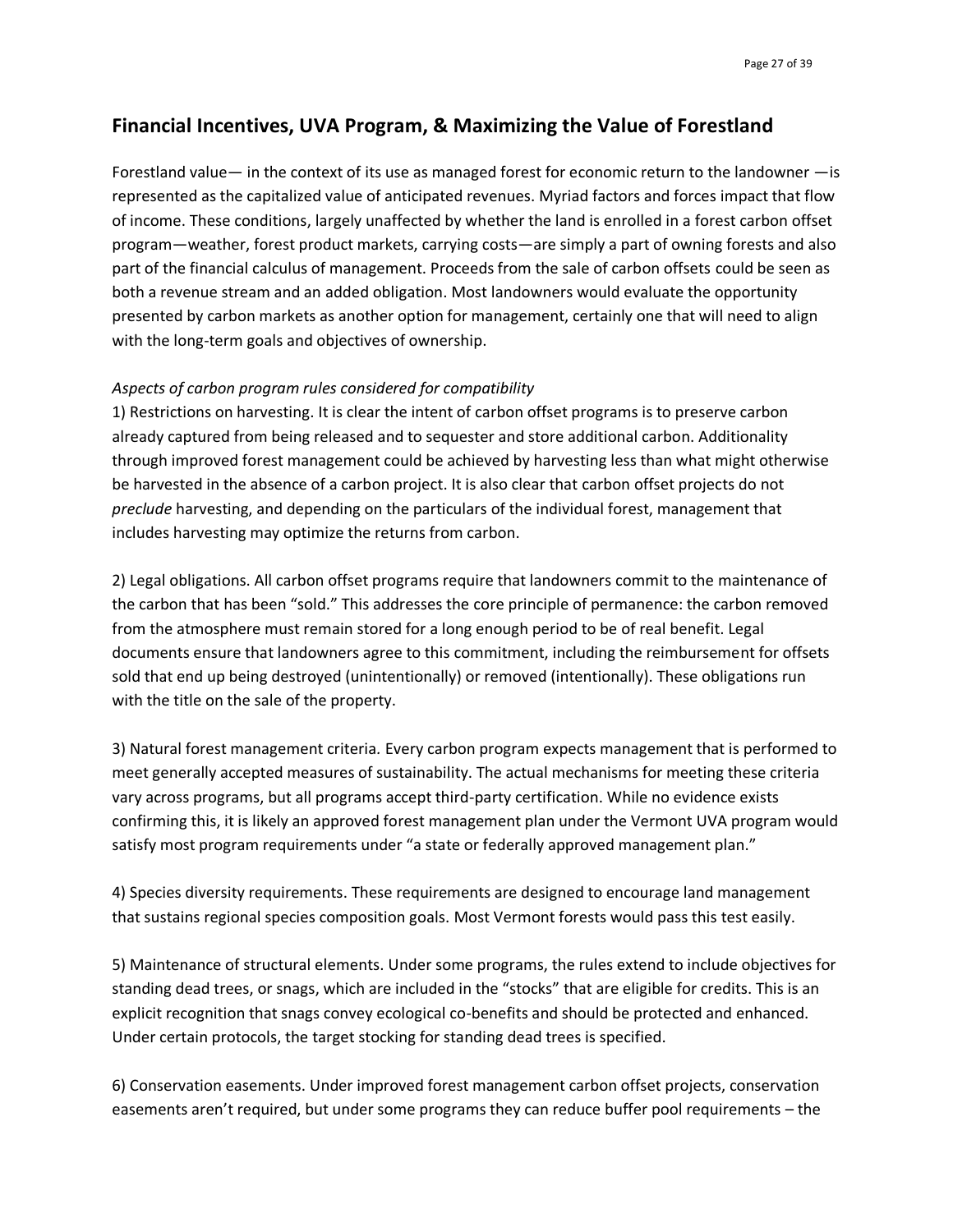percentage of the project's offsets that are set aside to cover unavoidable losses associated with natural disasters such as weather events or forest pest outbreaks. If conservation easements existing prior to the project contain provisions that restrict harvesting or prescribe stocking levels, these may be legal restrictions that reduce additionality.

#### *Compatibility with Use Value Appraisal.*

The stated purpose of Vermont's UVA program is to preserve the working landscape and the rural character of Vermont. As explained previously, the UVA/Current Use program provides a property tax reduction for qualifying landowners engaged in the practices of forestry and agriculture. To be eligible, forestland must contain at least 25 acres that will be enrolled and managed according to a forest management plan in keeping with standards established and approved by DFPR. While certain qualifying Ecologically Significant Treatment Areas are eligible for enrollment without a requirement for periodic harvesting, a minimum of 20 of the enrolled acres must be managed for forest products. Current enrollment is approximately 15,500 parcels covering 2 million of the state's 4.5 million forestland acres.

While carbon management is not an eligible primary forest management objective under any enrollment category, it is a compatible management objective under all categories when program requirements are met. Because participation in UVA is voluntary and reversible, albeit with a tax penalty, and the tax savings realized by landowners are unrelated to the carbon stored or sequestered, there is no inherent conflict between program requirements and carbon market standards that would preclude UVA-enrolled land from participation in market offsets (Saligman et. al 2013). However, since some forestland enrollment categories in UVA require active management for sawtimber, the potential to maximize carbon offsets on some UVA enrolled land may be less than would be possible if active management were not required.

While there does not appear to be an inherent conflict between UVA standards and the requirements of carbon markets, this could change in the future. Since its inception, the UVA program has evolved to include new enrollment categories, establish new penalties, expand program purposes, and amend use value calculations. It is likely that additional changes will occur during the course of carbon projects that could affect compatibility. While many program changes could affect compatibility with future projects, there are three broad categories worth noting:

- Increased regulation. Changes that increase the legal obligation of landowners to maintain high stocking levels in the forest or increasingly restrict the silvicultural options available to landowners could make it difficult for landowners seeking to develop projects to demonstrate additionality or reduce the buffer pool.
- If the purposes of the UVA program were modified to include carbon sequestration and storage as a stated requirement, this change may be a legal obligation of the program that precludes participation in carbon markets.
- Reduced enrollment options. Changes to management strategies allowed in UVA at the beginning of carbon project development could result in strategies that no longer complement carbon offsets and force landowners to choose between UVA and a carbon offset project.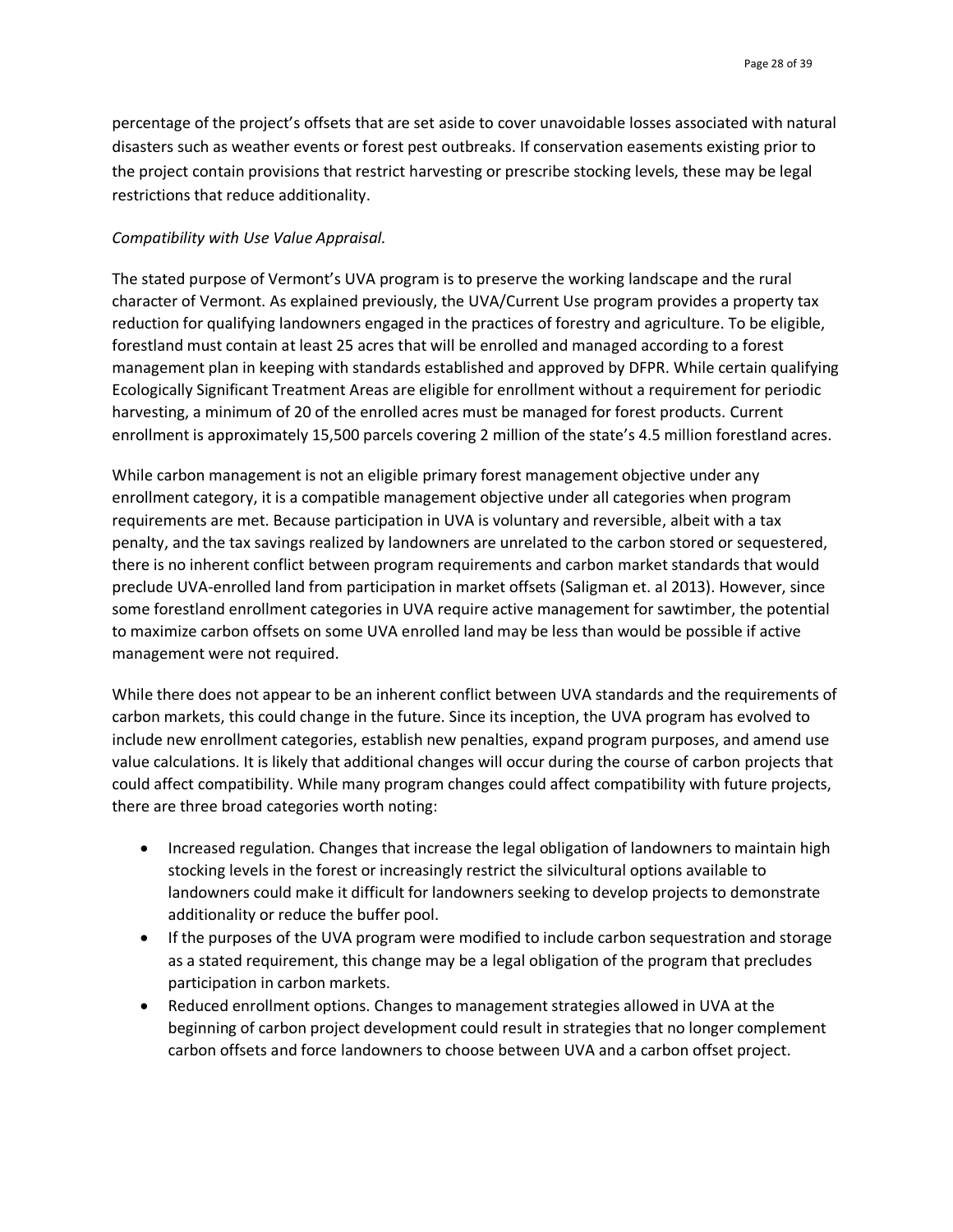*Natural Resource Conservation Service Incentive Programs***.** The Natural Resource Conservation Service (NRCS) administers several programs that offer landowners both financial and technical assistance to implement conservation practices. Though the compatibility with carbon markets will depend on the specific practice and the degree to which it supports carbon sequestration and storage, there is no inherent conflict between these incentives and participation in carbon markets.

*Certifications.* Carbon markets require third-party certification that the forest is managed sustainably. There are three major certification bodies in Vermont: Forest Stewardship Council (FSC), Sustainable Forestry Initiative (SFI), and American Tree Farm System (ATFS). Each requires forest management plans, review cycles, and sustainable forest management but they differ somewhat in the specifics of plan requirements, data collection, and review processes. All are compatible with UVA and there are no inherent conflicts.

*Conservation and other goals.* Management strategies to sequester and store carbon in forests, and the markets to monetize these services, are compatible with many goals to promote wildlife habitat, timber management, recreation, habitat connectivity, and other landowner and conservation objectives. However, strategies to maximize carbon credits by Vermont forests are not always synonymous with maximizing conservation goals. For example, strategies to assist the migration of tree species through climate-adaptive silviculture, creation of young forest habitat, or restoration of structural diversity in middle-aged forests, may advance critical conservation goals while reducing carbon storage or carbon sequestration by forestland. Therefore, the pursuit of these important goals, though broadly compatible with carbon markets, may not maximize the value generated in the carbon markets. Appropriate strategies to advance conservation and other goals while engaging in carbon markets will vary dramatically from one parcel to the next based on the conservation priorities and landowner objectives.

The current suite of widely used forestland management programs and incentives in Vermont is largely compatible with participation in carbon markets. However, different forest management strategies can affect the carbon sequestration and storage benefits that forests provide and thus affect the value realized in carbon markets. To effectively maximize the potential value of forestland in carbon offset markets while also enhancing conservation and other goals, the many complex variables (carbon markets, program requirements, landowner objectives, and forest management) and how they must work together would need to be considered, evaluated, and navigated. For this reason, it is best to equip landowners and forest managers with information that will allow them to balance their conservation and landowner goals with the potential value generated in carbon markets.

# **Potential Statewide Program Analysis**

The information gathered during this study suggests potential opportunities for Vermont landowners, but accessing forest carbon offset markets can be complicated and expensive. The objective of this Working Group is to sort these issues out and offer suggestions for a path to "facilitate the enrollment" of lands in a carbon offset program.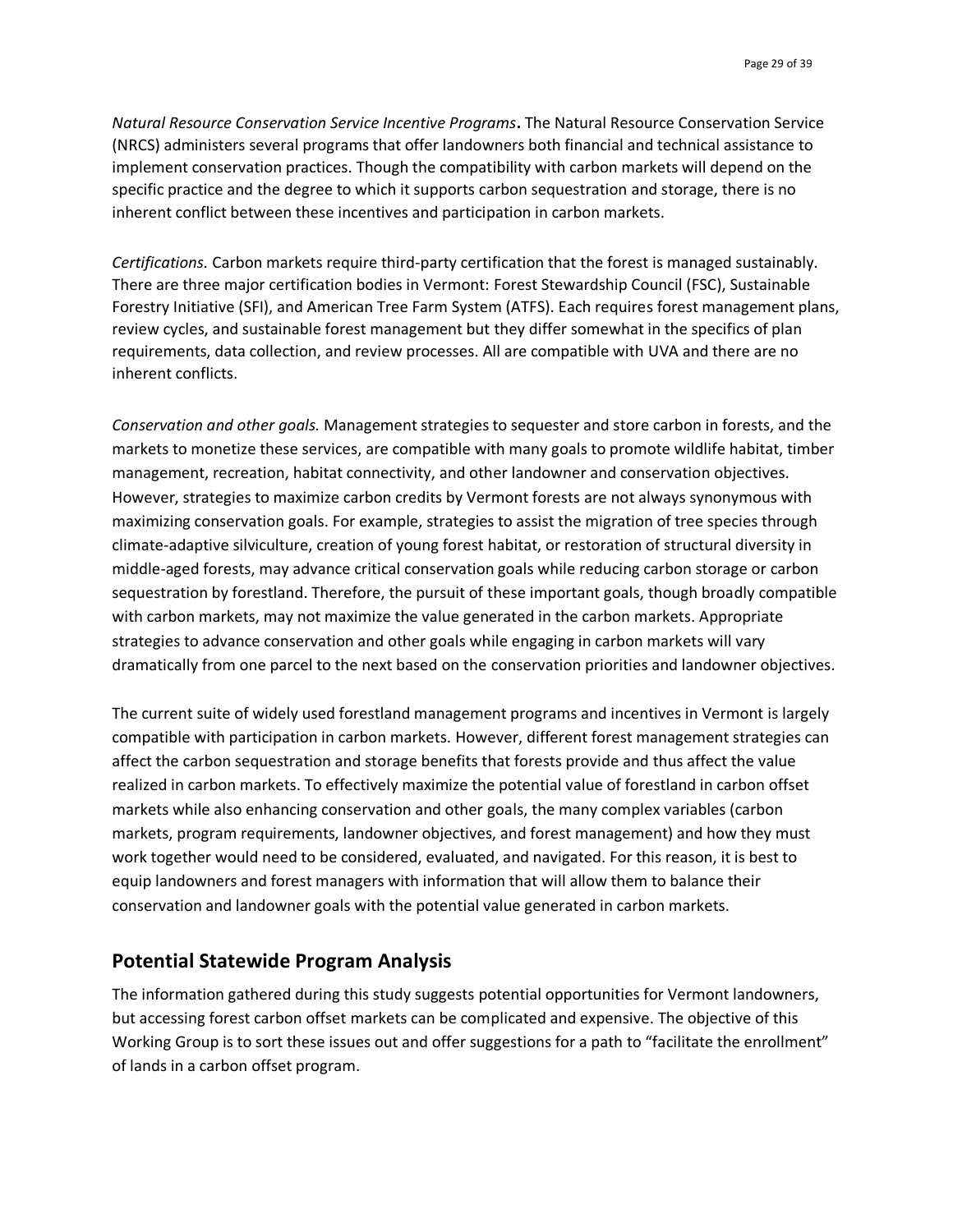Page 30 of 39

This charge makes two broad presumptions. First, it presumes that there is actual interest on the part of landowners in enrolling in forest carbon projects. At this point, there is only anecdotal information that confirms some landowners are curious, but detailed knowledge is limited. Given the substantial commitments and the inability to predict returns with certainty, it seems prudent to anticipate that only a small number of landowners would sign up until the benefits could be broadly demonstrated to exceed the risks and obligations. Second, the charge presumes there is a role for some entity to support and facilitate enrollment. There is already a vibrant and robust private sector industry to develop these projects, with adequate capacity to respond to landowner interest. Yet this represents the status quo and the charge envisions ways to facilitate enrollment beyond the status quo.

Considered more broadly, how could Vermont position itself to take maximum advantage of the developing opportunities? The ideas in this section are a logical extension of what we've learned, yet also preliminary, speculative and requiring considerable refinement. Project viability is enhanced by a) reducing the costs of project development, b) increasing the scale of projects through aggregation, and c) marketing the story of Vermont's program to raise the price commanded by the offsets produced.

As outlined in this report, the Vermont Land Trust is developing experience as an aggregator through its Cold Hollow project. Working with landowners on complex land transactions, providing a framework to navigate the legal and financial issues of group "ownership" of both the proceeds and the obligations, having direct access to potential landowners who have already made a conservation commitment through an easement—these skills are substantial and unique. VLT leadership in this area could be instrumental. The Nature Conservancy-Vermont Chapter (TNC) could also bring Vermont project experience to the table, and because of its broader experience in carbon projects and markets, may also bring access to potential purchasers of offsets and sources of green investment capital.

The DFPR could develop and share information about forest carbon offsets with interested landowners. DFPR, particularly through its network of county foresters, would be well positioned to offer clear, unbiased information about the opportunities and the risks of forest carbon enrollment. County foresters, with regular access to landowners, could provide public education, technical assistance, and project feasibility assessment before a landowner formally engages a project developer.

The roles assigned to each entity above could supplant similar services currently being offered by project developers, potentially reducing project development costs while leaving the most specialized technical work still to specialized developers or technical consultants. The Working Group interpreted the use of the term "statewide" to be broader than "state-run." A state-run program that would put DFPR in the position of developer seems premature and unnecessary. There is no precedence from other states and too much uncertainty to warrant such an investment. Alternatively, a *statewide* effort that continues to educate and inform, and leverages the strengths of committed partners could be timely, appropriate, and feasible.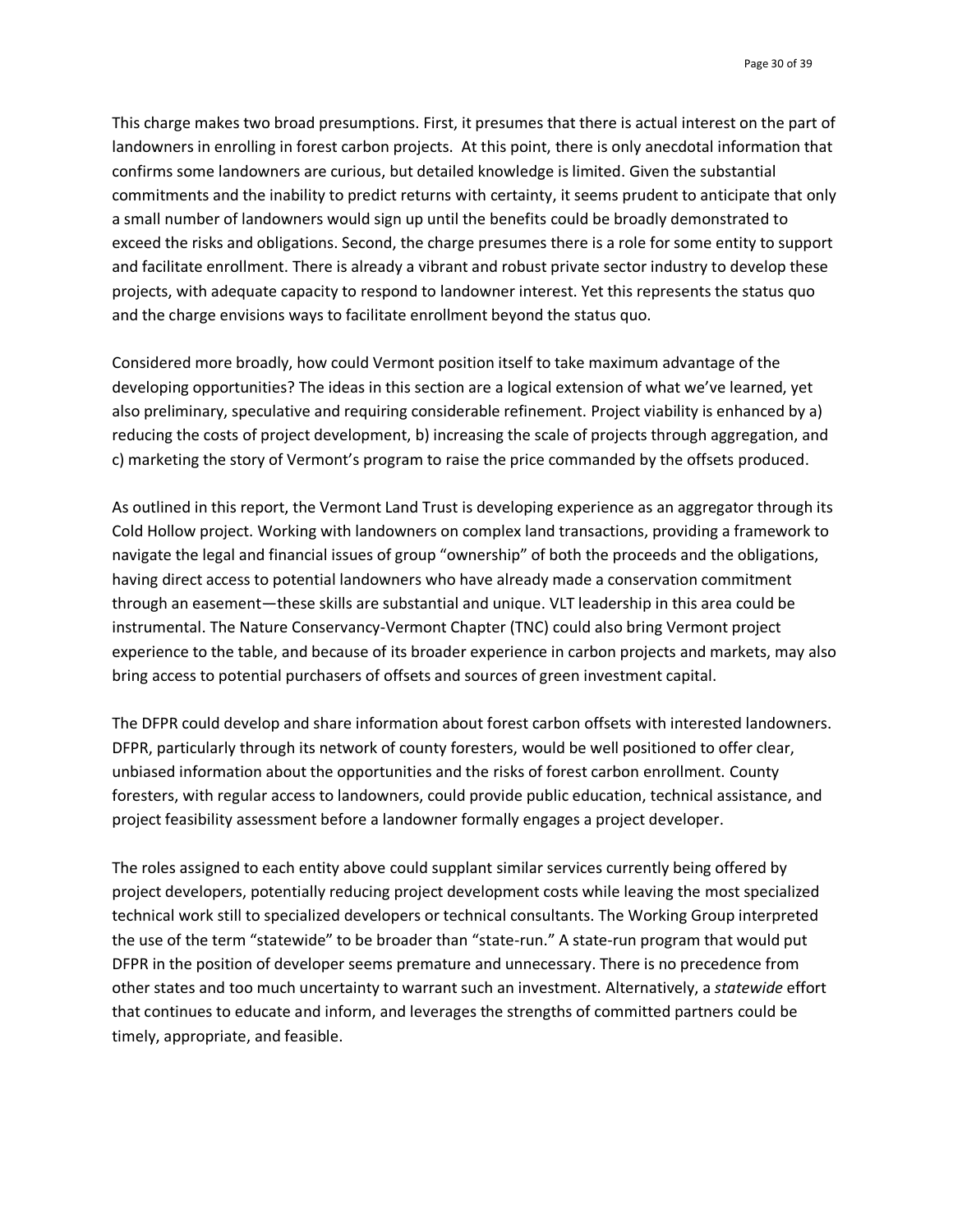# **Example of Estimated Potential Revenue**

To demonstrate the potential revenue from a forest carbon offset program, the fictional project outlined below can serve as an example. A "real life" example can be found earlier in the report for the Middlebury College Bread Loaf Project. Projecting revenues for forestland enrolled in a carbon offset program requires several simplifying assumptions. We assume:

- A project size of 3,000 acres.
- Average level of carbon stocking;
- Projected carbon "yields" in metric tons are averaged over the first 5 years of the project.
- A price per credit of \$10. This was used in the article and table cited below.
- Landowners would net roughly 50% of the annual credit yield. The remaining 50% would cover development costs (32%) and required contributions to a "buffer pool" (18%) to cover possible unanticipated losses.

Depending on the offset program, some allow the claiming of a substantial difference between baseline and project stocks in the first year. Others spread this out over a number of years, typically fewer than ten years. After this point credit yields are simply the net change in stocks, essentially growth less harvest. The first five years are averaged to make the comparison across programs simpler. As the table suggests, credit yields based on growth alone are much lower than initial yields. Table 7 below [\(ACF](http://www.nxtbook.com/naylor/AFFA/AFFA0017/index.php#/0)  [journal 2018\)](http://www.nxtbook.com/naylor/AFFA/AFFA0017/index.php#/0) offers some average returns under similar assumptions. Assuming the low point of the first-year value (\$100) and the low end of annual returns (\$5), the total per-acre over five years is roughly \$24 per acre, per year (\$120/5 years). This 3,000-acre project would generate roughly \$360,000 over that 5-year period (\$72,000/year). Under the assumption that 50% would net to the landowner after expenses, the landowner will receive \$36,000 per year or about \$12 per acre.

|                    | <b>Project Revenue (\$/Acre)</b> |               |  |  |  |
|--------------------|----------------------------------|---------------|--|--|--|
| <b>Region</b>      | <b>1st Year</b>                  | <b>Annual</b> |  |  |  |
| California/PNW     | \$800-1200                       | \$20-40       |  |  |  |
| Coastal Alaska     | \$300-1000                       | \$10-20       |  |  |  |
| InlandWest         | \$200-1000                       | \$10-20       |  |  |  |
| Southeast Hardwood | \$200-800                        | \$10-30       |  |  |  |
| Southeast Softwood | \$150-200                        | \$10-20       |  |  |  |
| Lake States        | \$100-400                        | $$5 - 20$     |  |  |  |
| Northeast          | \$100-300                        | \$5-10        |  |  |  |

These estimates were confirmed to be reasonable by cross-checking the credit yields for two, existing projects, one in Vermont and one in Massachusetts. Since many of the costs to develop, verify, monitor and report on these projects vary little based on project size, one can reasonably expect the per-acre revenues to increase for larger projects, where more credits are generated to cover the fixed costs. The Working Group also examined a

Source: Data – (ACF Journal, 2018); Table – (Turner, 2019).

more detailed projection of costs and revenues over an entire crediting period, typically 25 years. This analysis demonstrated a rate of return in the range of 2% to 3% and a particular sensitivity to the perton price paid for an offset. As evidenced by the large range of first-year returns shown in the table and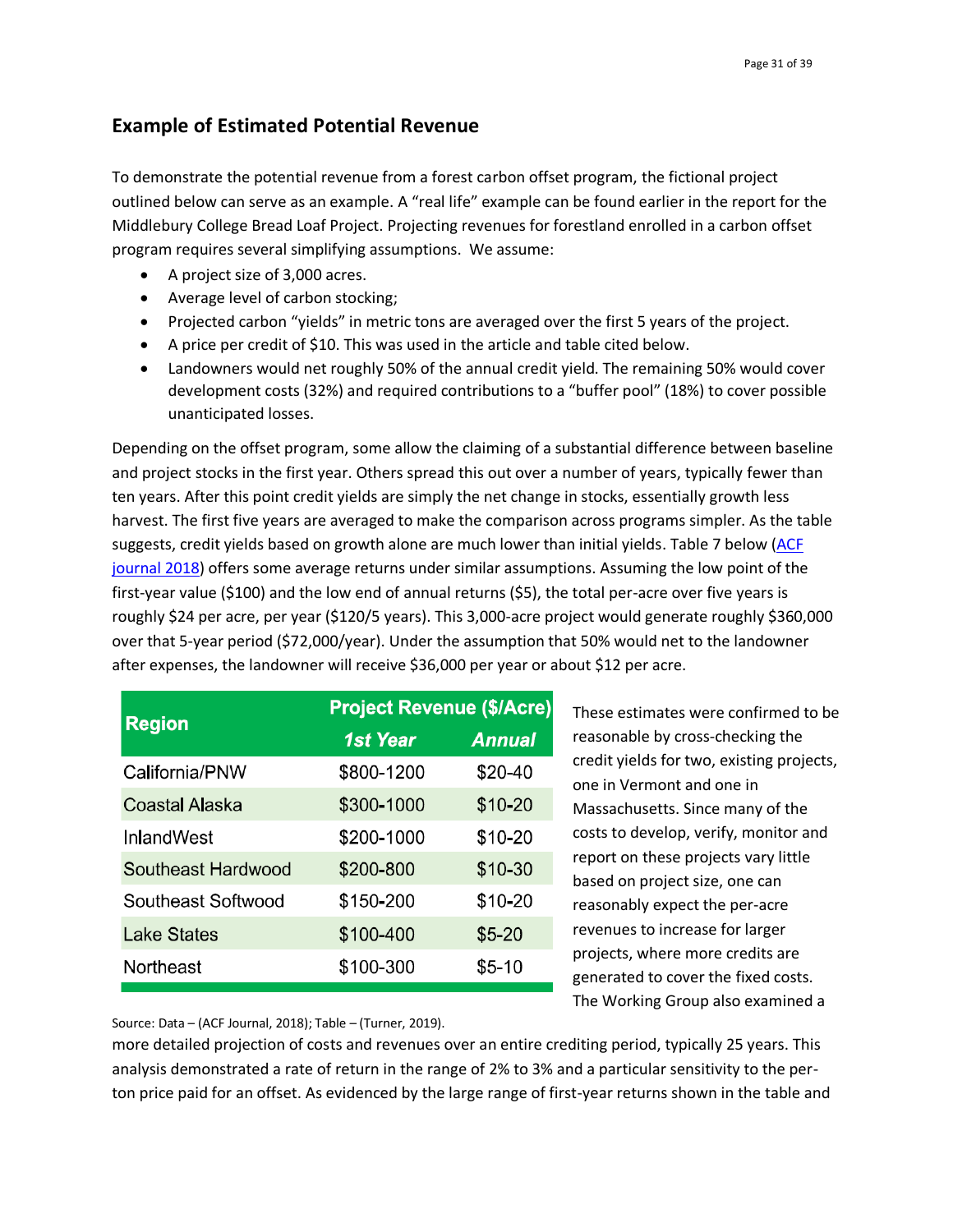the fact that these returns are generated early in the project, expected return on investment strongly influenced by the initial level of carbon stock inventory on the tract. Choosing the lowest points seem appropriate since the project size is close to the minimum considered feasible, and thus the most expensive on a per-acre basis—resulting in the lowest returns. A recent report suggests \$16/acre/year presumed to span the 25-year crediting period (Keeton, et al, 2018). Extending our assumptions over 25 years yields approximately \$11/acre/year.

Carbon offset programs will not solve the climate crisis, but they could be an important tool among many to mitigate GHG emissions. Awareness of forest carbon offset programs is growing, and the discussion in Vermont is just beginning. Research, public discussions, and case studies, such as those presented in this report and through the work of the Working Group can be a helpful avenue to advance the discussion.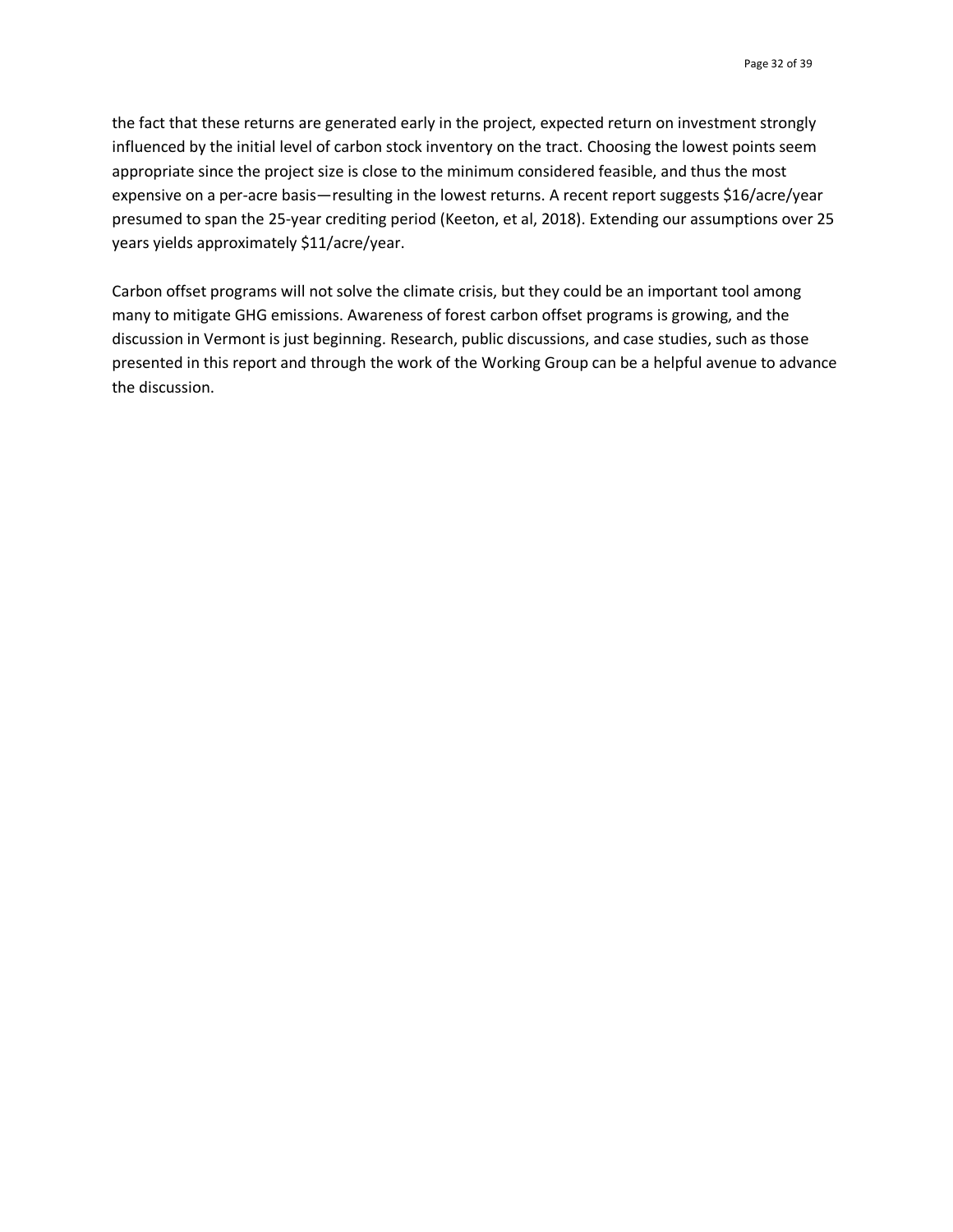# **Appendix A – 2019 Act 83, Section 9**

#### Sec. 9. VERMONT FOREST CARBON SEQUESTRATION WORKING GROUP; REPORT

(a) Creation. There is created the Vermont Forest Carbon Sequestration

Working Group to study how to create a Statewide program to facilitate the enrollment of Vermont forestlands in carbon sequestration markets.

(b) Membership. The Working Group shall be composed of the following members:

(1) two members of the House of Representatives, not from the same political party, appointed by the Speaker of the House;

(2) two members from the Senate, not from the same political party, appointed by the Committee on Committees;

(3) the Secretary of Natural Resources or designee;

(4) four persons with expertise of or experience with the requirements for participating in carbon sequestration markets, two appointed by the Speaker of the House and two appointed by the Committee on Committees; and

(5) a private landowner or a representative of an association or organization representing private landowners, appointed by the Governor.

(c) Powers and duties. The Working Group shall study how to create a statewide program to facilitate the enrollment of Vermont forestlands in carbon sequestration markets, and shall:

(1) evaluate the current status of carbon sequestration markets, including:

(A) review of available information on the feasibility of enrolling public and private land from Vermont in a carbon sequestration market, including review of existing feasibility analyses specific to the development of forest carbon sequestration projects in New England and Vermont;

(B) examples from forest carbon sequestration project development on public land in other states; and

(C) if available, technical assistance programs developed by other states and organizations to assist private landowners in engaging in carbon sequestration markets;

(2) evaluate the economic and environmental case for encouraging forest carbon sequestration offset projects in Vermont;

(3) analyze how to best market and sell carbon credits from State-owned and privately owned forestland in carbon sequestration markets;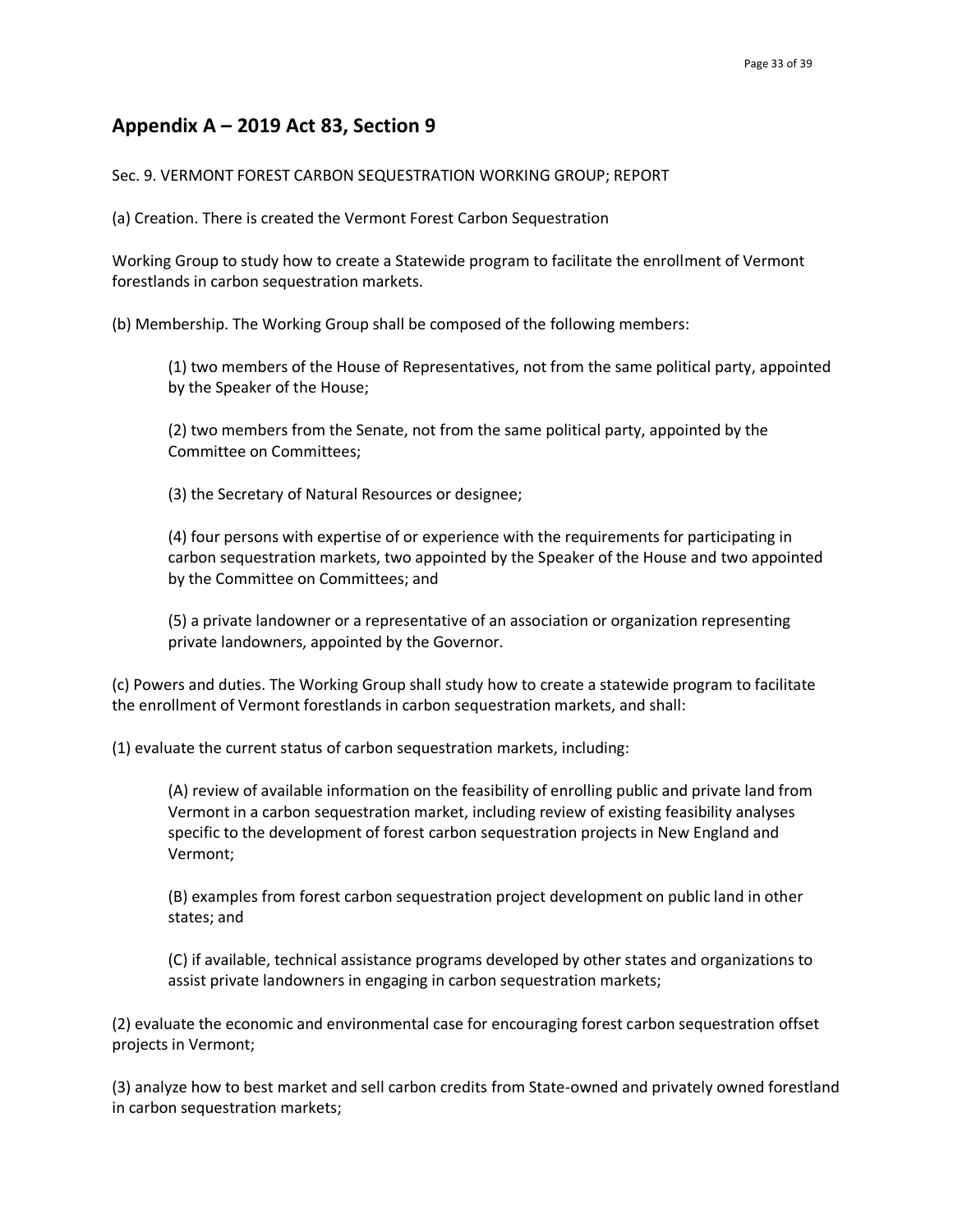(4) determine how to develop economies of scale in marketing and selling carbon credits in carbon sequestration markets;

(5) evaluate how to utilize financial incentives and existing forest management and certification programs and Vermont's Use Value Appraisal program to maximize the potential value of forestland in carbon sequestration markets while also enhancing conservation and other goals;

(6) review how to structure and regulate a Statewide program to facilitate the enrollment of Vermont forestlands in carbon sequestration markets, including how the program should be governed, whether the program should be governed by a State agency, how forestland will be assessed and enrolled, how parcels and landowners will enter and leave the program, how landowners will be paid, and how requirements and standards concerning forest management will be applied and enforced;

(7) estimate expected revenue from enrolling forestland in carbon markets and how that revenue should be allocated to:

- (A) support the governance structure, management, and oversight of the program;
- (B) fairly compensate landowners; and
- (C) encourage enrollment in the program; and

(8) any other issue the Working Group deems relevant to designing and implementing a statewide program to facilitate the enrollment of Vermont forestlands in carbon sequestration markets.

(d) Assistance. The Working Group shall have the technical and legal assistance of the Agency of Natural Resources. The Working Group shall have the administrative and legislative drafting assistance of the Office of Legislative Council and the fiscal assistance of the Joint Fiscal Office. The Working Group may consult with stakeholders and experts in relevant subject areas, including carbon markets, forest management strategies, and parcel mapping.

(e) Report. On or before January 15, 2020, the Working Group shall submit a written report to the House Committees on Agriculture and Forestry, on Natural Resources, Fish, and Wildlife, and on Energy and Technology and to the Senate Committees on Agriculture and on Natural Resources and Energy. The report shall include:

(1) specific and detailed findings and proposals concerning the issues set forth in subsection (c);

(2) a proposal for a pilot project to enroll State-owned forestland in a carbon sequestration market; and

(3) any recommendations for legislative or regulatory action. (f) Meetings.

(1) The Secretary of Natural Resources or designee shall call the first meeting of the Working Group to occur on or before July 15, 2019.

(2) The Secretary of Natural Resources or designee shall be the Chair.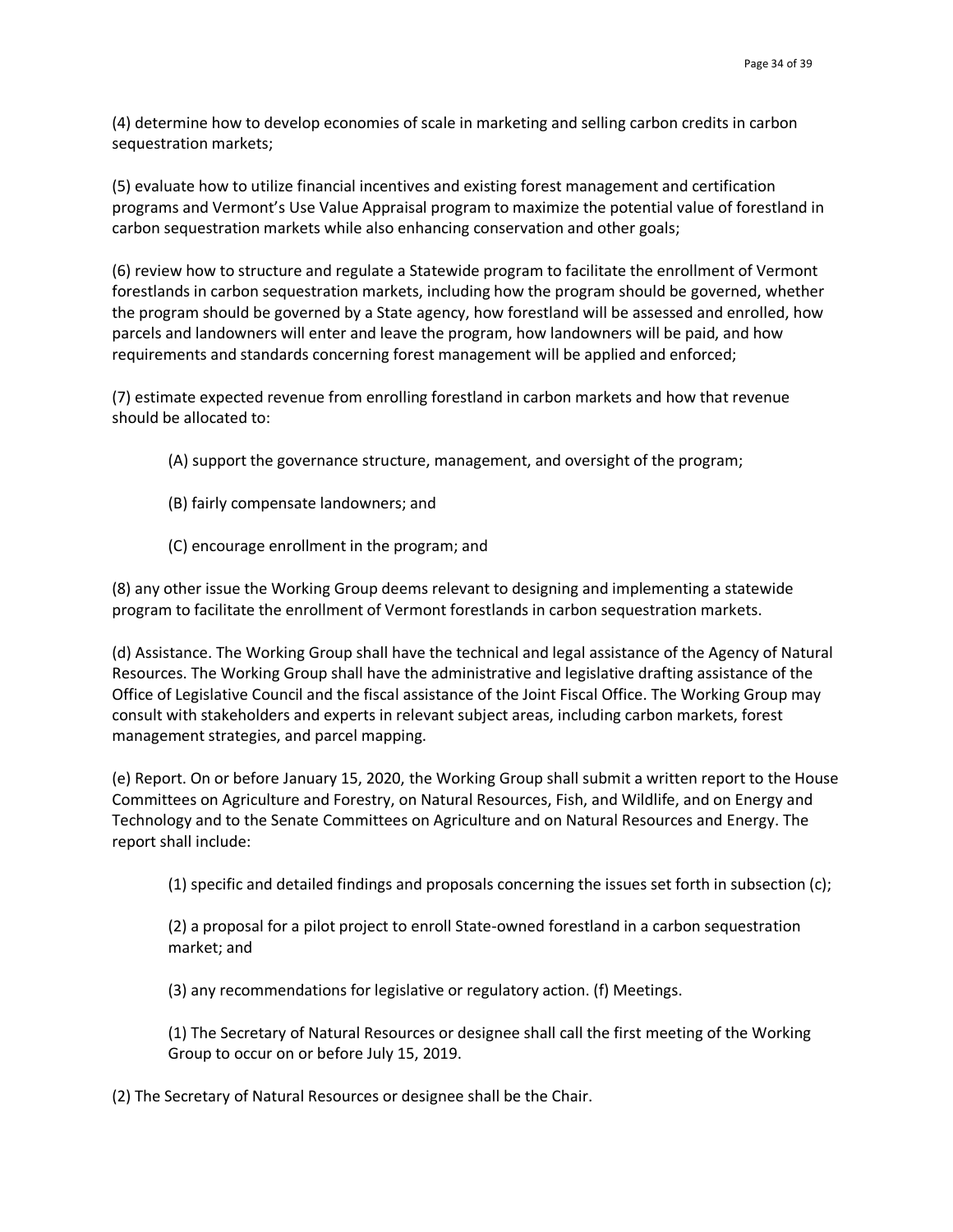(3) A majority of the membership shall constitute a quorum.

(4) The Working Group shall meet as often as necessary and shall cease to exist on January 31, 2020.

(g) Compensation and reimbursement.

(1) For attendance at meetings during adjournment of the General Assembly, a legislative member of the Working Group shall be entitled to per diem compensation and reimbursement of expenses pursuant to 2 V.S.A. § 406 for not more than five meetings. These payments shall be made from monies appropriated to the General Assembly.

(2) Any non-legislative member of the Working Group who is a State employee shall not be entitled to per diem compensation or reimbursement of expenses. Any member of the Working Group who is not a State employee shall be entitled to per diem compensation and reimbursement of expenses as permitted under 32 V.S.A. § 1010 for not more than five meetings. These payments shall be made from monies appropriated to the Agency of Natural Resources.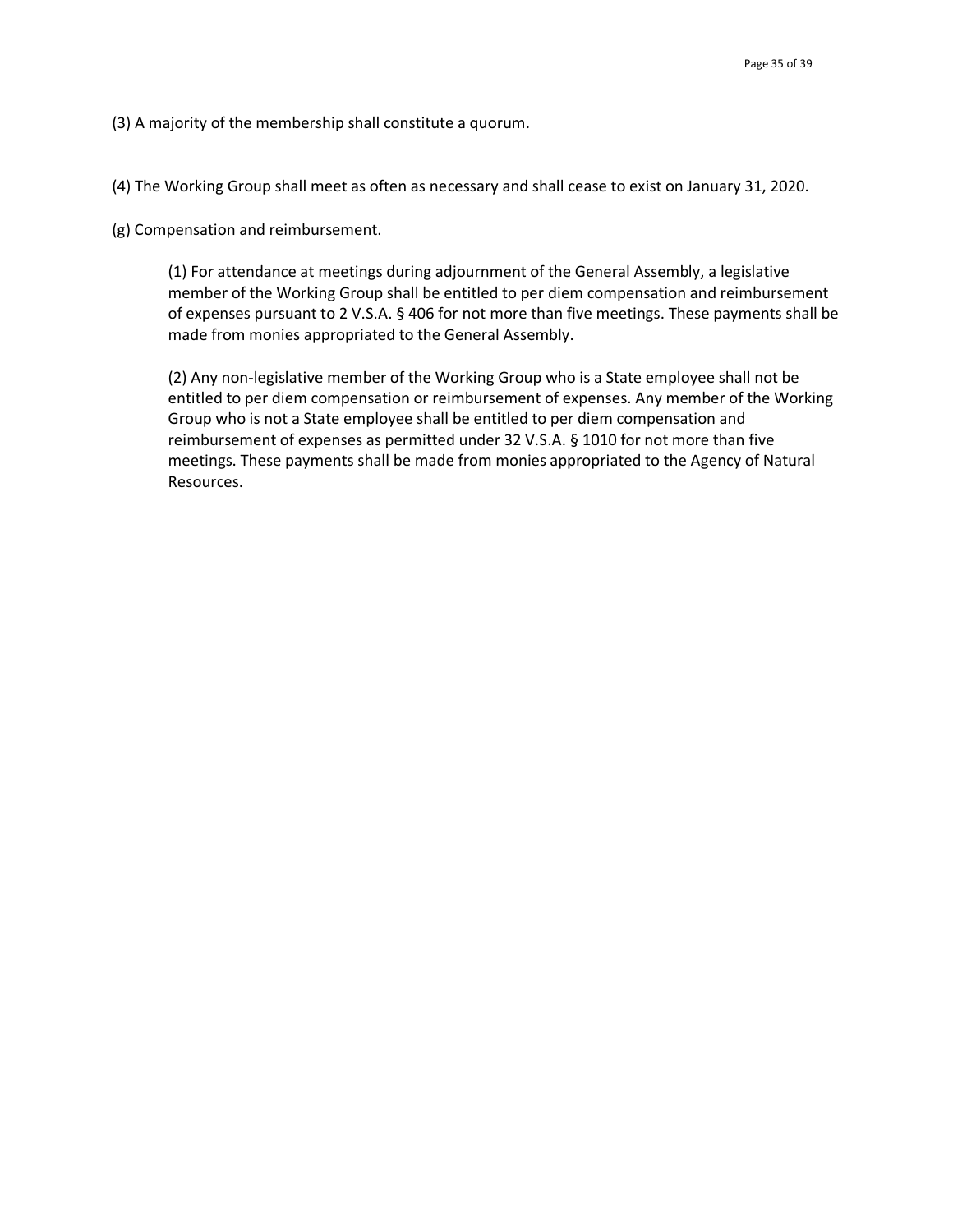# **Appendix B: Carbon Offset Projects in Northern New England States**

|                              |              |             | <b>NEW</b>       |                 |                | Grand        |
|------------------------------|--------------|-------------|------------------|-----------------|----------------|--------------|
| Owner Type <sup>a</sup>      | <b>MAINE</b> | <b>MASS</b> | <b>HAMPSHIRE</b> | <b>NEW YORK</b> | <b>VERMONT</b> | <b>Total</b> |
| Compliance                   |              |             |                  |                 |                |              |
| Non-Profit (11)              | 161,029      | 9.715       | 9,047            |                 |                | 179,791      |
| Private (4)                  | 329,316      |             |                  |                 |                | 329,316      |
| TIMO (5)                     |              |             | 141,062          | 315,998         |                | 457,060      |
| Tribe $(1)$                  | 98,532       |             |                  |                 |                | 98,532       |
| <b>Compliance Total (21)</b> | 588,877      | 9,715       | 150,109          | 315,998         |                | 1,064,699    |
| Voluntary                    |              |             |                  |                 |                |              |
| Non-Profit (7)               | 15,181       |             | 2.141            |                 | 8.073          | 25,395       |
| Public (2)                   |              | 13,536      |                  | 4.439           |                | 17,975       |
| TIMO (2)                     |              | 2,835       |                  |                 |                | 2,835        |
| <b>Voluntary Total (11)</b>  | 15,181       | 16,371      | 2,141            | 4,439           | 8,073          | 46,205       |
| Grand Total (33)             | 604,058      | 26.086      | 152,250          | 320,437         | 8.073          | 1,110,904    |

**Table 1.** Forest carbon **project acres** by program type and owner.

Owner type categories were assigned based on the Owner's name and apparent affiliation. "TIMO" represents Timber Investment Management Organizations. "Public" includes City lands and watershed protection agencies. The number in parenthesis represents the count of projects in the different categories.

|                         |                   |              |             | <b>NEW</b>       |                 |                |                    |
|-------------------------|-------------------|--------------|-------------|------------------|-----------------|----------------|--------------------|
| Program                 | <b>Owner Type</b> | <b>MAINE</b> | <b>MASS</b> | <b>HAMPSHIRE</b> | <b>NEW YORK</b> | <b>VERMONT</b> | <b>Grand Total</b> |
| Compliance              |                   |              |             |                  |                 |                |                    |
|                         | Non-Profit        | 1,050,773    | 811,941     | 483,873          |                 |                | 2,346,587          |
|                         | Private           | 44,499       |             |                  |                 |                | 844,499            |
|                         | TIMO              |              |             | 2,013            | 4,594,287       |                | 4,596,300          |
|                         | Tribe             | 4,076,024    |             |                  |                 |                | 4,076,024          |
| <b>Compliance Total</b> |                   | 5,971,296    | 811,941     | 485,886          | 4,594,287       |                | 11,863,410         |
| <b>Voluntary</b>        |                   |              |             |                  |                 |                |                    |
|                         | Non-Profit        | 487,641      |             | 18,954           |                 | 53,884         | 560,479            |
|                         | Public            |              | 245,235     |                  | 33,831          |                | 279,066            |
|                         | TIMO              |              |             |                  | 166,918         |                | 166,918            |
|                         |                   |              |             |                  |                 |                |                    |
| <b>Voluntary Total</b>  |                   | 487,641      | 245,235     | 18,954           | 200,749         | 53,884         | 1,006,463          |
|                         |                   |              |             |                  |                 |                |                    |
| <b>Grand Total</b>      |                   | 6,458,937    | 1,057,176   | 504,840          | 4,795,036       | 53,884         | 12,869,873         |

#### **Table 2.** Forest carbon **project credits** issued by program type and owner

Data source: project listings on the registries' (ACR, CAR and Verra) published project databases, October 2019, as analyzed by Working Group member, Robert Turner, December 2019.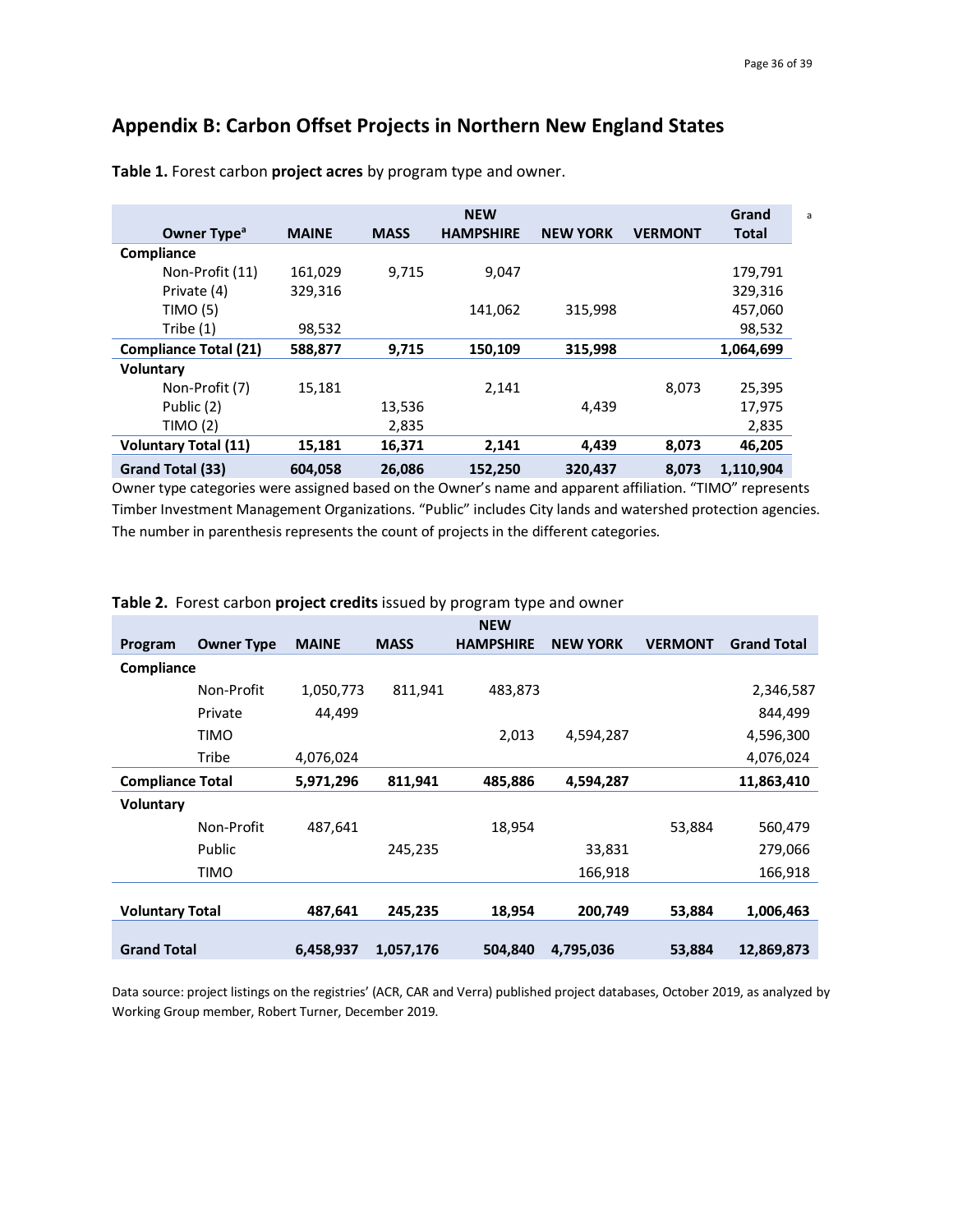## **Appendix C: Bibliography – Sources, Testimony, and Resources**

A.B. 32 – California Global Warming Solutions Act of 2006, Signed by the Governor September 27, 2006.

A.B. 398 – California Global Warming Solutions Act, Signed by the Governor July 25, 2017.

American Carbon Registry (ACR), carbon offset project registry, [https://www.climateactionreserve.org.](https://www.climateactionreserve.org/)

Beane, Julie, (2012) "Selling Forest Carbon : A Practical Guide to Developing Forest Carbon Offsets for Northeast Forest Owners," Manomet Center for Conservation Sciences, [https://www.manomet.org/wp](https://www.manomet.org/wp-content/uploads/old-files/Selling%20Forest%20Carbon_Final%20September%202012.pdf)[content/uploads/old-files/Selling%20Forest%20Carbon\\_Final%20September%202012.pdf.](https://www.manomet.org/wp-content/uploads/old-files/Selling%20Forest%20Carbon_Final%20September%202012.pdf)

Beane, Julie and Whitman, Andrew, (2014) "Are Forest Carbon Offset Projects Feasible for Land Trusts and Communities?" Manomet Center for Conservation Sciences, [https://www.manomet.org/wp](https://www.manomet.org/wp-content/uploads/old-files/forestoffsets_casestudies.pdf)[content/uploads/old-files/forestoffsets\\_casestudies.pdf.](https://www.manomet.org/wp-content/uploads/old-files/forestoffsets_casestudies.pdf)

Brighton, Deb, Fidel, Jamey, and Shupe, Brian, (2010), "Informing Land Use Planning and Forestland Conservation Through Subdivision and Parcelization Trend Information," [https://fpr.vermont.gov/sites/fpr/files/Forest\\_and\\_Forestry/Vermont\\_Forests/Library/Full-Subdivision-](https://fpr.vermont.gov/sites/fpr/files/Forest_and_Forestry/Vermont_Forests/Library/Full-Subdivision-Report-with-Appendices-optimized.pdf)[Report-with-Appendices-optimized.pdf.](https://fpr.vermont.gov/sites/fpr/files/Forest_and_Forestry/Vermont_Forests/Library/Full-Subdivision-Report-with-Appendices-optimized.pdf)

Butler, Sarah M., Brett J. Butler, Jaketon H. Hewes, (2014) "Vermont Woodland Owner Survey 2014 Final Project Report," Vermont Forests, Parks and Recreation, U.S. Forest Service and University of Massachusetts, Amherst.

California Air Resources Board (CARB), "U.S. Forests Offset Projects," public presentation, [\(https://ww3.arb.ca.gov/cc/capandtrade/offsets/overview.pdf\)](https://ww3.arb.ca.gov/cc/capandtrade/offsets/overview.pdf), May 30, 2019.

California Air Resources Board (CARB), "Compliance Offset Program webpage," [https://ww3.arb.ca.gov/cc/capandtrade/offsets/offsets.htm,](https://ww3.arb.ca.gov/cc/capandtrade/offsets/offsets.htm) reviewed December 11, 2019.

Catanzaro, Paul and Anthony D'Amato, (2019), "[Forest Carbon: An essential natural solution to climate](http://masswoods.org/caring-your-land/forest-carbon)  [change](http://masswoods.org/caring-your-land/forest-carbon)," University of Massachusetts-Amherst, [\(http://masswoods.org/sites/masswoods.org/files/Forest-Carbon-web\\_2.pdf\)](http://masswoods.org/sites/masswoods.org/files/Forest-Carbon-web_2.pdf).

Climate Action Reserve (CAR), carbon offset project registry, [https://www.climateactionreserve.org.](https://www.climateactionreserve.org/)

Danks, Cecilia, Public Testimony to Working Group, October 2019. See also University of Vermont website[, http://www.uvm.edu/~cfcm/,](http://www.uvm.edu/~cfcm/) publication forthcoming.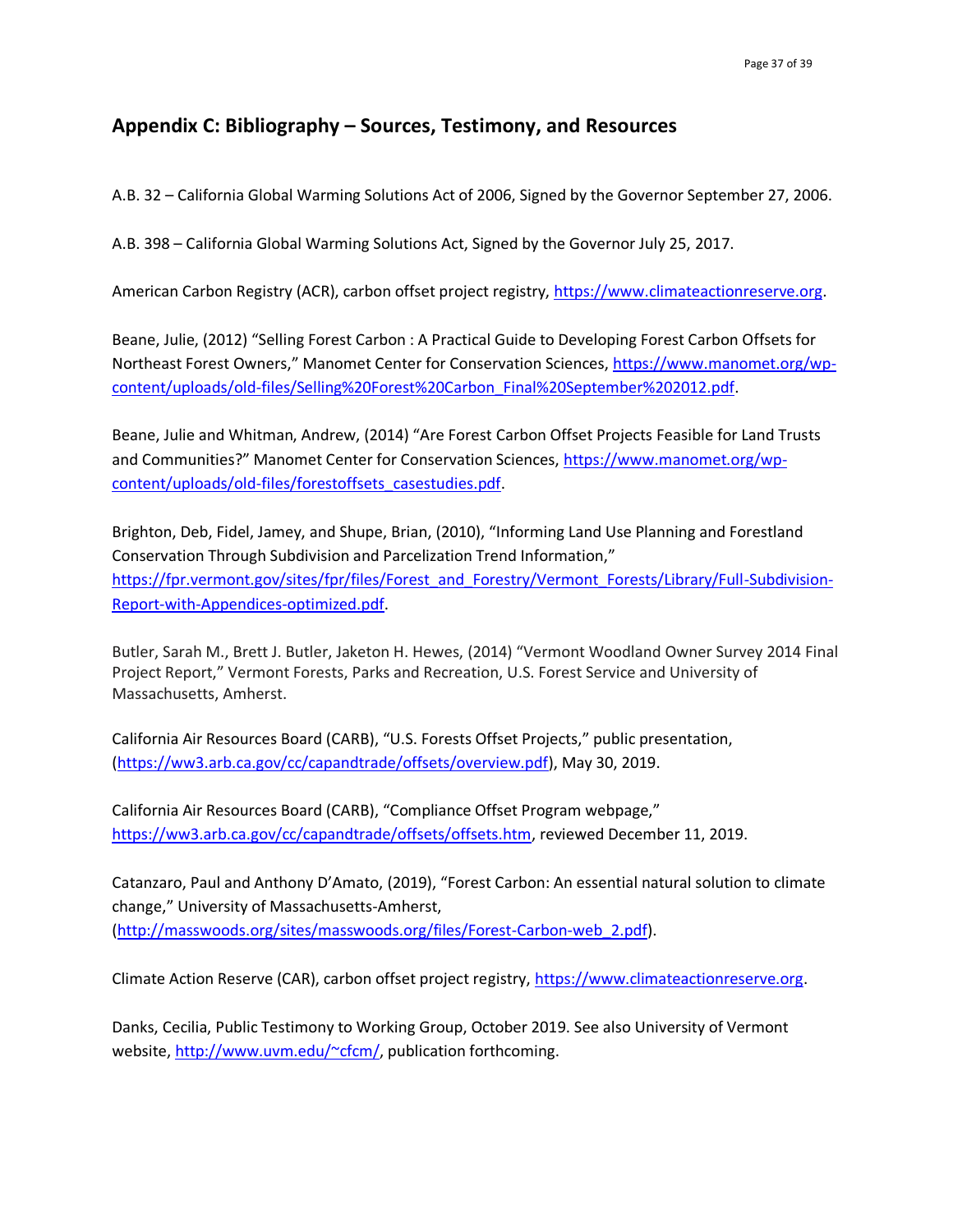Dillon, Jon, "Money Growing on Trees? Vermont Forest First in State For California Carbon Market," Vermont Public Radio, [\(https://www.vpr.org/post/money-growing-trees-vermont-forest-first-state](https://www.vpr.org/post/money-growing-trees-vermont-forest-first-state-california-carbon-market)[california-carbon-market\)](https://www.vpr.org/post/money-growing-trees-vermont-forest-first-state-california-carbon-market), June 26, 2019.

Division of Property Valuation & Review, "Annual Report: Based on 2018 Grand List Data," Vermont Department of Taxes, [https://legislature.vermont.gov/assets/Legislative-Reports/PVR-Annual-Report-](https://legislature.vermont.gov/assets/Legislative-Reports/PVR-Annual-Report-Based-on-2018-Grand-List-Data-v2.pdf)[Based-on-2018-Grand-List-Data-v2.pdf,](https://legislature.vermont.gov/assets/Legislative-Reports/PVR-Annual-Report-Based-on-2018-Grand-List-Data-v2.pdf) January 2019.

Forest Climate Action Team, (2018), "California Forest Carbon Plan: Managing Our Forest Landscapes in a Changing Climate," [http://resources.ca.gov/wp-content/uploads/2018/05/California-Forest-Carbon-](http://resources.ca.gov/wp-content/uploads/2018/05/California-Forest-Carbon-Plan-Final-Draft-for-Public-Release-May-2018.pdf)[Plan-Final-Draft-for-Public-Release-May-2018.pdf.](http://resources.ca.gov/wp-content/uploads/2018/05/California-Forest-Carbon-Plan-Final-Draft-for-Public-Release-May-2018.pdf)

Forest Ecosystem Monitoring Cooperative, "Vermont Forest Indicators Dashboard," University of Vermont, [https://www.uvm.edu/femc/indicators/vt.](https://www.uvm.edu/femc/indicators/vt)

Hamrick, Kelley and Melissa Gallant, (2018), "Voluntary Carbon Markets Insights: 2018 Outlook and First-Quarter Trends," Forest Trends' Ecosystem Marketplace, [\(https://www.forest-trends.org/wp](https://www.forest-trends.org/wp-content/uploads/2018/09/VCM-Q1-Report_Full-Version-2.pdf)[content/uploads/2018/09/VCM-Q1-Report\\_Full-Version-2.pdf\)](https://www.forest-trends.org/wp-content/uploads/2018/09/VCM-Q1-Report_Full-Version-2.pdf).

Intergovernmental Panel on Climate Change (IPCC), Stocker, T.F., D. Qin, G.-K. Plattner, M. Tignor, S.K. Allen, J. Boschung, A. Nauels, Y. Xia, V. Bex and P.M. Midgley (eds.), (2013), "Climate Change 2013: The Physical Science Basis. Contribution of Working Group I to the Fifth Assessment Report of the Intergovernmental Panel on Climate Change," Cambridge University Press, [https://www.ipcc.ch/report/ar5/wg1/.](https://www.ipcc.ch/report/ar5/wg1/)

Keeton, W. S., (2018), "Source or sink? Carbon dynamics in old-growth forests and their role in climate change mitigation," in Ecology and Recovery of Eastern Old-growth Forests, eds A. Barton and W. S. Keeton (Washington, DC: Island Press).

Keeton, William S., William VanDoren, Charles Kerchner, and Mackenzie Fuqua, (2018) "Vermont Forest Carbon: A Market Opportunity for Forestland Owners," University of Vermont and Spatial Informatics Group, [https://www.vlt.org/wp-content/uploads/2018/07/Vermont\\_Forest\\_Carbon.pdf.](https://www.vlt.org/wp-content/uploads/2018/07/Vermont_Forest_Carbon.pdf)

Morin, Robert, (2018) "Vermont Forests, 2017," U.S. Department of Agriculture, Forest Service.

Moomaw, William, R., Susan A. Masino, Edward K. Faison, (2019), "Intact Forests in the United States: Proforestation Mitigates Climate Change and Serves the Greatest Good," Frontiers in Forests and Global Change, June 11, 2019.

New Wilderness Trust, newildernesstrust.org – resource on preserving "forever wilderness" landscapes